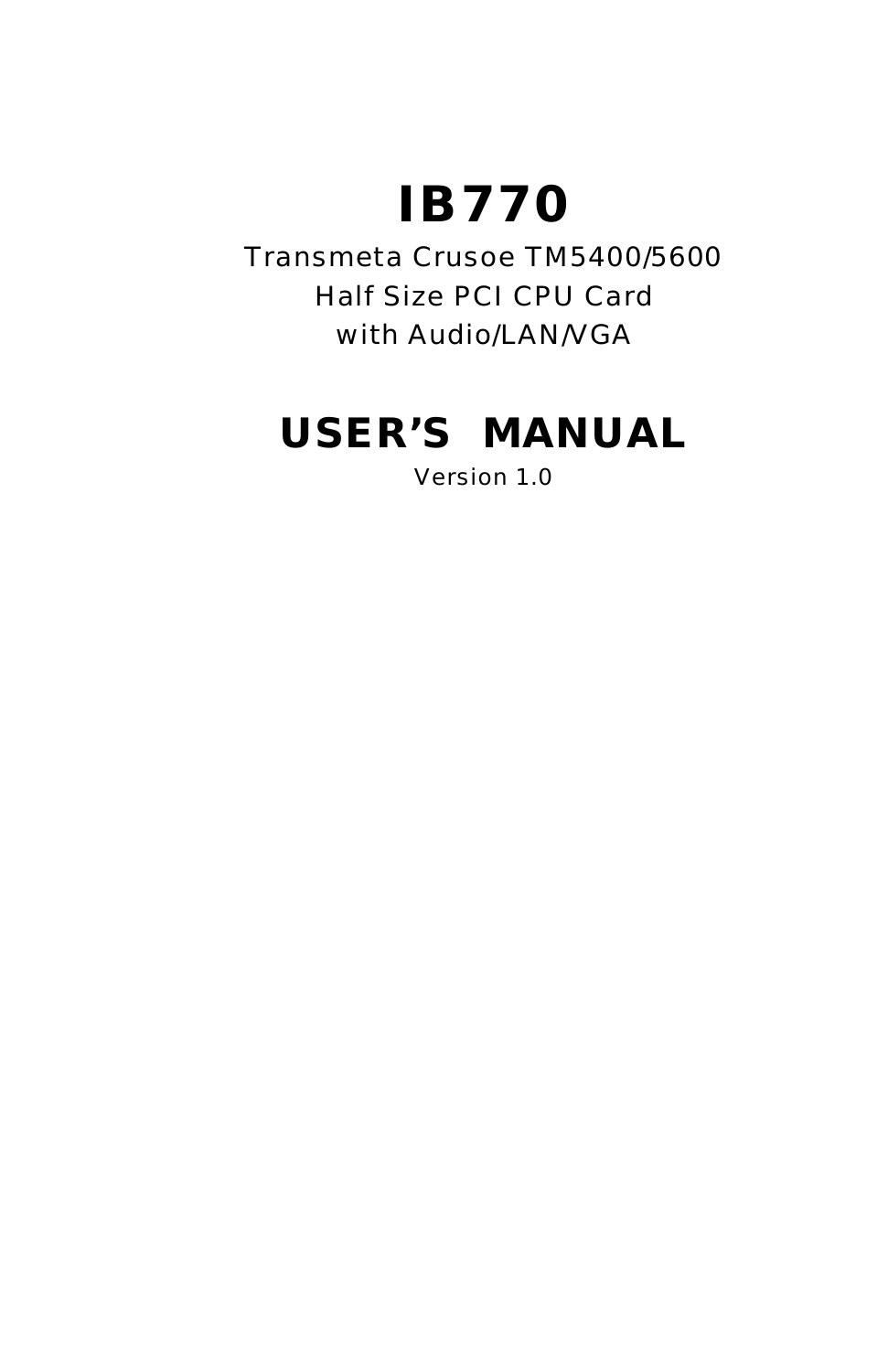## **Acknowledgments**

Award is a registered trademark of Award Software International, Inc.

PS/2 are trademarks of International Business Machines Corporation.

Crusoe and LongRun are registered trademarks of Transmeta Corporation.

Microsoft Windows is a registered trademark of Microsoft Corporation.

Winbond is a registered trademark of Winbond Electronics Corporation.

All other product names or trademarks are properties of their respective owners.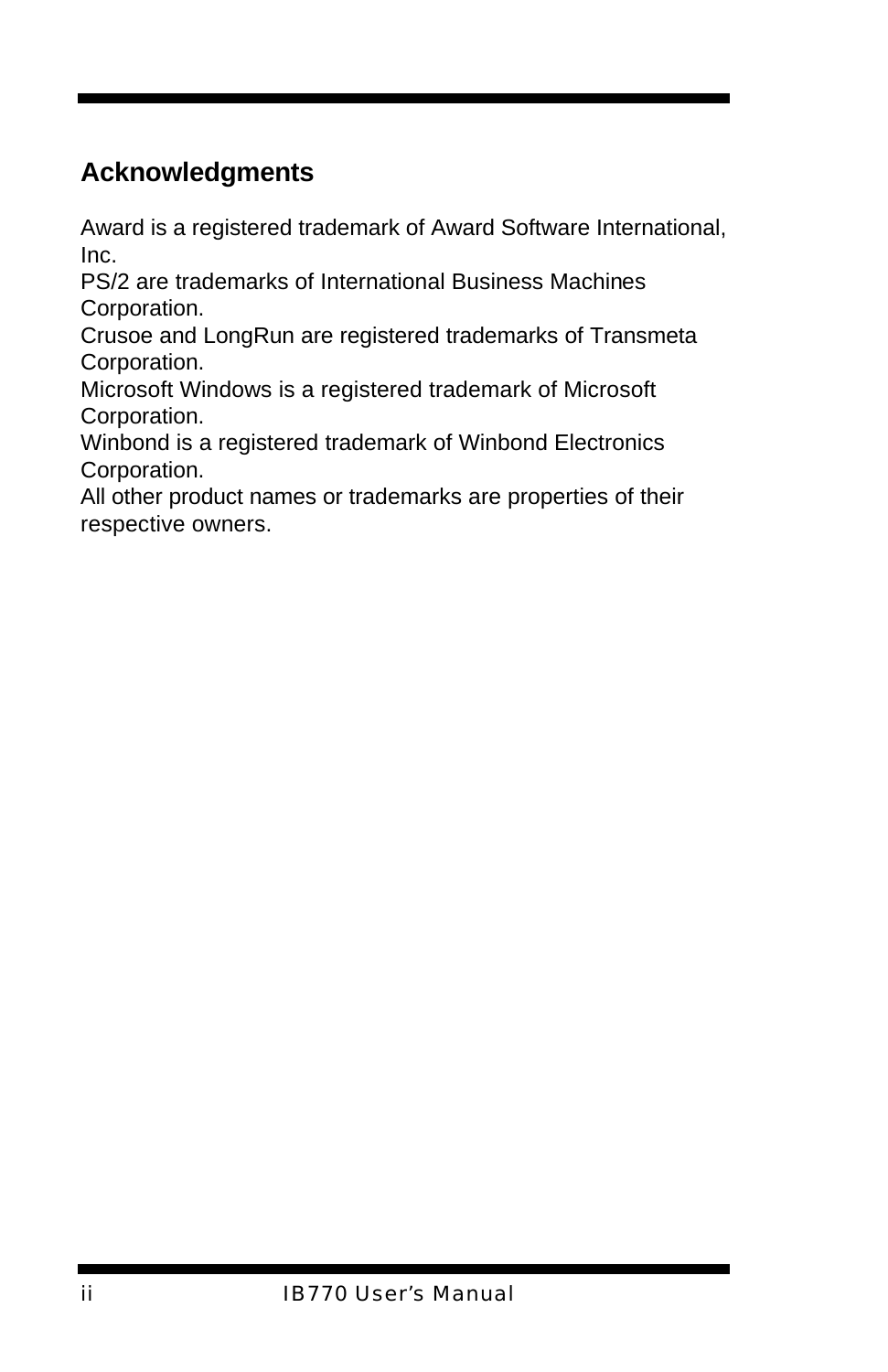# **Table of Contents**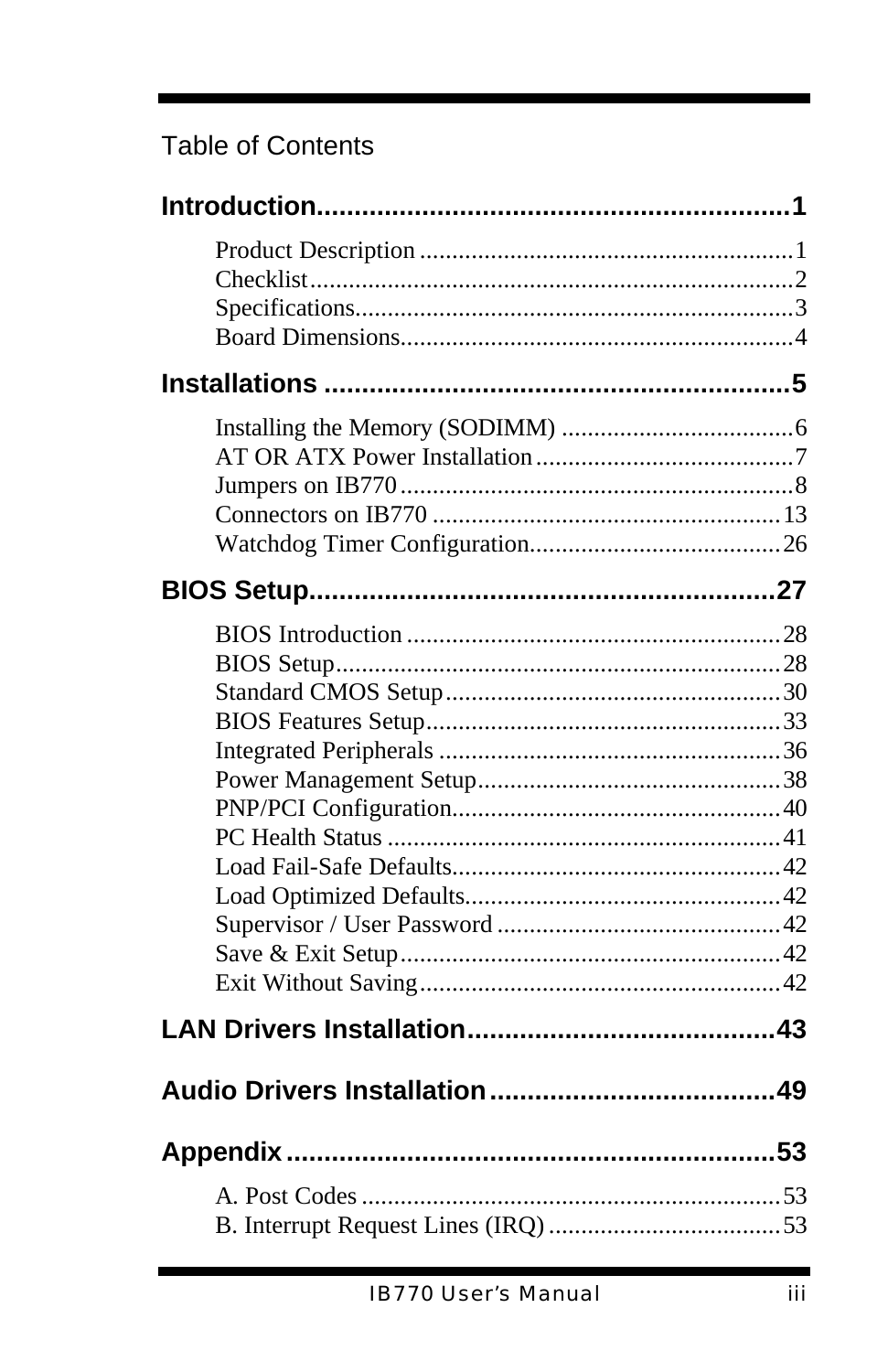This page is intentionally left blank.

۰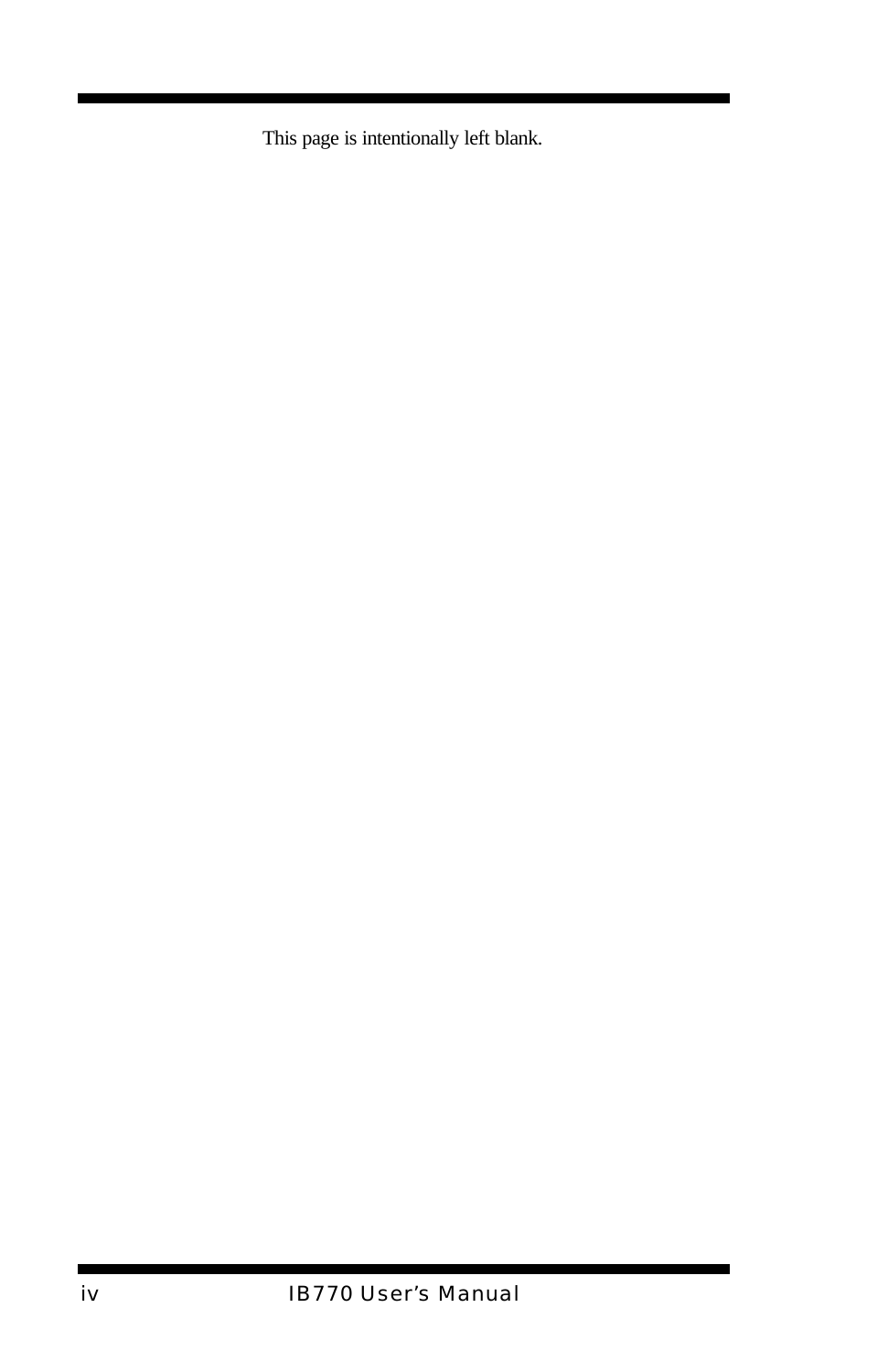# **Introduction**

# **Product Description**

The IB770 little board is a high-performance multimedia Little Board based on the Transmeta Crusoe TM5400/5600 processor. The Crusoe processor a revolutionary x86-compatible solution that features:

- Remarkably low power consumption, allowing the processor to run cooler than conventional chips.
- High performance, optimized for real-life usage patterns. Crusoe delivers, whether you're browsing the web, watching a DVD, or recalculating your spreadsheet.
- Full x86 compatibility, so you are free to run the applications and Internet plugins of your choice.

The IB770 packs all the functions of a versatile system, including audio, SM721 VGA, Intel 82559 Single chip Ethernet . System memory is provided by 64/128/256MB on board and one SODIMM socket that accommodates up to 256MB SDRAM. (Total maximum size=512M)

The Award BIOS facilitates easy system configuration and peripheral setup. Other advanced features include *DiskOnChip flash disk* support, watchdog timer, *PC/104*, USB, IrDA interface.

*DiskOnChip flash disks* are storage devices that have no moving parts and emulates FDD/HDD with Flash/RAM/ROM offering reliable data/program storage and long life span. They are reliable and suitable for industrial or other harsh environments characterized by motion, shock, vibration, adverse temperature, dust and humidity. Other features include faster data access, longer MTBF, lower power consumption, cost effective for small capacity and small form factor.

*PC/104* is an ISA interface that supports compact-form-factor PC/104 modules (3.6" x 3.8"). It supports self-stacking and pin-and-socket connector. PC/104 features a standard form factor for Embedded applications. It is reliable, small in size and has low power consumption. Flexible mechanical configurations can be attained with PC/104. Modules support various functions such as display, audio, digital I/O, GPS, PCMCIA, fax/modem, Ethernet, SCSI, RS-232/422/485 and SSD.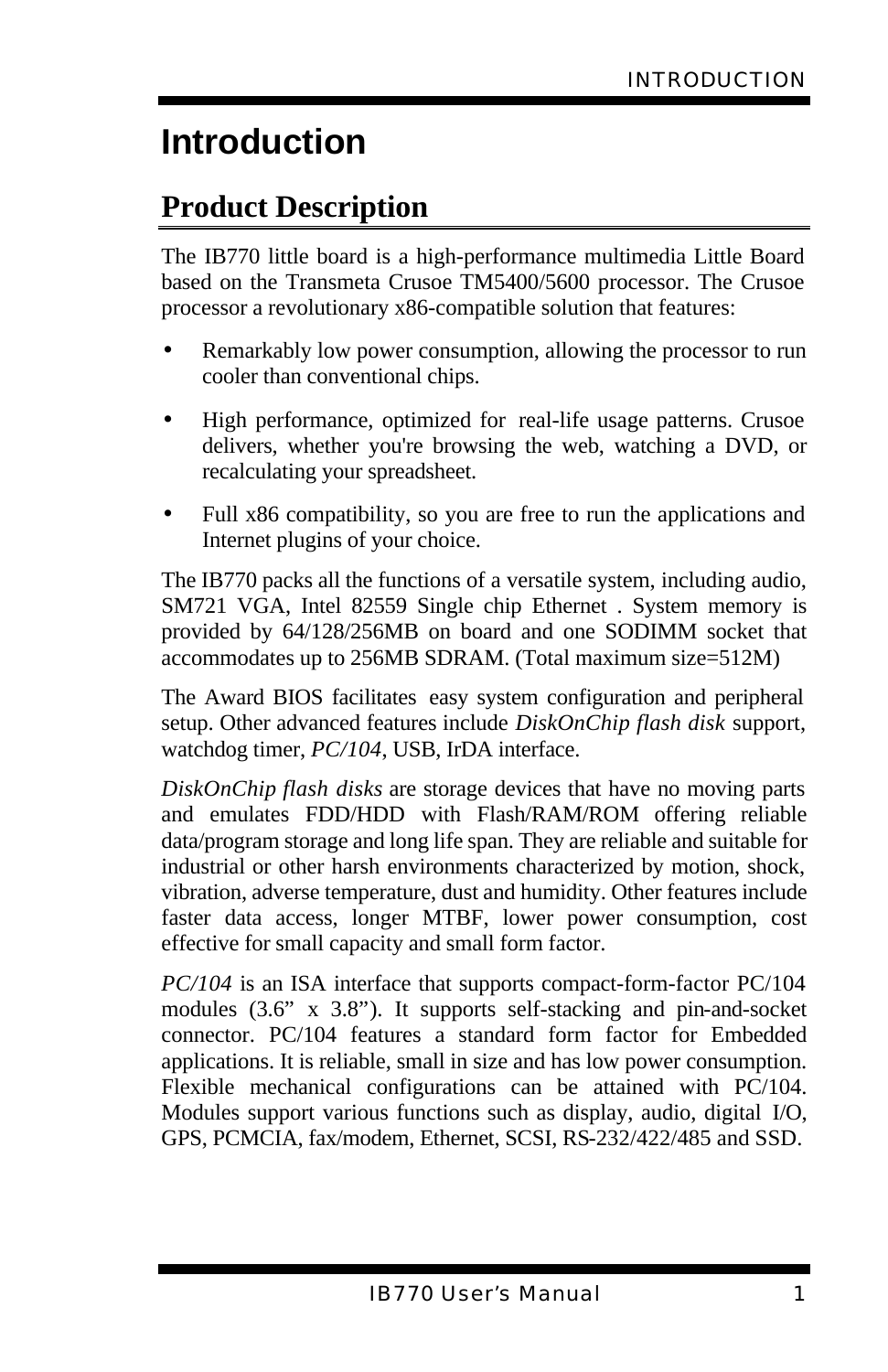# **Checklist**

Your IB770 package should include the items listed below. Damaged or missing items should be reported to your supplier.

- **·** The IB770 Transmeta Crusoe Half Size PCI CPU Card
- **·** This User's Manual
- **·** One compact disc containing the following:
	- **·** SMI VGA Driver and Flash ROM Utility
	- **·** Intel 82559 Ethernet Drivers
	- **·** VIA 686A, AC97 Audio Drivers
	- **·** 1 x FDD Ribbon Cable
	- **·** 1 x IDE Ribbon Cables
	- **·** 2 x Serial Port Ribbon Cable and 1 Parallel Port Attached to a Mounting Bracket
	- **·** 1 x Y-Cable supporting a PS/2 Keyboard and a PS/2 Mouse
	- **·** 1 x 3-pin power cable
- **·** Optional cables such as:
	- **·** 2 x USB Cable
	- **·** 1 x Audio Cable (for IBD 771 Audio daughter card with Line\_in, Line\_Out, Mic Jacks)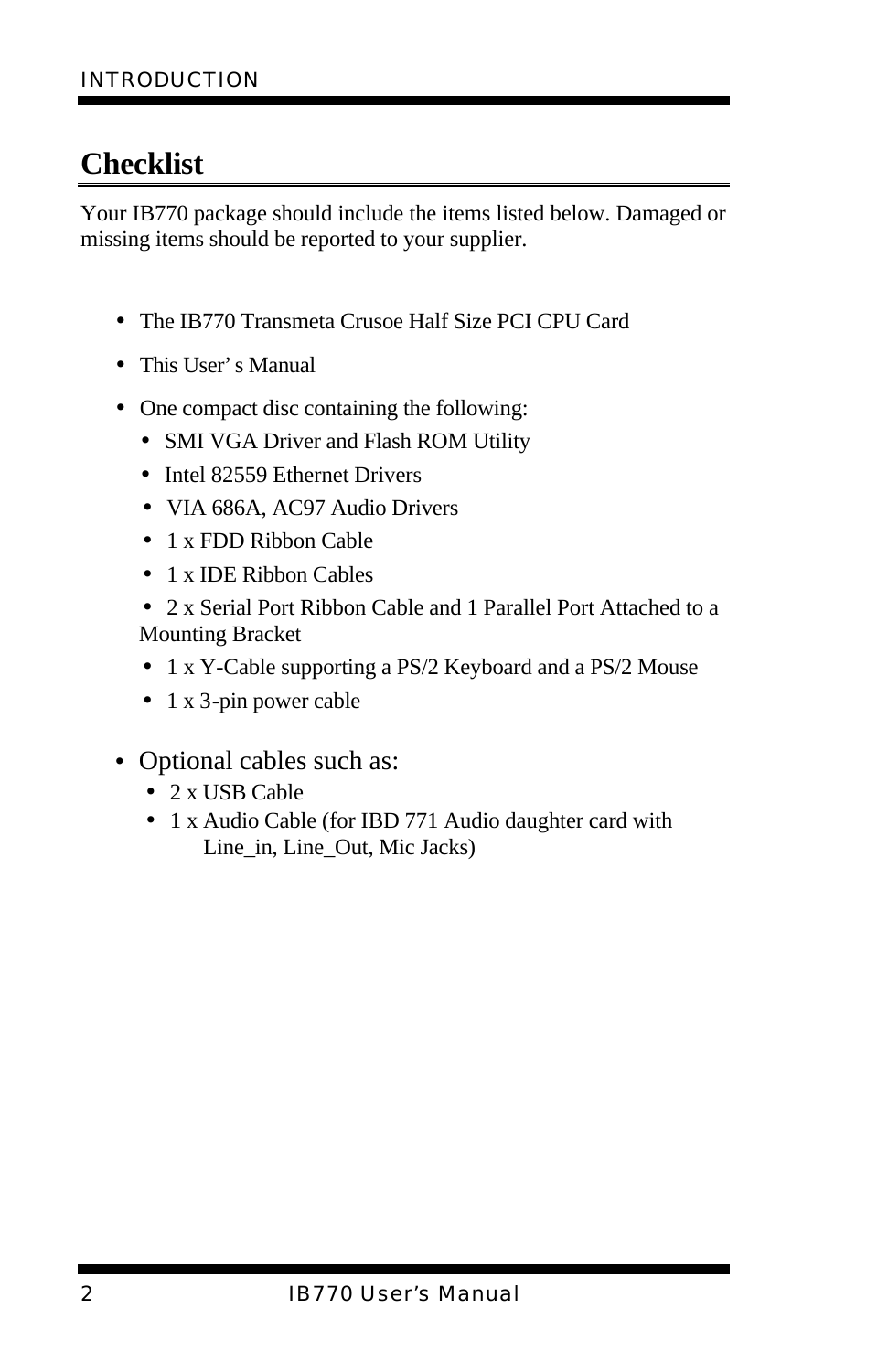# **Specifications**

| <b>Processor</b>      | <b>Transmeta Crusoe Processor</b>                        |  |
|-----------------------|----------------------------------------------------------|--|
| <b>Supported</b>      | TM5400 / TM5600, 533MHz ~ 600MHz                         |  |
|                       | 66MHz Front Side Bus                                     |  |
| <b>Chipset</b>        | VIA VT82C686A chipset                                    |  |
| <b>BIOS</b>           | <b>Award BIOS</b>                                        |  |
|                       | Supports ACPI, DMI, PnP                                  |  |
| <b>System Memory</b>  | 1x SODIMM socket support up to 256MB capacity, 3.3V      |  |
| Multi I/O Chipset     | VIA VT82C686A chipset                                    |  |
| <b>I/O</b> Features   | 1x FDD (up to 2.88MB, 3 Mode)                            |  |
|                       | 1x Parallel Port (EPP, ECP Port)                         |  |
|                       | 2x Serial Ports:(1xRS232, 1xRS232/422/485)               |  |
| <b>Bus Master IDE</b> | 40 Pin IDE Connector 2.54mm (Primary) x1                 |  |
|                       | 44 Pin IDE Connector 2.00mm (Secondary) x1               |  |
| <b>On-board VGA</b>   | SMI SM721G4/G8 (4MB/8MB embedded memory)                 |  |
|                       | CRT VGA connector x 1                                    |  |
|                       | Supports LVDS connector for DSTN panels                  |  |
| <b>On-board Audio</b> | VIA VT82C686A AC97 Digital Audio Controller              |  |
|                       | Optional Audio daughter card (IBD771)                    |  |
|                       | With Line In, Line Out, Mic Jacks                        |  |
| <b>On-board</b>       | Intel 82559 single chip Ethernet controller              |  |
| <b>Ethernet</b>       | 10/100Mbps data transfer speeds                          |  |
|                       | RJ45 LAN connector x1                                    |  |
| <b>DiskOnChip</b>     | Supports M-Systems 2MB~144MB DiskOnChip flash disk       |  |
| Digital I/O           | $\overline{4 \ln 4}$ Out (2x6 pin hHeader)               |  |
| <b>Hardware</b>       | <b>VIA VT82C686A</b>                                     |  |
| <b>Monitoring</b>     | Monitors CPU/system temperature and voltages             |  |
| <b>USB</b>            | Support USB x4 device for (2x4 pin header) x2            |  |
| <b>Watchdog Timer</b> | 32 levels                                                |  |
| <b>Expansion</b> slot | PC/104 expansion connector                               |  |
| <b>IrDA</b>           | IrDA headers for wireless communication (1x5 pin header) |  |
| <b>Other Features</b> | AT/ATX power supply select                               |  |
|                       | External ATX power connector (5vsb)                      |  |
| <b>Form Factor</b>    | Half Size CPU card                                       |  |
| <b>Dimensions</b>     | 185x122mm (7.2"x4.8")                                    |  |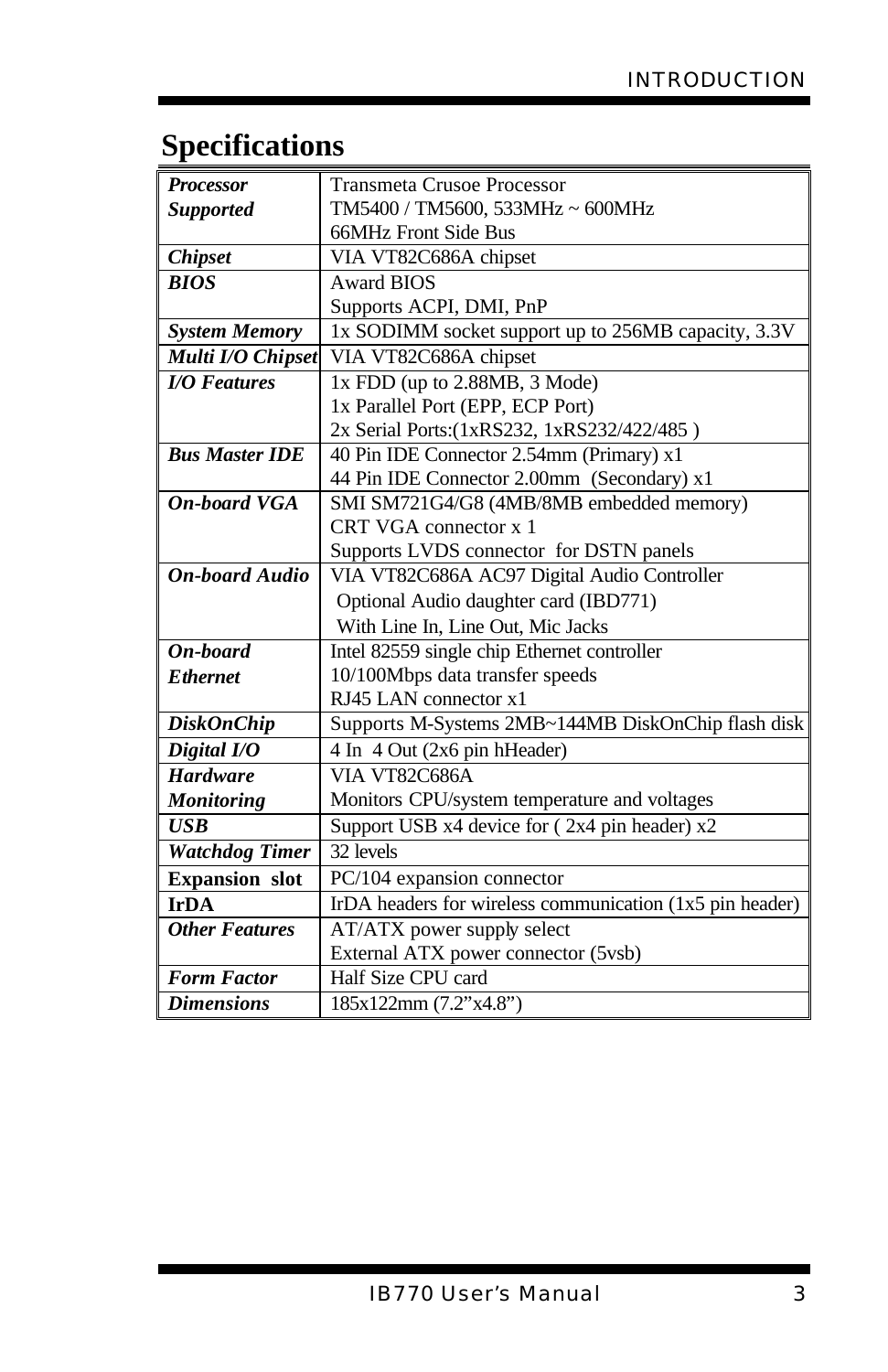# **Board Dimensions**



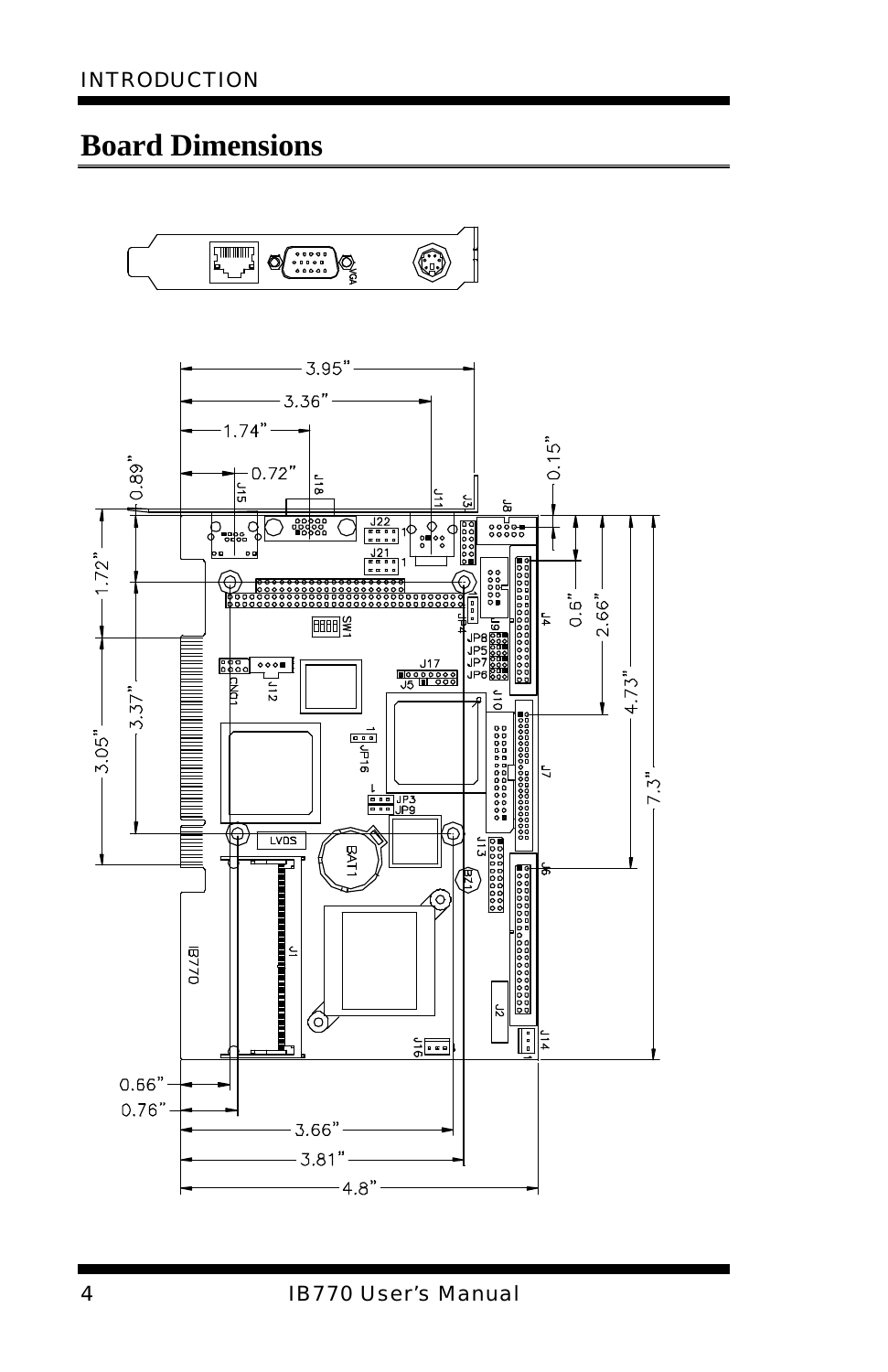# **Installations**

This section provides information on how to use the jumpers and connectors on the IB770 in order to set up a workable system. The topics covered are: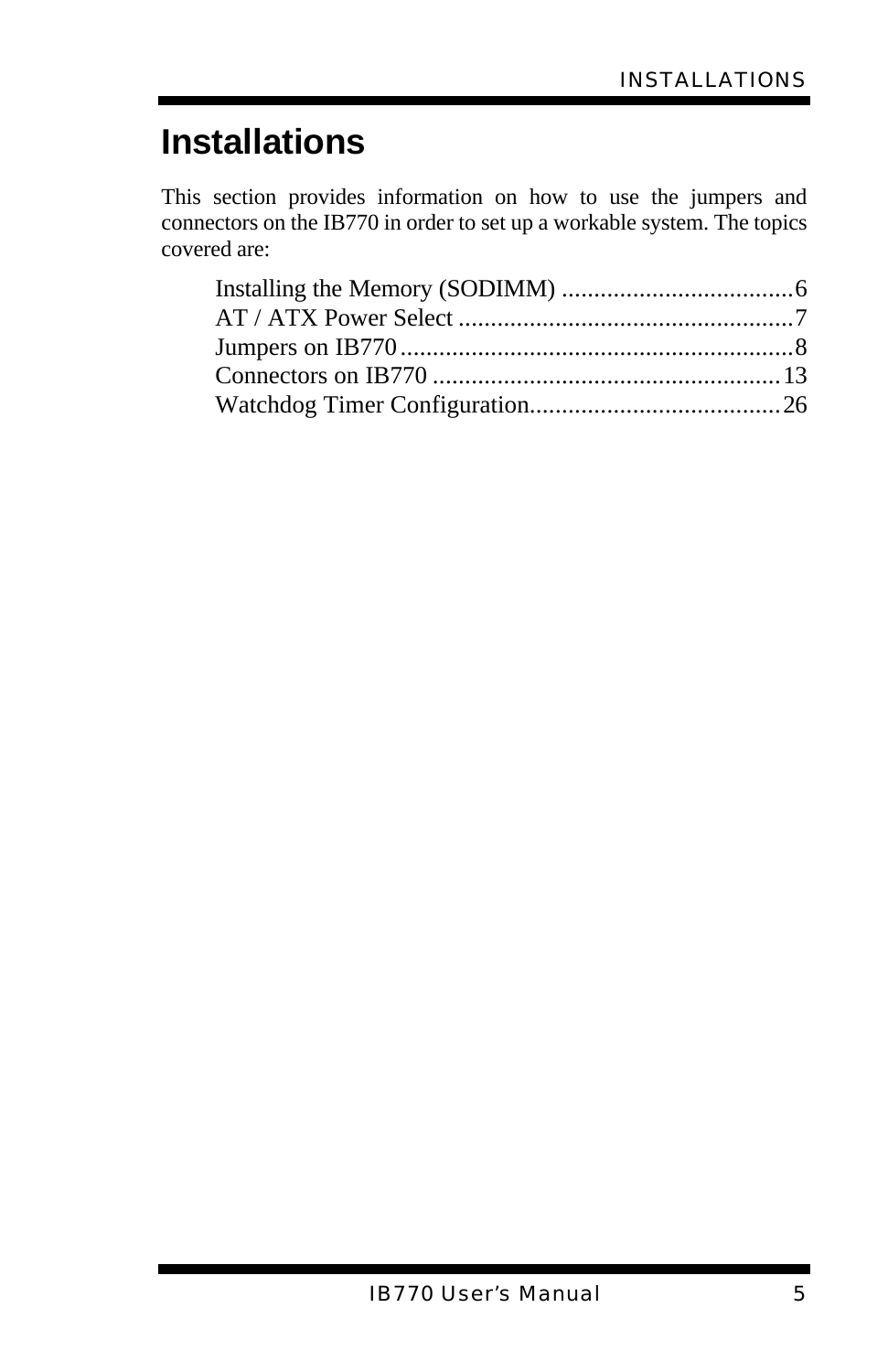# **Installing the Memory (SODIMM)**

The IB770 has a 144-pin SODIMM socket. The SODIMM socket supports a maximum total memory of 256MB in SDRAM single side type. The memory capacities supported are 64MB, 128MB and 256MB.

#### **Installing and Removing DIMMs**

To install the SODIMM , locate the memory slot on the little board and perform the following steps:

- 1. Hold the SODIMM so that the two keys of the DIMM align with those on the memory slot.
- 2. Gently push the SODIMM in an upright position until the clips of the slot close to hold the DIMM in place when the SODIMM touches the bottom of the slot.
- 3. To remove the SODIMM, press the clips with both hands.



**Top View of SODIMM Socket**

**Note: Do not add or replace the memory chips installed on the board without consulting the manufacturer.**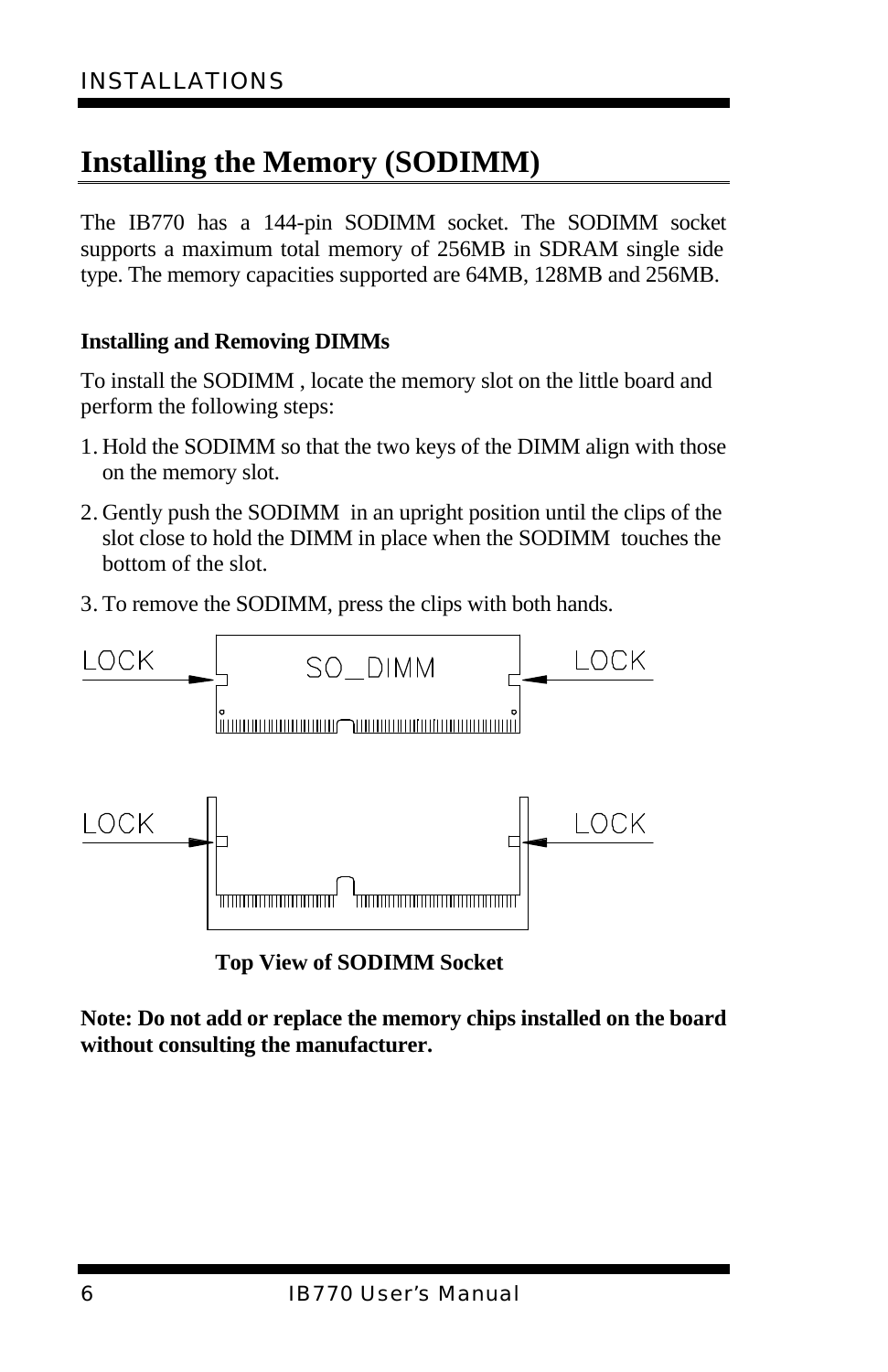

**JP16: AT/ATX Power Supply Select**

| J <sub>P</sub> 16 | <b>Setting</b>            | <b>Function</b>         |
|-------------------|---------------------------|-------------------------|
|                   | $Pin$ 1-2<br>Short/Closed | AT Power Supply         |
| n                 | Pin $2-3$<br>Short/Closed | <b>ATX Power Supply</b> |

**Notes:** 

- **1. When using AT power supply, set the ACPI Function in the Power Management Setup of the BIOS to Disabled.**
- **2. When using ATX power supply, set the ACPI Function in the Power Management Setup of the BIOS to Enabled.**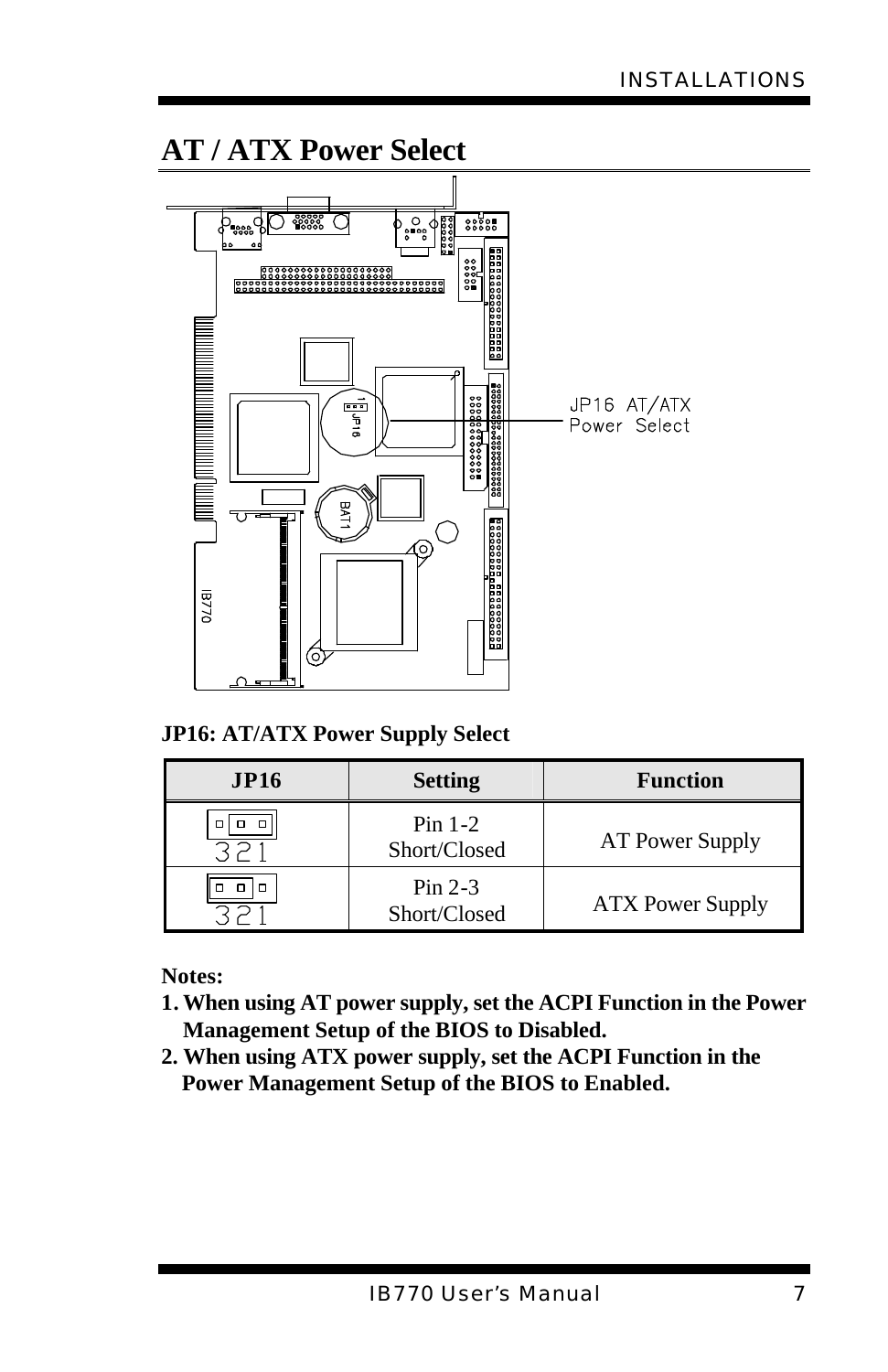### **Jumpers on IB770**

Jumpers are used on the IB770 to select various settings and features according to your needs and applications. Contact your supplier if you have doubts about the best configuration for your needs. The following lists the connectors on IB770 and their respective functions.

| JP5, JP6, JP7: RS232/RS422/RS485 (COM2) Selection  10 |  |
|-------------------------------------------------------|--|
|                                                       |  |
|                                                       |  |
|                                                       |  |
|                                                       |  |
|                                                       |  |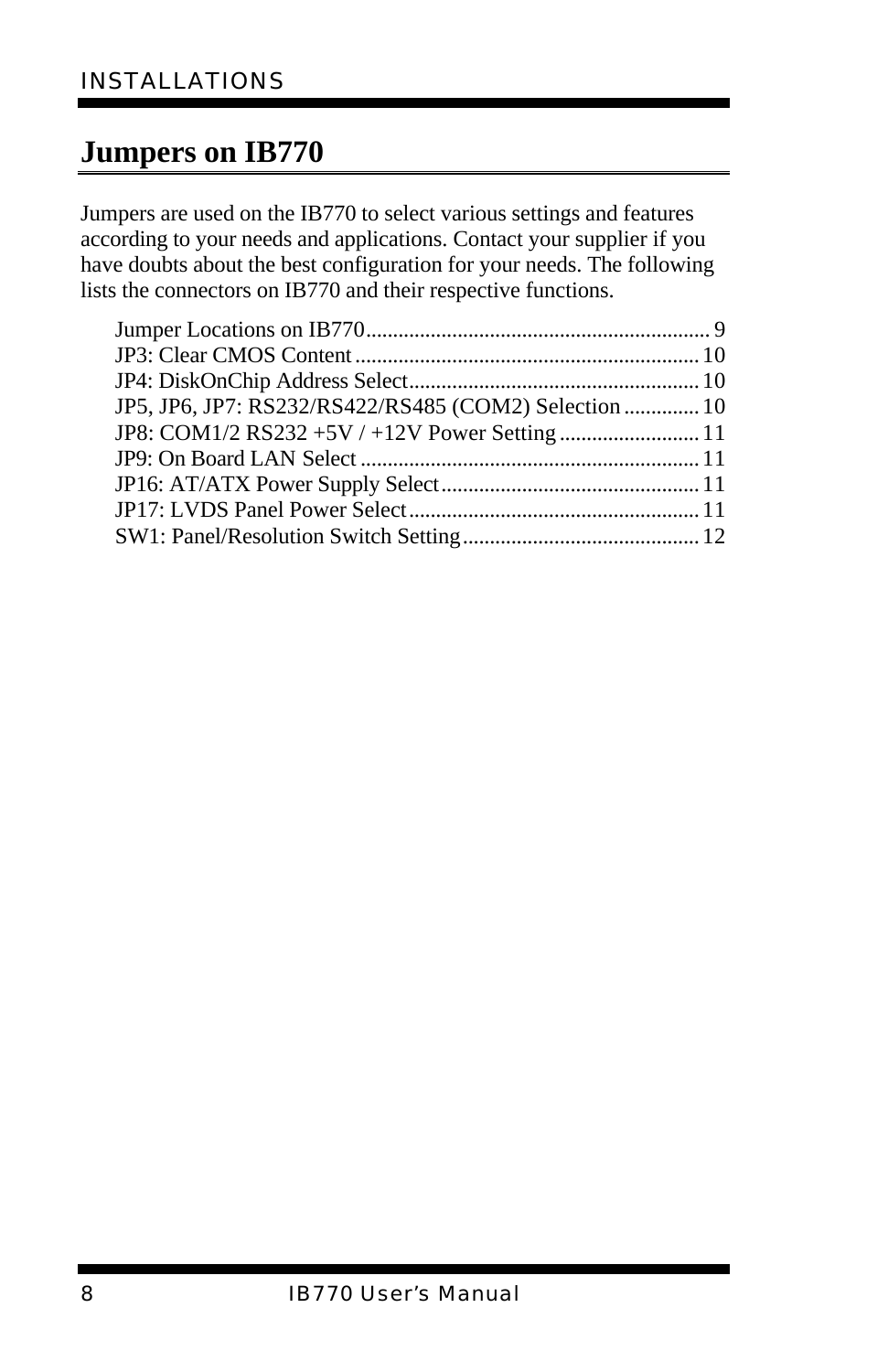



JP3: Clear CMOS Content

- JP4: DiskOnChip Address Select
- JP5, JP6, JP7: RS232/RS422/RS485 (COM2) Selection JP8: COM1/2 RS232 +5V / +12V Power Setting JP9: On Board LAN Select
- JP16: AT/ATX Power Supply Select
- JP17: LVDS Panel Power Select
- SW1: Panel /Resolution Switch Setting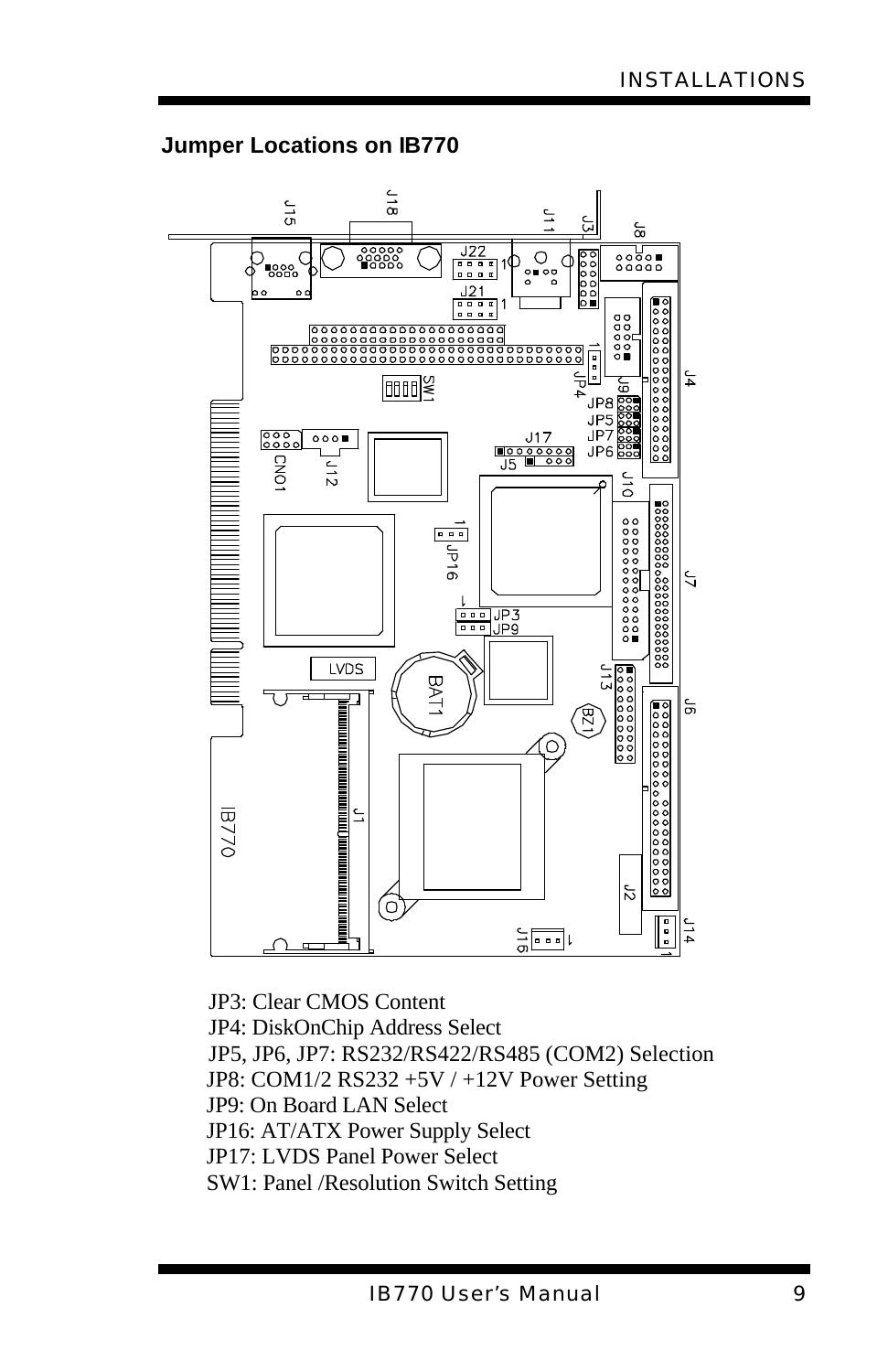### **JP3: Clear CMOS Content**

| JP3 | <b>Setting</b>            | <b>Function</b>    |
|-----|---------------------------|--------------------|
|     | $Pin$ 1-2<br>Short/Closed | Normal Operation   |
|     | $Pin 2-3$<br>Short/Closed | Clear CMOS Content |

### **JP4: DiskOnChip Address Select**

| JP4 | <b>Setting</b>            | <b>Address</b> |
|-----|---------------------------|----------------|
| п   | $Pin$ 1-2<br>Short/Closed | DC000-DDFFF    |
| п   | $Pin 2-3$<br>Short/Closed | DE000-DFFFF    |

#### **JP5, JP6, JP7: RS232/RS422/RS485 (COM2) Selection**

| <b>JP5 JP6, JP7</b>                                                                                                           | <b>Pin Short</b>                               | <b>Function</b> |
|-------------------------------------------------------------------------------------------------------------------------------|------------------------------------------------|-----------------|
| $\Box$<br>O<br>$\Box$<br>$\Box$<br>$\mathbf{u}$<br>l o<br>o lio<br>o.<br>$\Box$<br>$\Box$<br>п<br>JP6                         | $JP5: 1-2$<br>$JP6: 3-5, 4-6$<br>JP7: 3-5, 4-6 | RS232           |
| o<br>п<br>o<br>п<br>$\Box$<br>$\Box$<br>σ<br>$\Box$<br>$\Box$<br>$\Box$<br>α<br>IP7.JP6<br>IP5                                | $JP5: 3-4$<br>JP6: 1-3, 2-4<br>JP7: 1-3, 2-4   | RS422           |
| o<br>п<br>$\Box$<br>$\Box$<br>$\Box$<br>$\Box$<br>o<br>α<br>$\Box$<br>$\Box$<br>$\Box$<br>$\mathbf{a}$<br>. IP7 . JP6<br>JP5. | $JP5: 5-6$<br>$JP6: 1-3, 2-4$<br>JP7: 1-3, 2-4 | RS485           |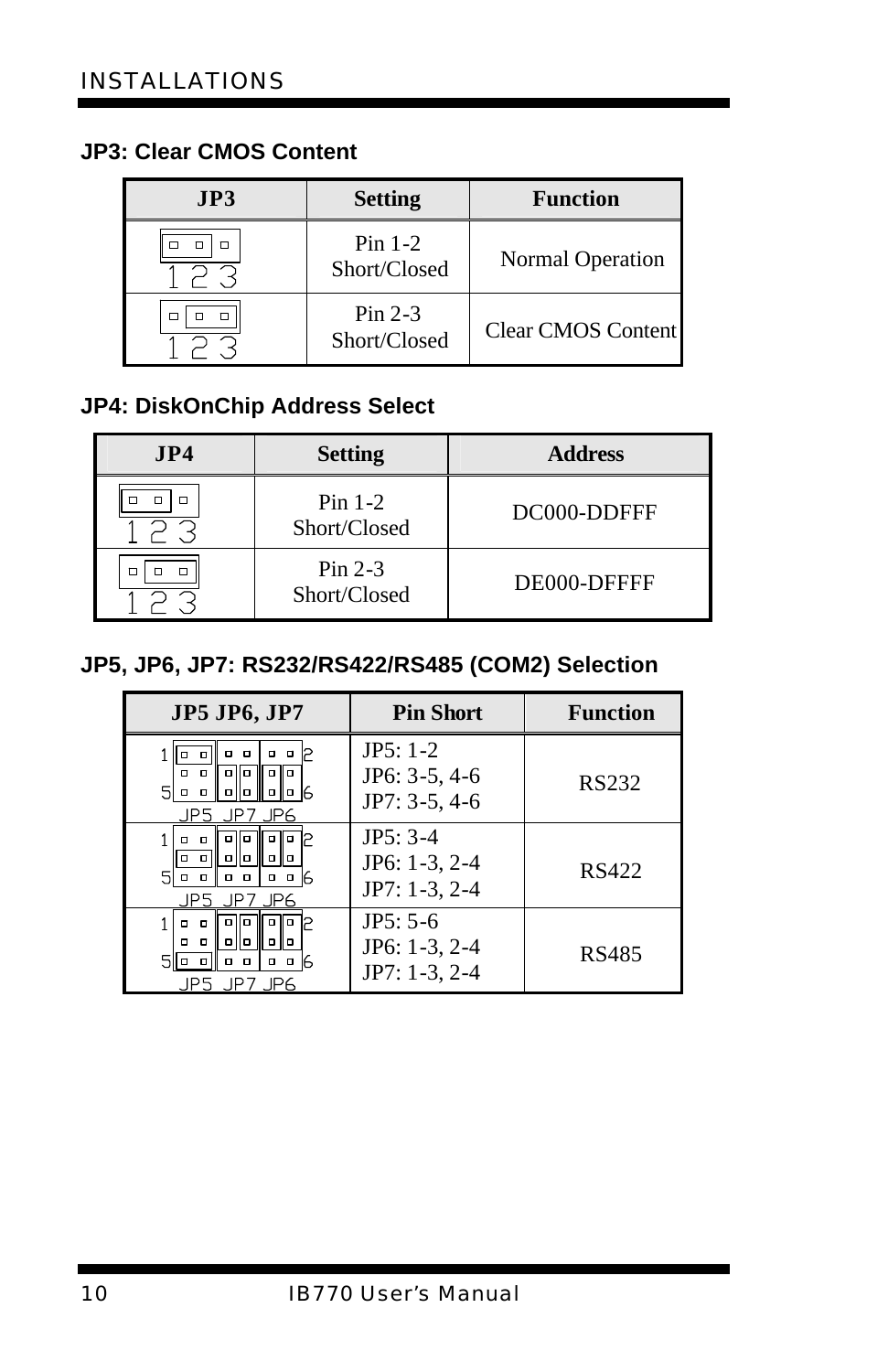| JP8 Pin # | <b>Signal Name</b> | JP8             | <b>Signal Name</b> | $JP5$ Pin # |
|-----------|--------------------|-----------------|--------------------|-------------|
|           | $+5V$              | a all2          | $+5V$              |             |
|           | <b>NRIA</b>        | $\Box$<br>50016 | <b>NRIB</b>        |             |
|           | $+12V$             | JP5             | $+12V$             |             |

**JP8: COM1/2 RS232 +5V / +12V Power Setting**

 **COM1 Settings: Pin 1-3 short = +5V, Pin 3-5 short = +12V COM2 Settings: Pin 2-4 short = +5V, Pin 4-6 short = +12V**

#### **JP9: On Board LAN Select**

| JP9    | Setting                   | <b>Function</b>    |
|--------|---------------------------|--------------------|
| п<br>п | $Pin$ 1-2<br>Short/Closed | <b>LAN</b> Enable  |
|        | Pin $2-3$<br>Short/Closed | <b>LAN</b> Disable |

#### **JP16: AT/ATX Power Supply Select**

| J <sub>P16</sub> | <b>Setting</b>            | <b>Function</b>         |
|------------------|---------------------------|-------------------------|
|                  | $Pin 1-2$<br>Short/Closed | AT Power Supply         |
|                  | $Pin 2-3$<br>Short/Closed | <b>ATX</b> Power Supply |

#### **JP17: LVDS Panel Power Select**

| <b>JP17</b> | <b>Setting</b>            | <b>Function</b> |
|-------------|---------------------------|-----------------|
| n<br>п      | $Pin$ 1-2<br>Short/Closed | 5V              |
| □           | $Pin 2-3$<br>Short/Closed | 3.3V            |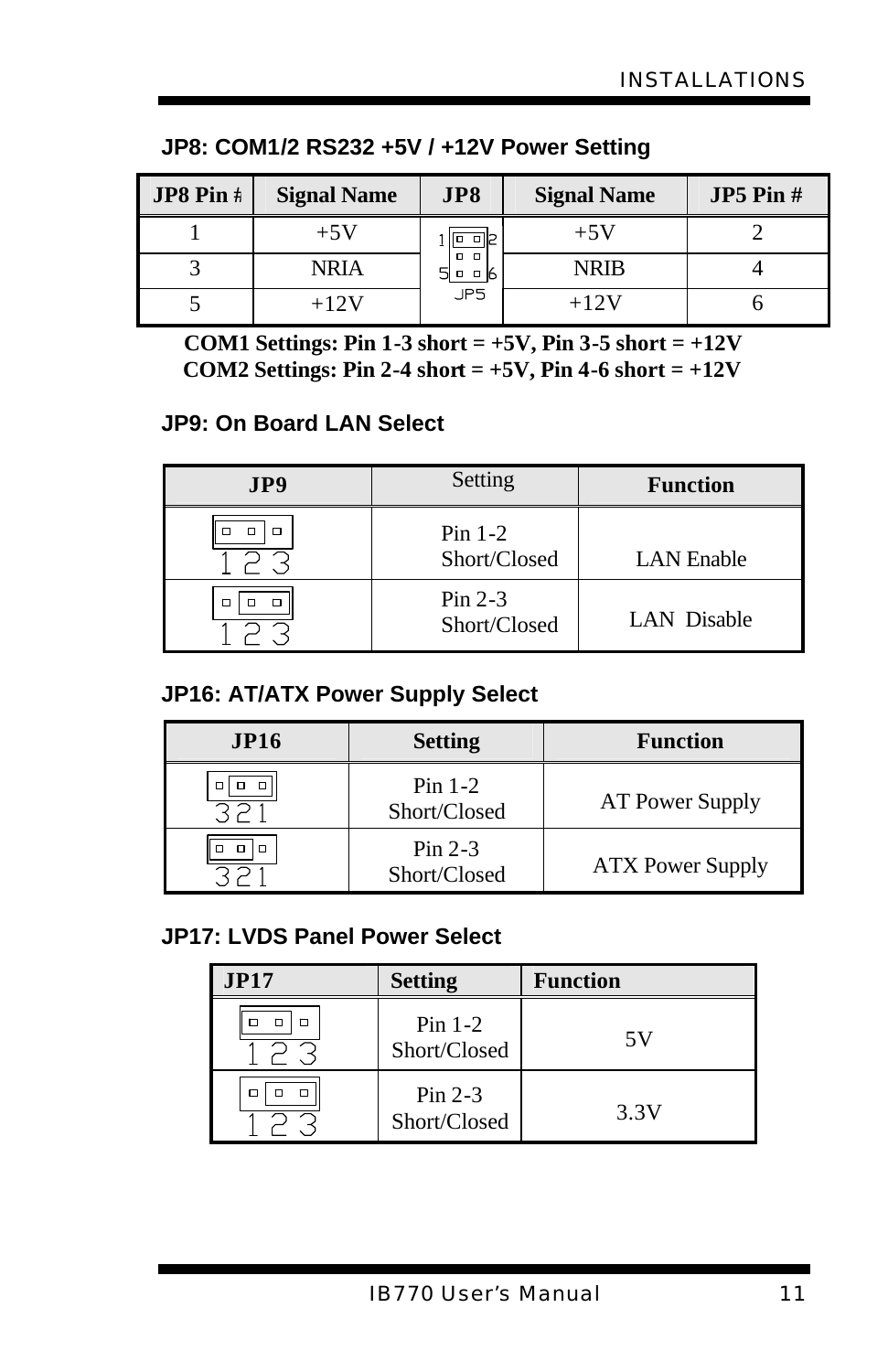|                 |            |            |            | ັ          |                   |
|-----------------|------------|------------|------------|------------|-------------------|
| <b>Panel ID</b> | <b>SW</b>  | <b>SW</b>  | <b>SW</b>  | <b>SW</b>  | <b>Panel Type</b> |
|                 | $1-1$      | $1-2$      | $1-3$      | $1-4$      |                   |
| $\Omega$        | ON         | ON         | <b>ON</b>  | <b>ON</b>  | 640x480 TFT       |
| 1               | OFF        | ΟN         | <b>ON</b>  | ON         | 640x480 DSTN      |
| $\overline{2}$  | ON         | <b>OFF</b> | <b>ON</b>  | <b>ON</b>  | 800x600 TFT       |
| 3               | <b>OFF</b> | <b>OFF</b> | <b>ON</b>  | <b>ON</b>  | 800x600 DSTN      |
| $\overline{4}$  | ON         | <b>ON</b>  | <b>OFF</b> | <b>ON</b>  | 1024x768TFT       |
| 5               | OFF        | <b>ON</b>  | <b>OFF</b> | <b>ON</b>  | 1024x768 DSTN     |
| 6               | ON         | <b>OFF</b> | <b>OFF</b> | <b>ON</b>  | Reserved          |
| $\overline{7}$  | <b>OFF</b> | <b>OFF</b> | <b>OFF</b> | <b>ON</b>  | Reserved          |
| 8               | ON         | ON         | <b>ON</b>  | OFF        | Reserved          |
| 9               | OFF        | <b>ON</b>  | <b>ON</b>  | OFF        | Reserved          |
| 10              | ON         | <b>OFF</b> | <b>ON</b>  | OFF        | Reserved          |
| 11              | <b>OFF</b> | <b>OFF</b> | <b>ON</b>  | <b>OFF</b> | Reserved          |
| 12              | ON         | ON         | <b>OFF</b> | OFF        | Reserved          |
| 13              | OF         | ΟN         | <b>OFF</b> | OFF        | Reserved          |
| 14              | <b>ON</b>  | <b>OFF</b> | <b>OFF</b> | <b>OFF</b> | Reserved          |

**SW1: Panel/Resolution Switch Setting**

• Panel ID 2 supports 800X600 TFT x18 bitt.

• Panel ID 4 supports  $1024x768$  TFT 18 bit.

● Panel ID10 Supports 1024x768 TFT x 24 Bit

• Panel ID12 Supports  $800x600$  TFT x 24 Bit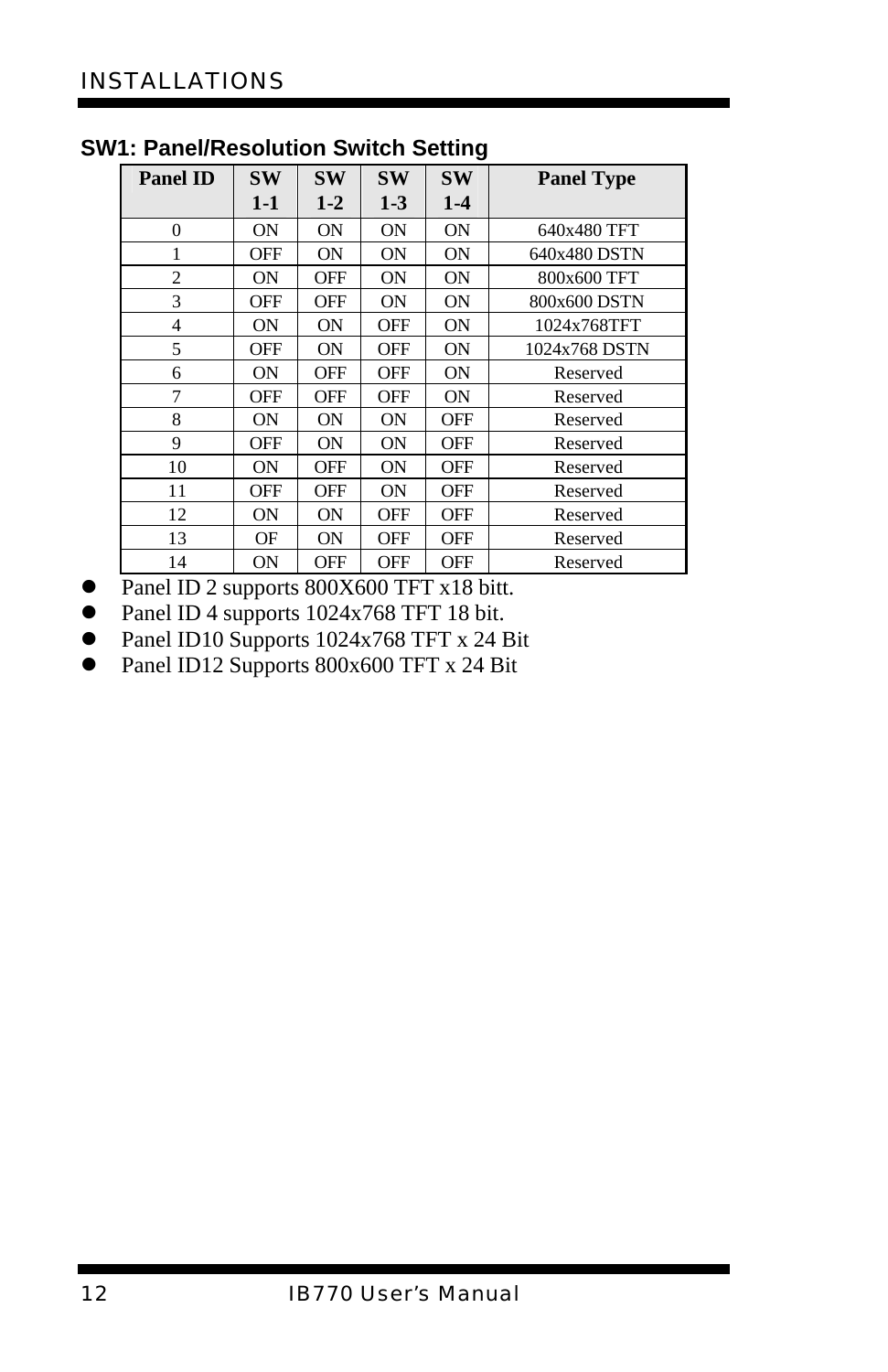## **Connectors on IB770**

The connectors on IB770 allows you to connect external devices such as keyboard, floppy disk drives, hard disk drives, printers, etc. The following table lists the connectors on IB770 and their respective functions.

| CNO1: Audio Connector for Line_In,Line_Out,Mic. Jack 15 |  |
|---------------------------------------------------------|--|
|                                                         |  |
|                                                         |  |
|                                                         |  |
|                                                         |  |
|                                                         |  |
|                                                         |  |
|                                                         |  |
|                                                         |  |
|                                                         |  |
|                                                         |  |
|                                                         |  |
|                                                         |  |
|                                                         |  |
|                                                         |  |
|                                                         |  |
|                                                         |  |
|                                                         |  |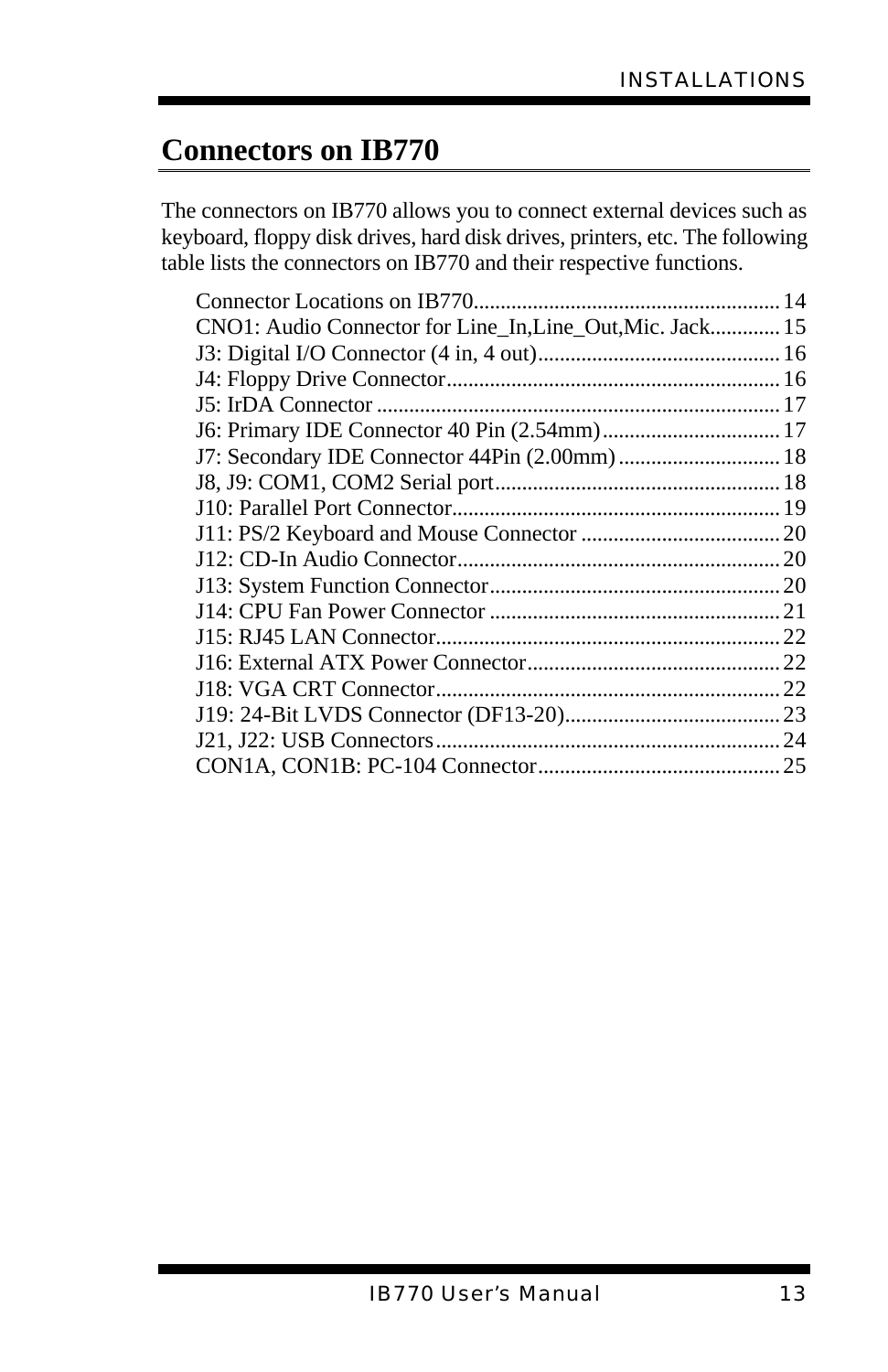#### **Connector Locations on IB770**



- J3: Digital I/O Connector (4 in, 4 out)
- J4: Floppy Drive Connector
- J5: IrDA Connector
- J6: Primary IDE Connector 40Pin(2.54mm)
- J7: Secondary IDE Connector 44Pin(2.00mm)
- J8,J9: COM1,COM2 Serial port
- J10: Parallel port Connector
- J11: PS/2 Keyboard and Mouse Connector
- J12: CD-In Audio Connector
- J13: System Function Connector
- J14: CPU Fan Power Connector
- J15: RJ45 LAN Connector
- J16: External ATX Power Connector
- J18: VGA CRT Connector
- J19: 24-Bit LVDS Connector (DF13-20)
- J21: USB 0,USB1 Connector
- J22: USB2,USB3 Connector
- CON1A,CON1B: PC-104 Connector
- CNO1: Audio Connector for Line\_In,Line\_Out,Mic. Jack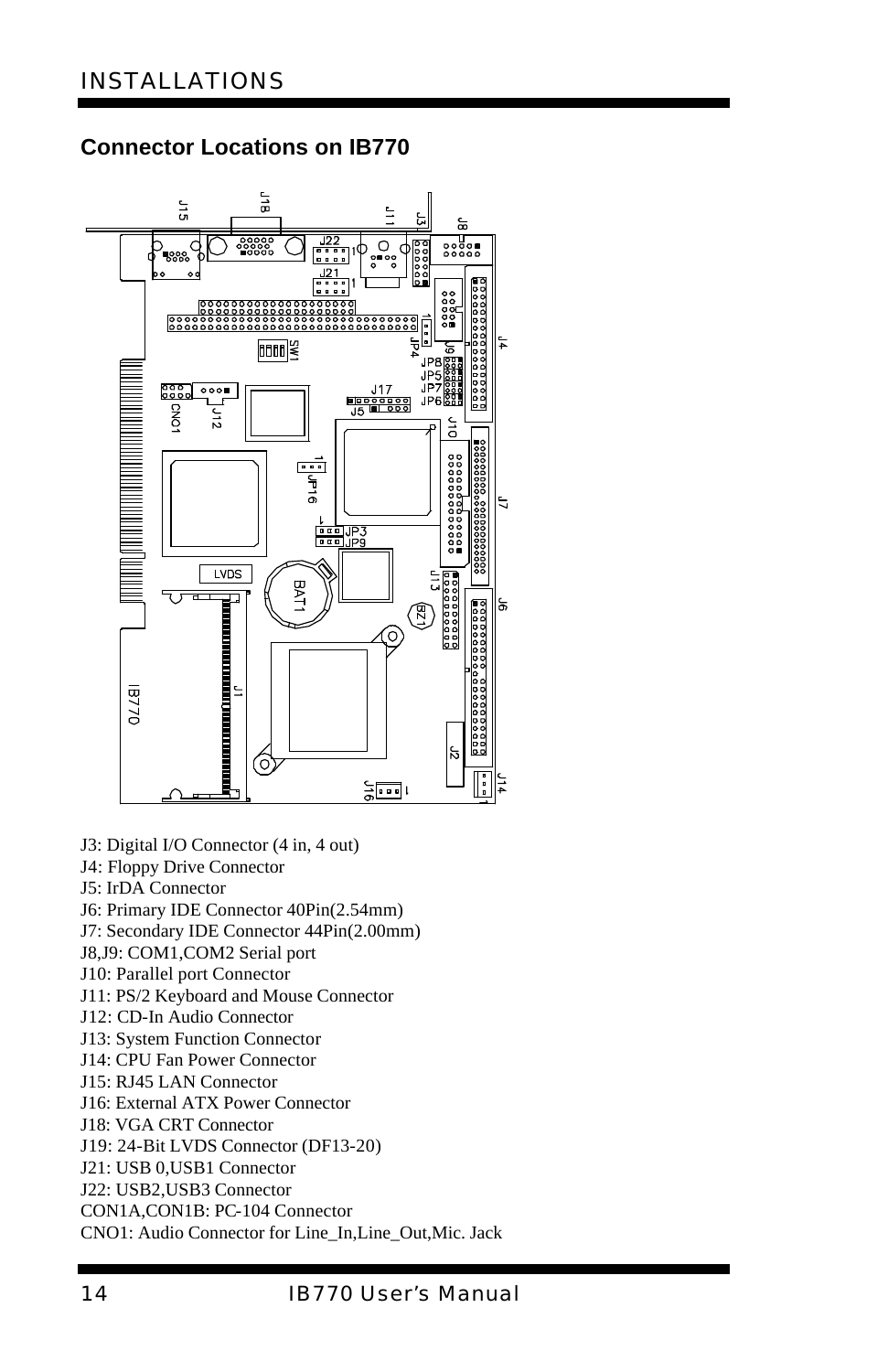| $\Box$<br>п | <b>Signal Name</b> | Pin | Pin | <b>Signal Name</b> |
|-------------|--------------------|-----|-----|--------------------|
| о<br>п      | NС                 |     |     | Mic                |
| $\Box$<br>п | Line In L          |     |     | Line In $R$        |
| о           | Line Out L         |     |     | $Line_Out_R$       |
|             | Gnd                |     |     | Ground             |



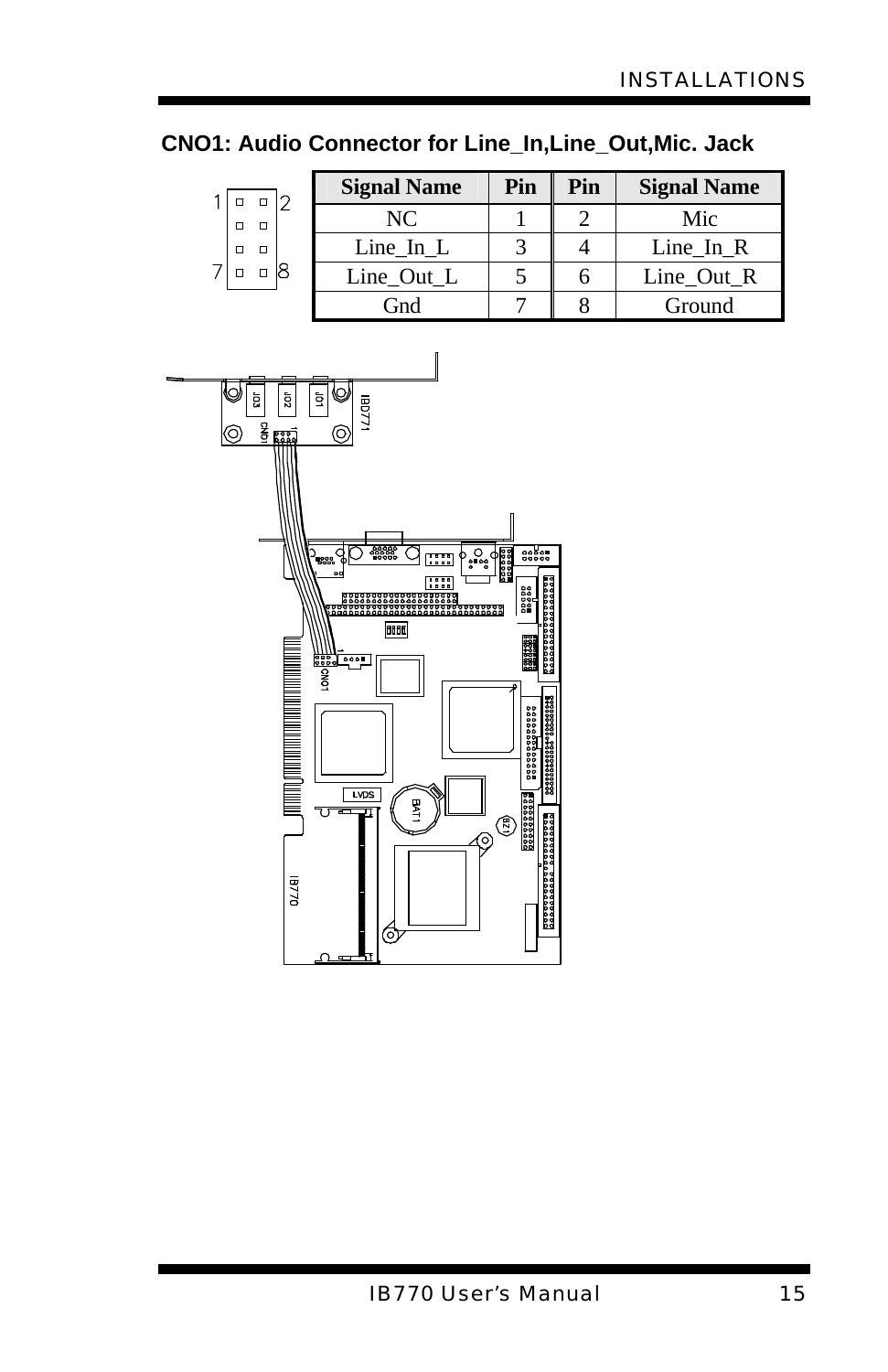#### **J3: Digital I/O Connector (4 in, 4 out)**

This 12-pin Digital I/O connector supports TTL levels and is used to control external devices requiring ON/OFF circuitry.

| 1 □ | 7 ס |
|-----|-----|
| ◻   | ◻   |
| о   | α   |
| п   | □   |
| о   | о   |
| о   | D   |

 $\mathbf{0}$   $\mathbf{0}$  $\overline{a}$  $\Box$  $\overline{\mathbf{u}}$  ,  $\overline{\mathbf{u}}$  $\Box$ 0  $\Box$  $\Box$  $\mathbf{0}$  $\mathbf{r}$  $\blacksquare$  $\Box$  $\mathbf{d}$ o  $\overline{\mathbf{a}}$   $\overline{\mathbf{a}}$  $\overline{\mathbf{0}}$   $\overline{\mathbf{0}}$  $\overline{0}$   $\overline{0}$  $\mathbf{0}$  .  $\mathbf{0}$  $\Box$   $\Box$  $\Box$ ,ი ი<br>ა3

| <b>Signal Name</b> | Pin# | Pin# | <b>Signal Name</b> |
|--------------------|------|------|--------------------|
| IN <sub>0</sub>    |      |      | $+5V$              |
| IN1                |      |      | <b>OUTO</b>        |
| IN2                |      |      | Ground             |
| IN3                |      | 10   | OUT <sub>1</sub>   |
| <b>GROUND</b>      |      |      | $+12V$             |
| OUT2               |      | 12   | OUT3               |

#### **J4: Floppy Drive Connector**

J4 of the IB770 is a 34-pin header and will support up to 2.88MB FDD.

| <b>Signal Name</b> | Pin# | $\text{Pin}\,\text{\#}$ | <b>Signal Name</b> |
|--------------------|------|-------------------------|--------------------|
| Ground             | 1    | 2                       | <b>RM/LC</b>       |
| Ground             | 3    | 4                       | No connect         |
| Ground             | 5    | 6                       | No connect         |
| Ground             | 7    | 8                       | Index              |
| Ground             | 9    | 10                      | Motor enable 0     |
| Ground             | 11   | 12                      | Drive select 1     |
| Ground             | 13   | 14                      | Drive select 0     |
| Ground             | 15   | 16                      | Motor enable 1     |
| Ground             | 17   | 18                      | Direction          |
| Ground             | 19   | 20                      | Step               |
| Ground             | 21   | 22                      | Write data         |
| Ground             | 23   | 24                      | Write gate         |
| Ground             | 25   | 26                      | Track 00           |
| Ground             | 27   | 28                      | Write protect      |
| Ground             | 29   | 30                      | Read data          |
| Ground             | 31   | 32                      | Side 1 select      |
| Ground             | 33   | 34                      | Diskette change    |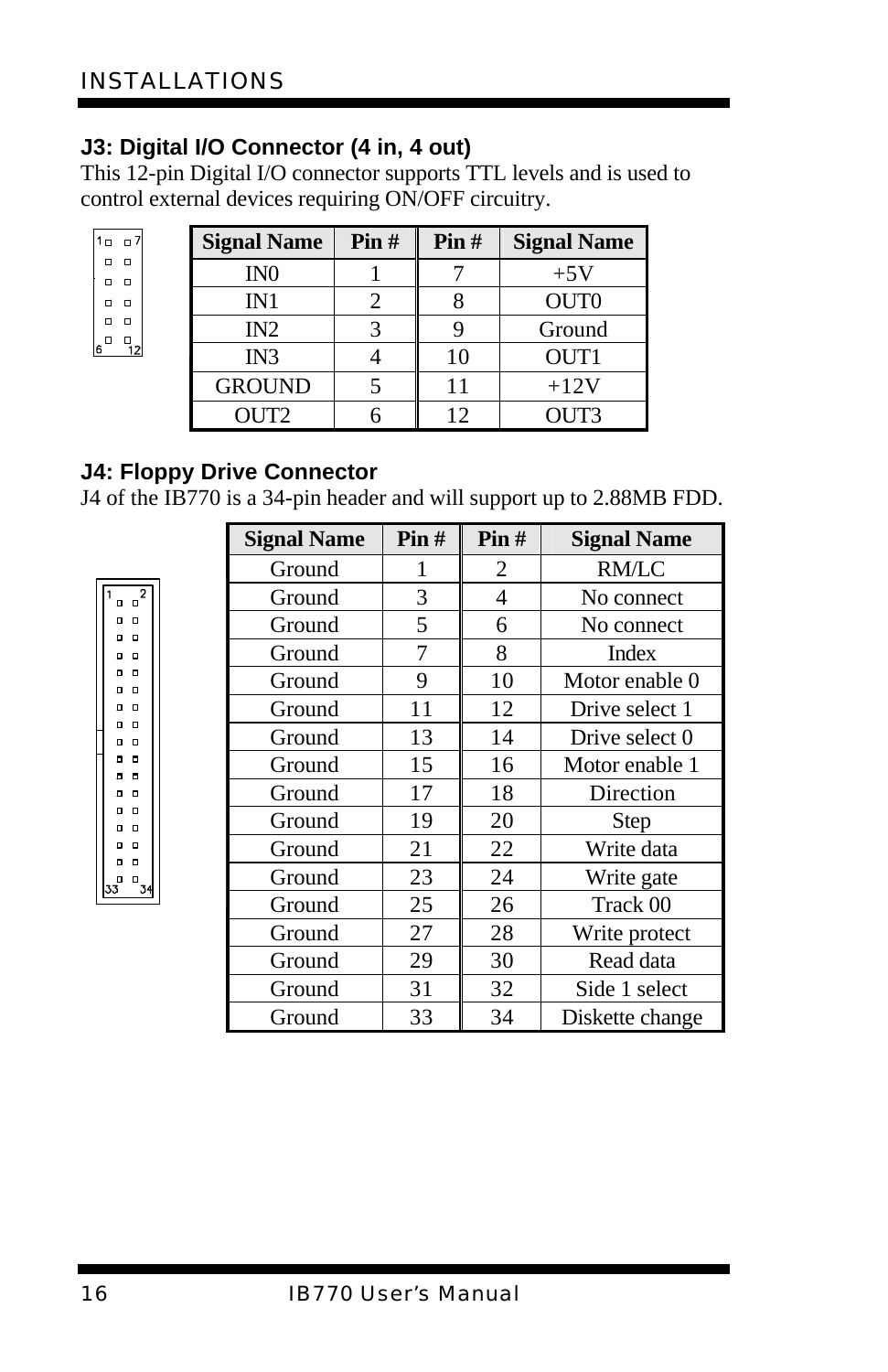#### **J5: IrDA Connector**

This connector is used for an IrDA connector for wireless communication.

| $+5V$ |   |      | <b>IRRX</b> |   |     | <b>IRTX</b> |  |
|-------|---|------|-------------|---|-----|-------------|--|
| г     | ы |      | Щ           | п |     | ┑           |  |
|       |   | N.C. |             |   | GND |             |  |

| Pin#         | <b>Signal Name</b> |
|--------------|--------------------|
|              | $+5V$              |
| 2            | No Connect         |
| $\mathbf{c}$ | Ir $RX$            |
|              | Ground             |
|              | Ir TX              |

### **J6: Primary IDE Connector 40 Pin (2.54mm)**

|                                      |    | <b>Signal Name</b> | Pin# | Pin#           | <b>Signal Name</b> |
|--------------------------------------|----|--------------------|------|----------------|--------------------|
| $\Box$<br>$\Box$                     | 2  | <b>Reset IDE</b>   | 1    | $\overline{c}$ | Ground             |
| $\Box$<br>$\Box$<br>$\Box$<br>$\Box$ |    | Host data 7        | 3    | 4              | Host data 8        |
| $\Box$<br>o                          |    | Host data 6        | 5    | 6              | Host data 9        |
| $\Box$<br>$\Box$<br>$\Box$<br>$\Box$ |    | Host data 5        | 7    | 8              | Host data 10       |
| p<br>p<br>$\Box$<br>$\Box$           |    | Host data 4        | 9    | 10             | Host data 11       |
| o<br>D                               |    | Host data 3        | 11   | 12             | Host data 12       |
| $\Box$<br>$\Box$<br>$\Box$<br>$\Box$ |    | Host data 2        | 13   | 14             | Host data 13       |
| $\Box$<br>$\Box$<br>$\Box$<br>$\Box$ |    | Host data 1        | 15   | 16             | Host data 14       |
| p<br>p                               |    | Host data 0        | 17   | 18             | Host data 15       |
| D<br>$\Box$<br>$\Box$<br>$\Box$      |    | Ground             | 19   | 20             | Protect pin        |
| $\Box$<br>$\Box$<br>$\Box$<br>$\Box$ |    | DR <sub>O0</sub>   | 21   | 22             | Ground             |
| $\Box$<br>о                          |    | <b>Host IOW</b>    | 23   | 24             | Ground             |
| 39<br>D<br>$\Box$                    | 40 | <b>Host IOR</b>    | 25   | 26             | Ground             |
| J6                                   |    | <b>IOCHRDY</b>     | 27   | 28             | <b>Host ALE</b>    |
|                                      |    | DACK0              | 29   | 30             | Ground             |
|                                      |    | IRO <sub>14</sub>  | 31   | 32             | No connect         |
|                                      |    | Address 1          | 33   | 34             | No connect         |
|                                      |    | Address 0          | 35   | 36             | Address 2          |
|                                      |    | Chip select $0$    | 37   | 38             | Chip select 1      |
|                                      |    | Activity           | 39   | 40             | Ground             |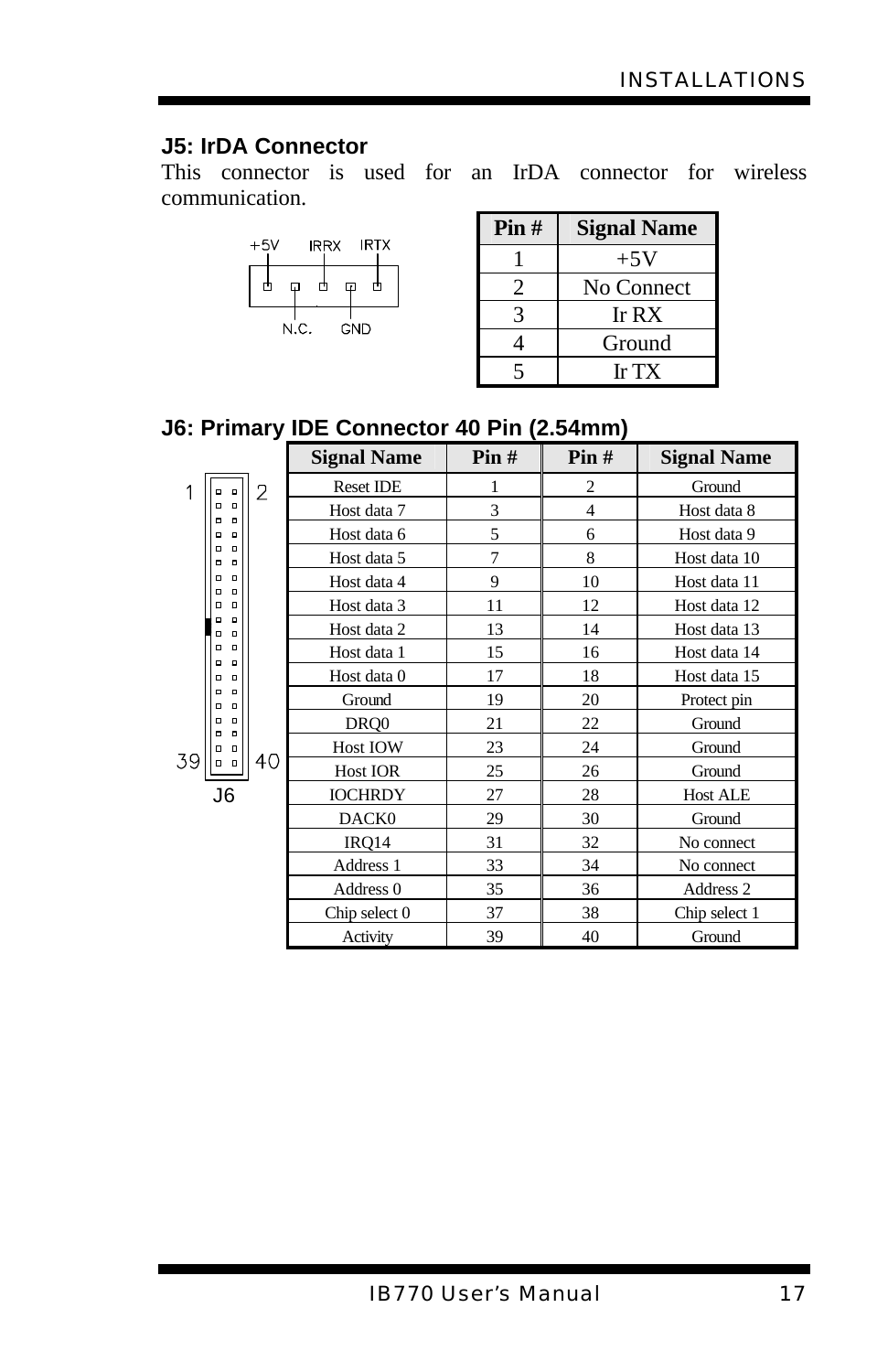|                                    | <b>Signal Name</b> | Pin# | Pin#           | <b>Signal Name</b> |
|------------------------------------|--------------------|------|----------------|--------------------|
| $\mathbf{P}_{\mathbf{q}}$<br>$a^2$ | <b>Reset IDE</b>   | 1    | 2              | Ground             |
| $\Box$<br>$\Box$<br>$\Box$<br>α    | Host data 7        | 3    | $\overline{4}$ | Host data 8        |
| $\Box$<br>α                        | Host data 6        | 5    | 6              | Host data 9        |
| $\Box$<br>о<br><b>. .</b>          | Host data 5        | 7    | 8              | Host data 10       |
| . .                                | Host data 4        | 9    | 10             | Host data 11       |
| o o<br><b>. .</b>                  | Host data 3        | 11   | 12             | Host data 12       |
| o o<br>o o                         | Host data 2        | 13   | 14             | Host data 13       |
| <b>.</b>                           | Host data 1        | 15   | 16             | Host data 14       |
| 0 D<br>0 D                         | Host data 0        | 17   | 18             | Host data 15       |
| <b>. .</b><br>0 O                  | Ground             | 19   | 20             | Key                |
| <b>00</b>                          | DR <sub>O0</sub>   | 21   | 22             | Ground             |
| o o<br>o o                         | Host IOW           | 23   | 24             | Ground             |
| . .                                | Host IOR           | 25   | 26             | Ground             |
| <b>.</b><br>$\sigma$ $\sigma$      | <b>IOCHRDY</b>     | 27   | 28             | <b>Host ALE</b>    |
| $4\bar{3}$ $44$                    | DACK <sub>0</sub>  | 29   | 30             | Ground             |
| J7                                 | IRO <sub>14</sub>  | 31   | 32             | No connect         |
|                                    | Address 1          | 33   | 34             | No connect         |
|                                    | Address 0          | 35   | 36             | Address 2          |
|                                    | Chip select 0      | 37   | 38             | Chip select 1      |
|                                    | Activity           | 39   | 40             | Ground             |
|                                    | Vcc                | 41   | 42             | Vcc                |
|                                    | Ground             | 43   | 44             | N.C.               |

### **J7: Secondary IDE Connector 44Pin (2.00mm)**

#### **J8, J9: COM1, COM2 Serial port**

J8 and J9 both 10-pin headers, are the onboard serial port connectors. J8: COM1 Fixed as RS232

|         | Ω | O |  |
|---------|---|---|--|
|         | □ | o |  |
|         | □ | o |  |
|         | Ω | o |  |
| $\circ$ | ⊏ | Ω |  |
|         |   |   |  |

| Pin#           | Signal Name (RS-232)     |
|----------------|--------------------------|
|                | DCD, Data carrier detect |
| 3              | RXD, Receive data        |
| 5              | TXD, Transmit data       |
|                | DTR, Data terminal ready |
| 9              | Ground                   |
| $\overline{c}$ | DSR, Data set ready      |
|                | RTS, Request to send     |
| 6              | CTS, Clear to send       |
| 8              | RI, Ring indicator       |
|                | No Connect.              |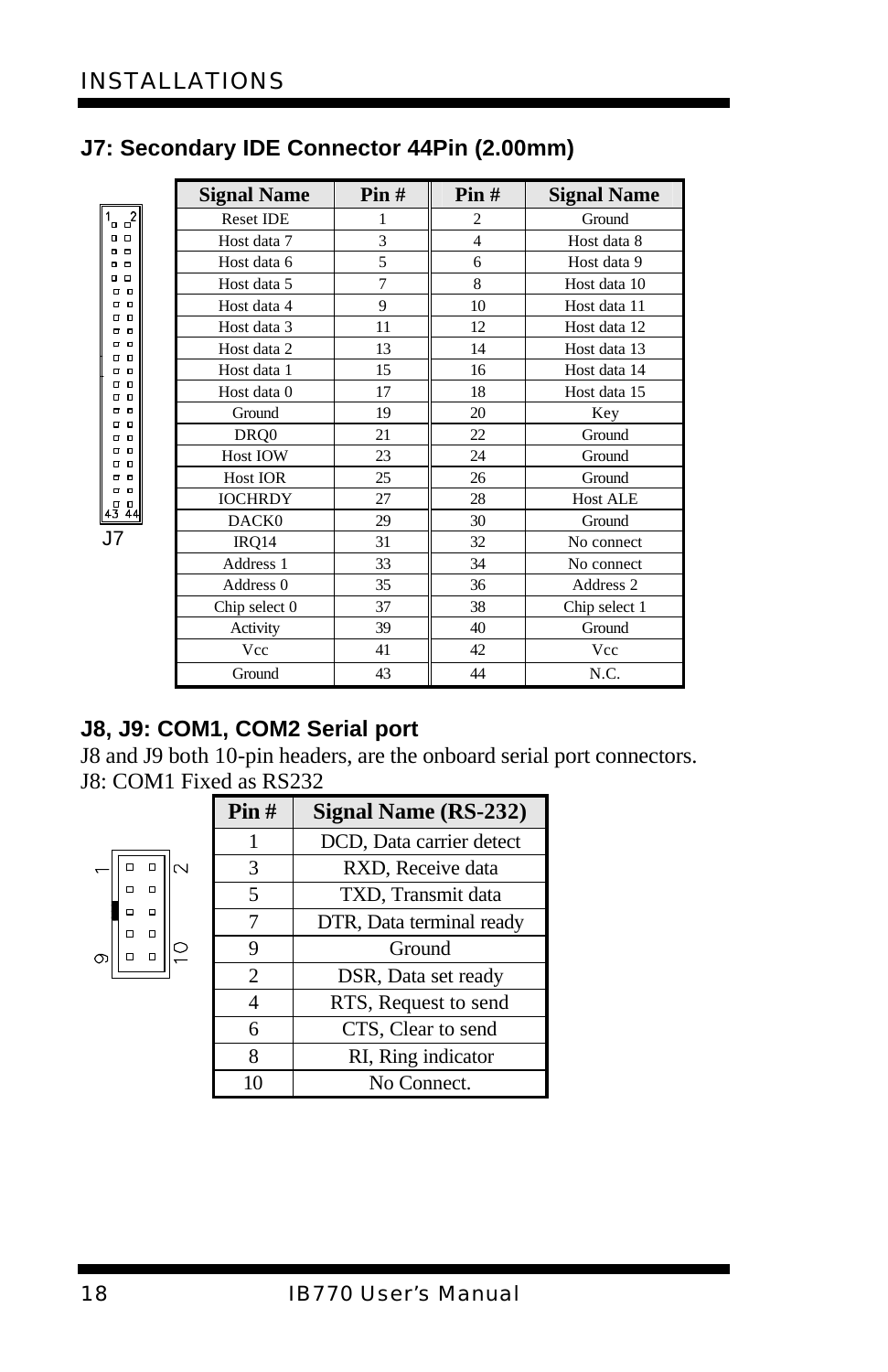| Pin#           | <b>Signal Name</b> |               |               |  |  |  |  |  |
|----------------|--------------------|---------------|---------------|--|--|--|--|--|
|                | <b>RS-232</b>      | <b>RS-422</b> | <b>RS-485</b> |  |  |  |  |  |
| 1              | <b>DCD</b>         | TX-           | DATA-         |  |  |  |  |  |
| 3              | RX                 | $TX+$         | $DATA+$       |  |  |  |  |  |
| 5              | TX                 | $RX+$         | NC.           |  |  |  |  |  |
| 7              | <b>DTR</b>         | RX-           | NC.           |  |  |  |  |  |
| 9              | <b>GND</b>         | <b>GND</b>    | <b>GND</b>    |  |  |  |  |  |
| $\overline{c}$ | <b>DSR</b>         | RTS-          | NC.           |  |  |  |  |  |
| 4              | <b>RTS</b>         | $RTS+$        | NC            |  |  |  |  |  |
| 6              | <b>CTS</b>         | $CTS+$        | NC.           |  |  |  |  |  |
| 8              | RI                 | CTS-          | NC            |  |  |  |  |  |
| 10             | NC                 | NC            | NC            |  |  |  |  |  |

J9, COM2, is jumper selectable for RS-232/ RS-422/485 with jumpers JP5/JP6/JP7

### **J10: Parallel Port Connector**

The following table describes the pin out assignments of this connector.

|             |                            | <b>Signal Name</b>   | Pin# | Pin# | <b>Signal Name</b> |
|-------------|----------------------------|----------------------|------|------|--------------------|
|             |                            | Line printer strobe  | 1    | 14   | AutoFeed           |
|             | 4<br>D                     | PD0, parallel data 0 | 2    | 15   | Error              |
| α<br>$\Box$ | $\Box$<br>$\Box$           | PD1, parallel data 1 | 3    | 16   | Initialize         |
| $\Box$      | $\Box$                     | PD2, parallel data 2 | 4    | 17   | <b>Select</b>      |
| $\Box$<br>0 | $\Box$<br>$\Box$           | PD3, parallel data 3 | 5    | 18   | Ground             |
| $\Box$      | $\Box$                     | PD4, parallel data 4 | 6    | 19   | Ground             |
| $\Box$      | $\Box$                     | PD5, parallel data 5 | 7    | 20   | Ground             |
| $\Box$      | $\Box$<br>$\Box$           | PD6, parallel data 6 | 8    | 21   | Ground             |
| $\Box$      | $\Box$                     | PD7, parallel data 7 | 9    | 22   | Ground             |
| $\Box$      | $\Box$<br>6<br>Ñ<br>$\Box$ | ACK, acknowledge     | 10   | 23   | Ground             |
|             |                            | Busy                 | 11   | 24   | Ground             |
|             |                            | Paper empty          | 12   | 25   | Ground             |
|             |                            | Select               | 13   | N/A  | N/A                |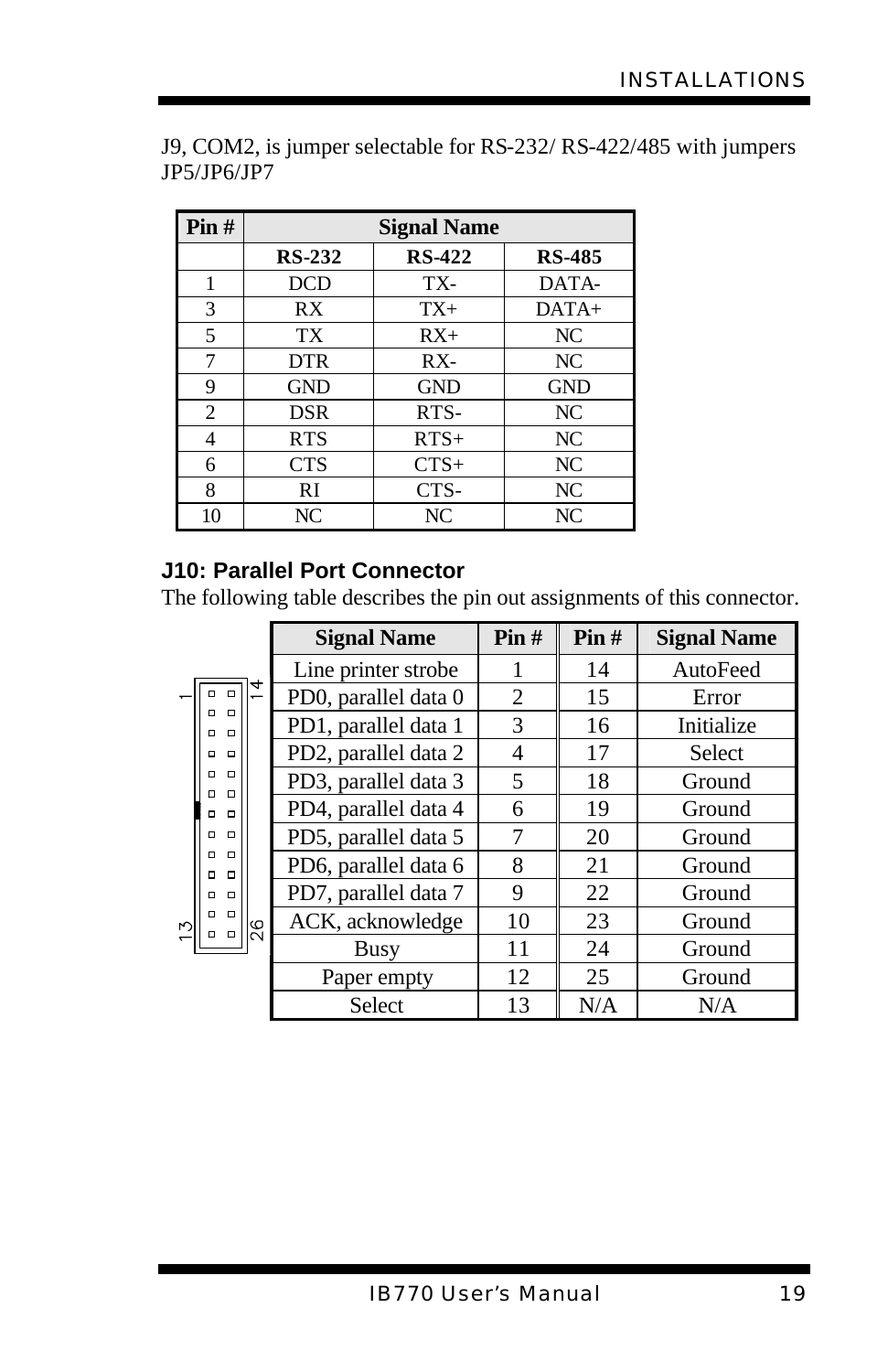#### **J11: PS/2 Keyboard and Mouse Connector**

J11 uses a Y-cable with dual D-connectors for a PS/2 keyboard and a PS/2 mouse.

| $\frac{1}{2}$<br>৽≍ |
|---------------------|
| J11                 |

|     | $\text{Pin }#$ | <b>Signal Name</b>    |
|-----|----------------|-----------------------|
|     |                | Mouse data            |
| ) ျ |                | Keyboard data         |
|     |                | Ground                |
|     |                | Vcc                   |
| J11 |                | Mouse Clock           |
|     |                | <b>Keyboard Clock</b> |

### **J12: CD-In Audio Connector**

| 1 □    | Pin# | <b>Signal Name</b> |
|--------|------|--------------------|
| $\Box$ |      | CD Audio L         |
| $\Box$ |      | Ground             |
|        |      | Ground             |
|        |      | CD Audio R         |

#### **J13: System Function Connector**

The System Function Connector provides interfaces for light indicators of system activities (HDD/Power) and computer status switches.



#### **Speaker: Pins 1 - 4**

This connector provides an interface to a speaker for audio tone generation. An 8-ohm speaker is recommended.

|  |  |  |  | 10 |
|--|--|--|--|----|
|  |  |  |  |    |
|  |  |  |  |    |
|  |  |  |  |    |

| Pin# | <b>Signal Name</b> |
|------|--------------------|
|      | Speaker out        |
|      | No connect         |
|      | Ground             |
|      |                    |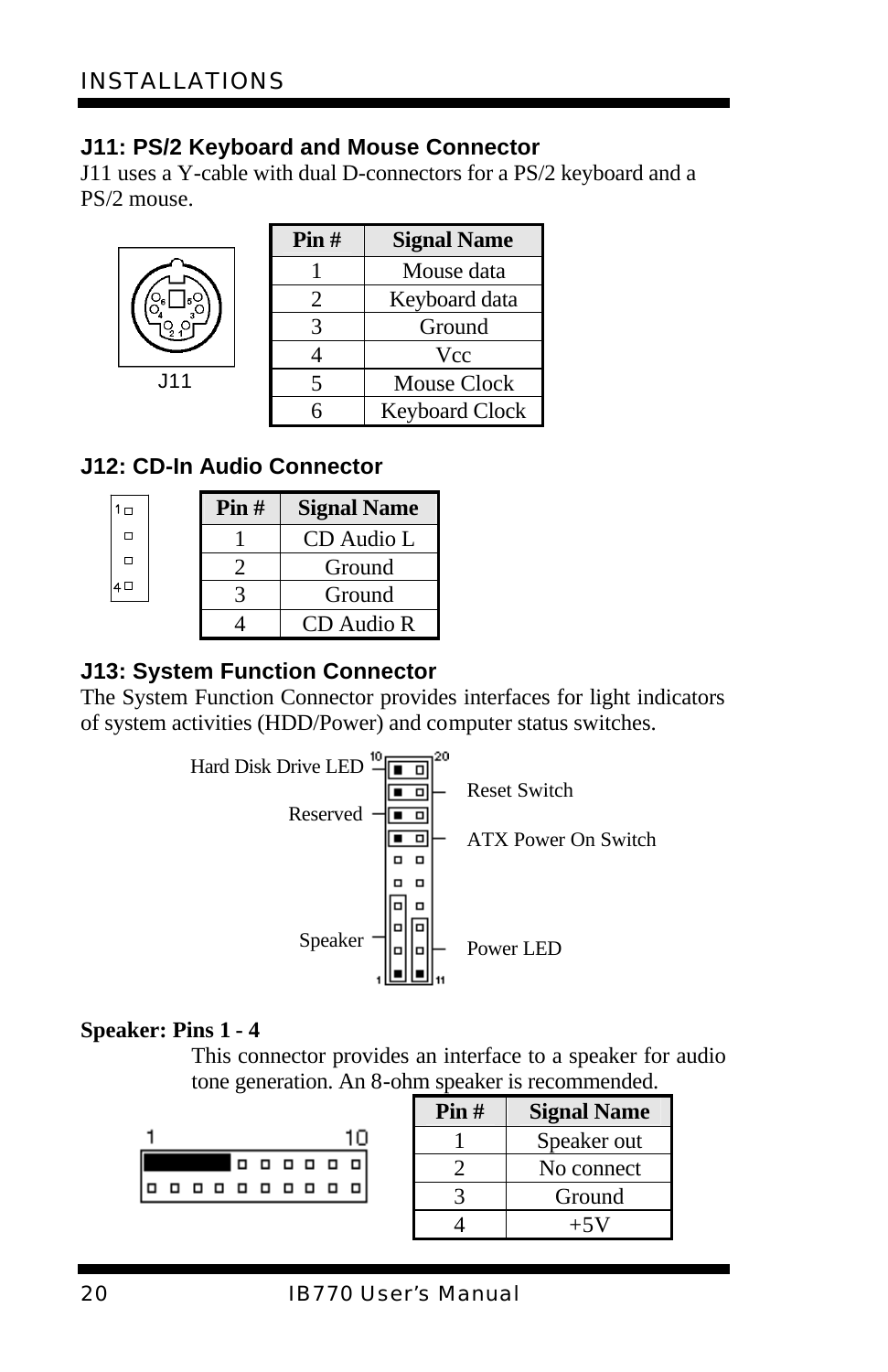#### **ATX Power ON Switch: Pins 7 and 17**

This 2-pin connector connects to the power switch. When pressed, the power switch will force the system to power on. When pressed again, it will force the system to power off.

|  |  | 0000000 |  |  |
|--|--|---------|--|--|

#### **Power LED: Pins 11 - 13**

The power LED indicates the status of the main power switch.

| $\textbf{Pin} \#$ | <b>Signal Name</b> |
|-------------------|--------------------|
|                   | Power LED          |
| 12                | No connect         |
|                   | Ground             |

#### **Reset Switch: Pins 9 and 19**

The reset switch allows the user to reset the system without turning the main power switch off and then on. Orientation is not required when making a connection to this header.

|  |  |  |  | 10 |
|--|--|--|--|----|
|  |  |  |  |    |
|  |  |  |  |    |

#### **Hard Disk Drive LED Connector: Pins 10 and 20**

This connector connects to the hard drive activity LED on control panel. This LED will flash when the HDD is being accessed.

|  |  |  |  | 10 |
|--|--|--|--|----|
|  |  |  |  |    |
|  |  |  |  |    |

#### **J14: CPU Fan Power Connector**

J14 is a 3-pin header for a CPU fan. The fan must be a 12V fan.

| Pin# | <b>Signal Name</b> |
|------|--------------------|
|      | Rotation           |
|      | $+12V$             |
|      | Ground             |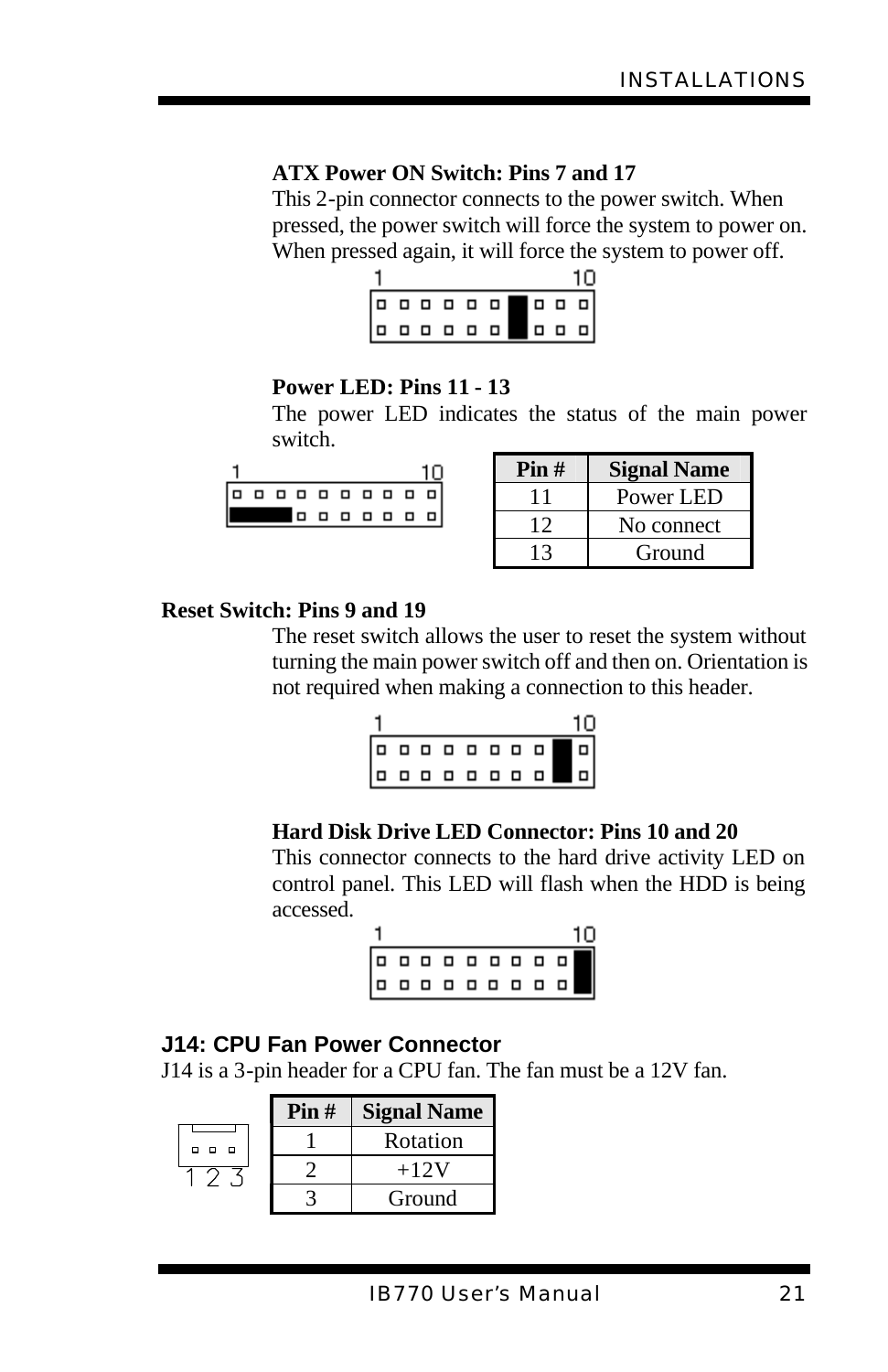### **J15: RJ45 LAN Connector**

The figure below shows the pin out assignments of the connector and its corresponding input jack.



### **J16: External ATX Power Connector**

|  | Pin# | <b>Signal Name</b>   |
|--|------|----------------------|
|  |      | Ground               |
|  |      | PS-ON (soft on/off)  |
|  |      | $5VSB$ (Standby +5V) |

#### **J18: VGA CRT Connector**

 $\begin{array}{cc} \square & \square \end{array}$ 

The pin assignments of the J18 VGA CRT connector are as follows:



J18

| <b>Signal</b> | Pin | Pin | <b>Signal</b> |
|---------------|-----|-----|---------------|
| <b>Name</b>   |     |     | <b>Name</b>   |
| Red           |     | 2   | Green         |
| Blue          | 3   |     | N.C.          |
| <b>GND</b>    | 5   | 6   | <b>GND</b>    |
| <b>GND</b>    |     | 8   | <b>GND</b>    |
| N.C.          | Q   | 10  | <b>GND</b>    |
| N.C.          | 11  | 12  | N.C.          |
| <b>HSYNC</b>  | 13  | 14  | <b>VSYNC</b>  |
| NC            | 15  |     |               |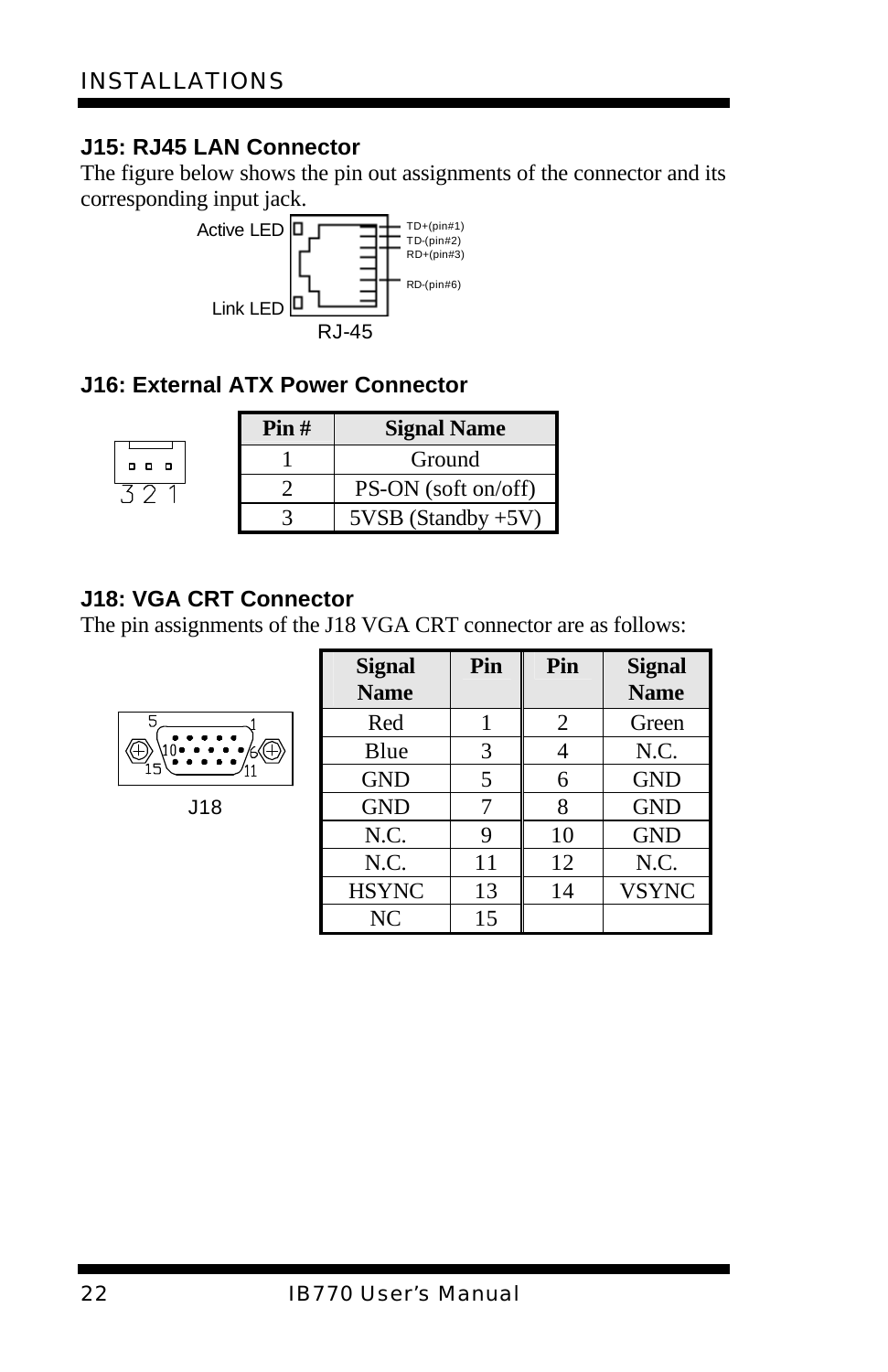|                                    | <b>Signal Name</b> | Pin# | Pin# | <b>Signal Name</b> |
|------------------------------------|--------------------|------|------|--------------------|
|                                    | TX <sub>0</sub> -  | 2    |      | $TX0+$             |
| $\blacksquare$<br>п<br>$\Box$<br>о | Ground             |      | 3    | Ground             |
| $\Box$<br>о                        | $TX1-$             | 6    | 5    | $TX1+$             |
| $\Box$<br>о<br>л<br>п              | 5V/3.3V            | 8    | 7    | Ground             |
| $\Box$<br>п                        | $TX3-$             | 10   | 9    | $TX3+$             |
| o<br>o<br>$\blacksquare$<br>о      | $TX2-$             | 12   | 11   | $TX2+$             |
| $\Box$<br>п<br>119<br>20<br>$\Box$ | Ground             | 14   | 13   | Ground             |
|                                    | TXC-               | 16   | 15   | $TXC+$             |
|                                    | 5V/3.3V            | 18   | 17   | <b>ENABKL</b>      |
|                                    | $+12V$             | 20   | 19   | $+12V$             |

#### **J19: 24-Bit LVDS Connector (DF13-20)**

#### **HOW TO CONNECT THE LVDS CONNECTOR TO THE LCD PANEL**<br>ONE CHANNEL LVDS (18/24BIT) RECEIVER (18/24BIT) **ONE CHANNEL LVDS (18/24BIT)**

| R <sub>0</sub> |               | $\gg$ TA0       |             |                |                  |                                                                     |             |  |
|----------------|---------------|-----------------|-------------|----------------|------------------|---------------------------------------------------------------------|-------------|--|
| R <sub>1</sub> |               | $\gg$ TA1       |             | $TX0+$ >>>>    | $D0+$            | >>>>>>>>>>                                                          |             |  |
| ÷              |               |                 |             | $TX0-$ >>>>    | D <sub>0</sub> - | >>>>>>>>>>                                                          |             |  |
| R7             |               | $\gg$ TA5       |             |                |                  | >>>>>>>>>>                                                          |             |  |
| G <sub>0</sub> |               | $\gg$ TA7       |             | $TX1+ \gg\gg$  | $D1+$            | >>>>>>>>>>                                                          |             |  |
| G1             |               | $\gg$ TB0       |             | $TX1 - \gg\gg$ | D <sub>1</sub> - | >>>>>>>>>>                                                          |             |  |
|                |               |                 |             |                |                  |                                                                     |             |  |
| G7             | $\gg$         | TB4             |             | $TX2+$ >>>>    | $D2+$            |                                                                     |             |  |
| B <sub>0</sub> | $>\!\!>\!\!>$ | TB <sub>5</sub> |             | $TX2-$ >>>>    | D <sub>2</sub> - |                                                                     | <b>LCD</b>  |  |
| <b>B1</b>      |               | $\gg$ TB7       |             |                |                  |                                                                     |             |  |
| <b>B2</b>      |               | $\gg$ TC0       |             |                |                  |                                                                     |             |  |
|                |               |                 |             | $TX3+$ >>>>    | D <sub>3+</sub>  |                                                                     |             |  |
| <b>B7</b>      |               | $\gg$ TC3       |             | $TX3-$ >>>>    | D3-              | >>>>>>>>>>                                                          |             |  |
| Hsync          |               | $\gg$ TC4       |             |                |                  | >>>>>>>>>>                                                          | <b>Vcci</b> |  |
| Vsync          |               | $\gg$ TC5       |             |                |                  | $\rightarrow \rightarrow \rightarrow \rightarrow \rightarrow +3.3V$ |             |  |
| DE             |               | $\gg$ TC7       | $TXC+$ >>>> |                | CK+              | $<<<<<<$ D/D                                                        |             |  |
| <b>CLK</b>     |               | $\gg$ CLKIN     |             | $TXC \gg\gg$   | CK-              |                                                                     |             |  |
|                |               |                 |             |                |                  |                                                                     |             |  |
|                |               |                 |             |                |                  |                                                                     |             |  |
|                |               |                 |             |                |                  |                                                                     |             |  |
|                |               |                 |             |                |                  |                                                                     |             |  |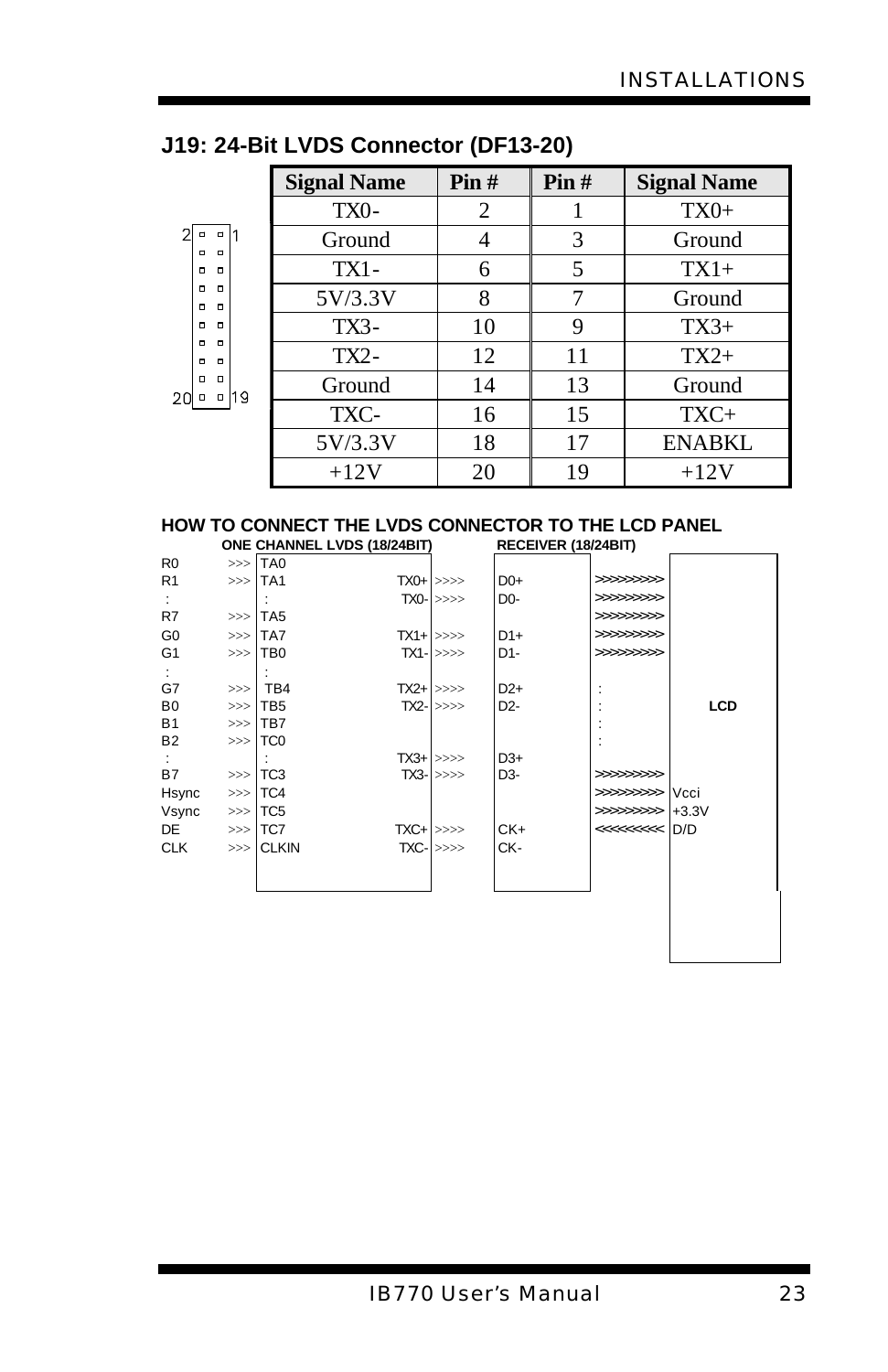#### **J21, J22: USB Connectors**

J21 (USB0, USB1) and J22 (USB2, USB3) are the on board USB pin headers connectors. Overall, the two sets of pin headers support four USB ports.

|                                            | <b>Signal Name</b> | Pin | Pin | <b>Signal Name</b> |
|--------------------------------------------|--------------------|-----|-----|--------------------|
| I8<br>$\Box$<br>$\Box$<br>$\Box$<br>$\Box$ | Vcc                |     |     | Ground             |
| $\Box$<br>α                                | USB0-              |     |     | $USB1+$            |
| п<br>α<br>J21 / J22                        | $\text{USB0+}$     |     |     | USB1-              |
|                                            | Ground             |     |     | Vcc                |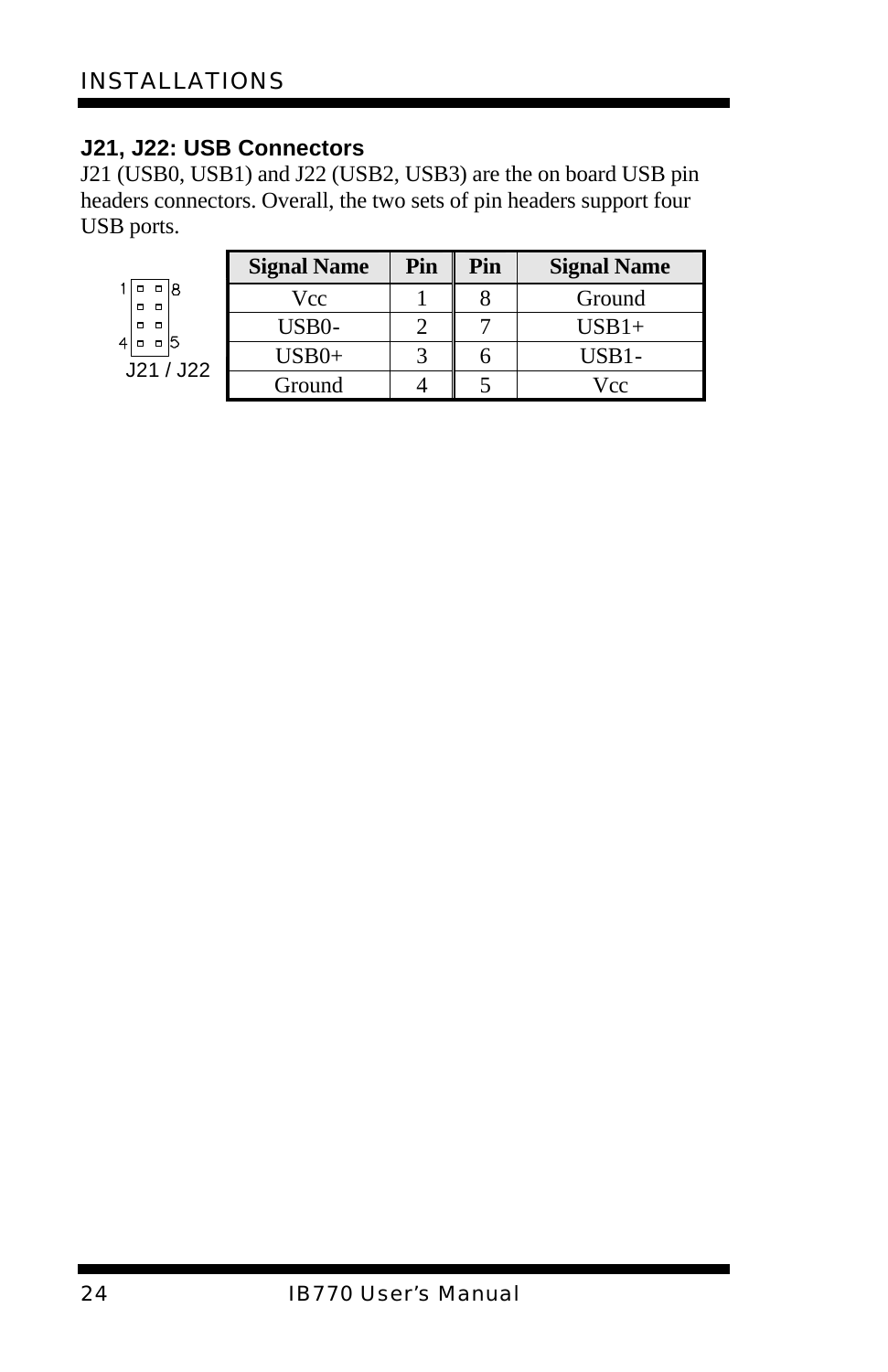#### **CON1A, CON1B: PC-104 Connector**

CON1A and CON1B are dual-in-line pin headers that support PC-104 modules. CON1Aconsists of 64 pins and CON1B has 40 pins.

# CON1

| <b>CON1A</b> |                |                | <b>CON1B</b>       |                 |                    |                |                    |
|--------------|----------------|----------------|--------------------|-----------------|--------------------|----------------|--------------------|
| Pin          | Signal Name    | Pin            | <b>Signal Name</b> | Pin             | <b>Signal Name</b> | Pin            | <b>Signal Name</b> |
| A1           | <b>IOCHK</b>   | B1             | <b>GND</b>         | C <sub>1</sub>  | <b>GND</b>         | D1             | <b>GND</b>         |
| A2           | D7             | B <sub>2</sub> | <b>REST</b>        | $\overline{C2}$ | <b>SBHE</b>        | D <sub>2</sub> | MEMCS16            |
| A3           | D <sub>6</sub> | B <sub>3</sub> | <b>VCC</b>         | C <sub>3</sub>  | LA23               | D <sub>3</sub> | IOCS16             |
| A4           | D5             | <b>B4</b>      | IRQ9               | C <sub>4</sub>  | LA22               | D <sub>4</sub> | IRQ10              |
| A5           | D <sub>4</sub> | B <sub>5</sub> | $-5V$              | C <sub>5</sub>  | LA21               | D <sub>5</sub> | IRQ11              |
| A6           | D <sub>3</sub> | B <sub>6</sub> | DRO <sub>2</sub>   | C6              | LA20               | D <sub>6</sub> | IRO12              |
| A7           | D2             | B7             | $-12V$             | C7              | LA19               | D7             | IRQ15              |
| A8           | D1             | <b>B8</b>      | <b>OWS</b>         | C8              | <b>LA18</b>        | D <sub>8</sub> | IRQ14              |
| A9           | D <sub>0</sub> | <b>B</b> 9     | $+12V$             | C9              | LA17               | D <sub>9</sub> | DACK0              |
| A10          | <b>IOCHRDY</b> | B10            | Key Pin            | C10             | <b>MEMR</b>        | D10            | DRQ0               |
| A11          | <b>AEN</b>     | <b>B11</b>     | <b>SMEMW</b>       | C11             | <b>MEMW</b>        | D11            | DACK5              |
| A12          | A19            | <b>B12</b>     | <b>SMEMR</b>       | C12             | D <sub>8</sub>     | D12            | DRQ5               |
| A13          | A18            | <b>B13</b>     | <b>IOW</b>         | C13             | D <sub>9</sub>     | D13            | DACK6              |
| A14          | A17            | <b>B14</b>     | <b>IOR</b>         | C14             | D10                | D14            | DRQ6               |
| ZA15         | A16            | <b>B15</b>     | DACK3              | C15             | D11                | D15            | DACK7              |
| A16          | A15            | <b>B16</b>     | DRQ3               | C16             | D12                | D16            | DRQ7               |
| A17          | A14            | <b>B17</b>     | DACK1              | C17             | D13                | D17            | VCC                |
| A18          | A13            | <b>B18</b>     | DRQ1               | C18             | D14                | D18            | <b>MASTER</b>      |
| A19          | A12            | <b>B19</b>     | <b>REFRESH</b>     | C19             | D15                | D19            | <b>GND</b>         |
| A20          | A11            | <b>B20</b>     | <b>CLK</b>         | C20             | <b>KEY PIN</b>     | D20            | <b>GND</b>         |
| A21          | A10            | <b>B21</b>     | IRQ7               |                 |                    |                |                    |
| A22          | A9             | <b>B22</b>     | IRQ6               |                 |                    |                |                    |
| A23          | A8             | <b>B23</b>     | IRQ5               |                 |                    |                |                    |
| A24          | A7             | <b>B24</b>     | IRQ4               |                 |                    |                |                    |
| A25          | A6             | <b>B25</b>     | IRQ3               |                 |                    |                |                    |
| A26          | A5             | <b>B26</b>     | DACK <sub>2</sub>  |                 |                    |                |                    |
| A27          | A4             | <b>B27</b>     | TC                 |                 |                    |                |                    |
| A28          | A3             | <b>B28</b>     | <b>BALE</b>        |                 |                    |                |                    |
| A29          | A2             | <b>B29</b>     | <b>VCC</b>         |                 |                    |                |                    |
| A30          | A1             | <b>B30</b>     | <b>OSC</b>         |                 |                    |                |                    |
| A31          | A <sub>0</sub> | <b>B31</b>     | <b>GND</b>         |                 |                    |                |                    |
| A32          | <b>GND</b>     | <b>B32</b>     | <b>GND</b>         |                 |                    |                |                    |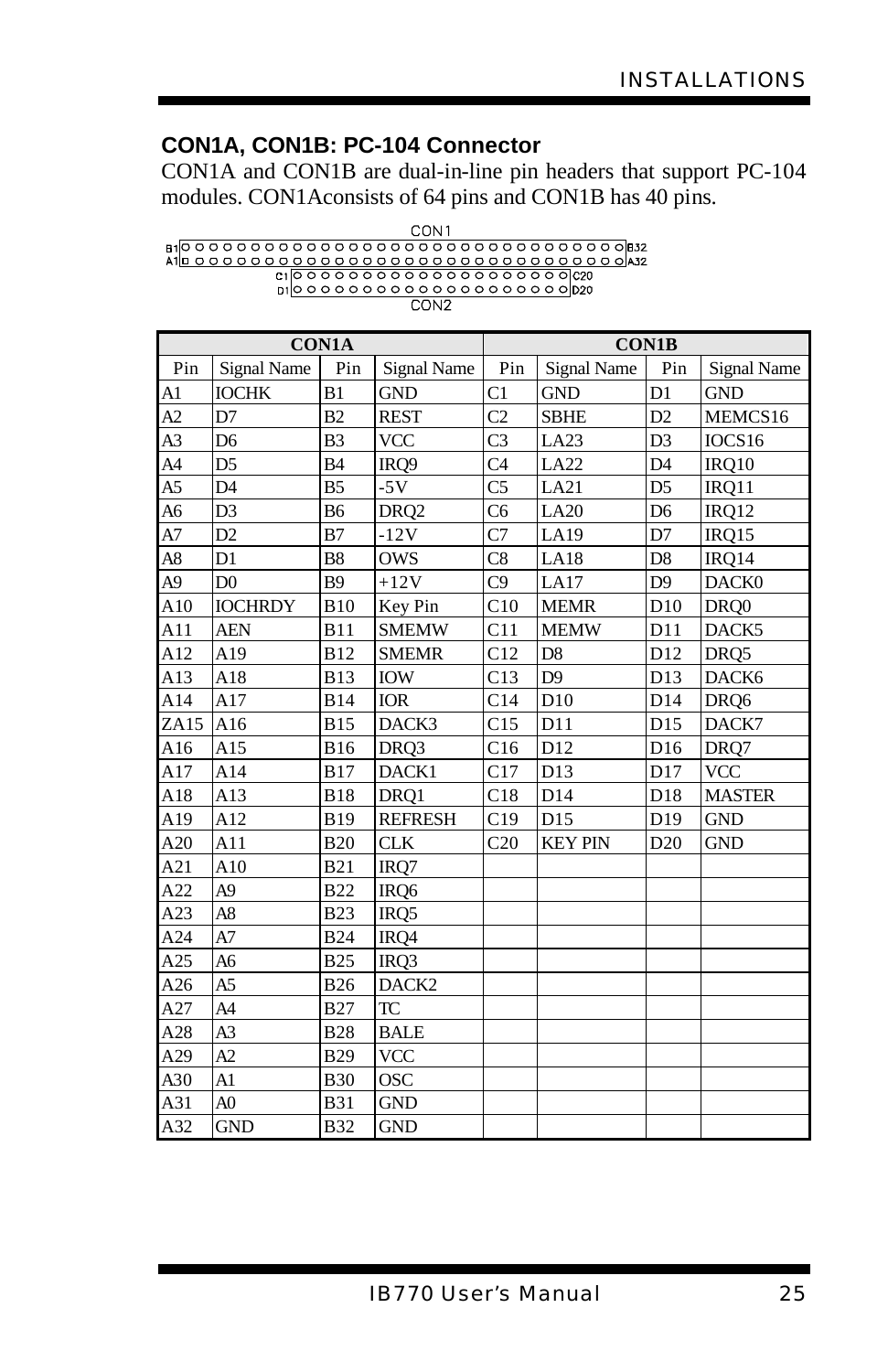# **Watchdog Timer Configuration**

The function of the watchdog timer is to reset the system automatically and is defined at I/O port 0443H. To enable the watchdog timer and allow the system to reset, write I/O port 0443H. To disable the timer, write I/O port 0441H for the system to stop the watchdog function. The timer has a tolerance of 20% for its intervals.

The following describes how the timer should be programmed.

#### **Enabling Watchdog:**

MOV AX, 000FH (Choose the values from 0) MOV DX, 0443H OUT DX, AX

#### **Disabling Watchdog**

MOV AX, 00FH (Any value is fine.) MOV DX, 0441H OUT DX, AX

#### **WATCHDOG TIMER CONTROL TABLE**

| Level          | <b>Value</b>   | <b>Time/sec</b> | Level | <b>Value</b> | <b>Time/sec</b> |
|----------------|----------------|-----------------|-------|--------------|-----------------|
| 1              | 1F             | 0               | 9     | 17           | 8               |
| $\overline{c}$ | 1E             | 1               | 10    | 16           | 9               |
| 3              | 1D             | 2               | 11    | 15           | 10              |
| 4              | 1 <sub>C</sub> | 3               | 12    | 14           | 11              |
| 5              | 1 B            | 4               | 13    | 13           | 12              |
| 6              | 1А             | 5               | 14    | 12           | 13              |
| 7              | 19             | 6               | 15    | 11           | 14              |
| 8              | 18             | 7               | 16    | 10           | 15              |
|                |                |                 |       |              |                 |
| Level          | Value          | <b>Time/sec</b> | Level | Value        | <b>Time/sec</b> |
| 17             | 0 <sub>F</sub> | 16              | 25    | 07           | 24              |
| 18             | 0E             | 17              | 26    | 06           | 25              |
| 19             | 0 <sub>D</sub> | 18              | 27    | 05           | 26              |
| 20             | 0 <sub>C</sub> | 19              | 28    | 04           | 27              |
| 21             | 0B             | 20              | 29    | 03           | 28              |
| 22             | 0A             | 21              | 30    | 02           | 29              |
| 23             | 09             | 22              | 31    | 01           | 30              |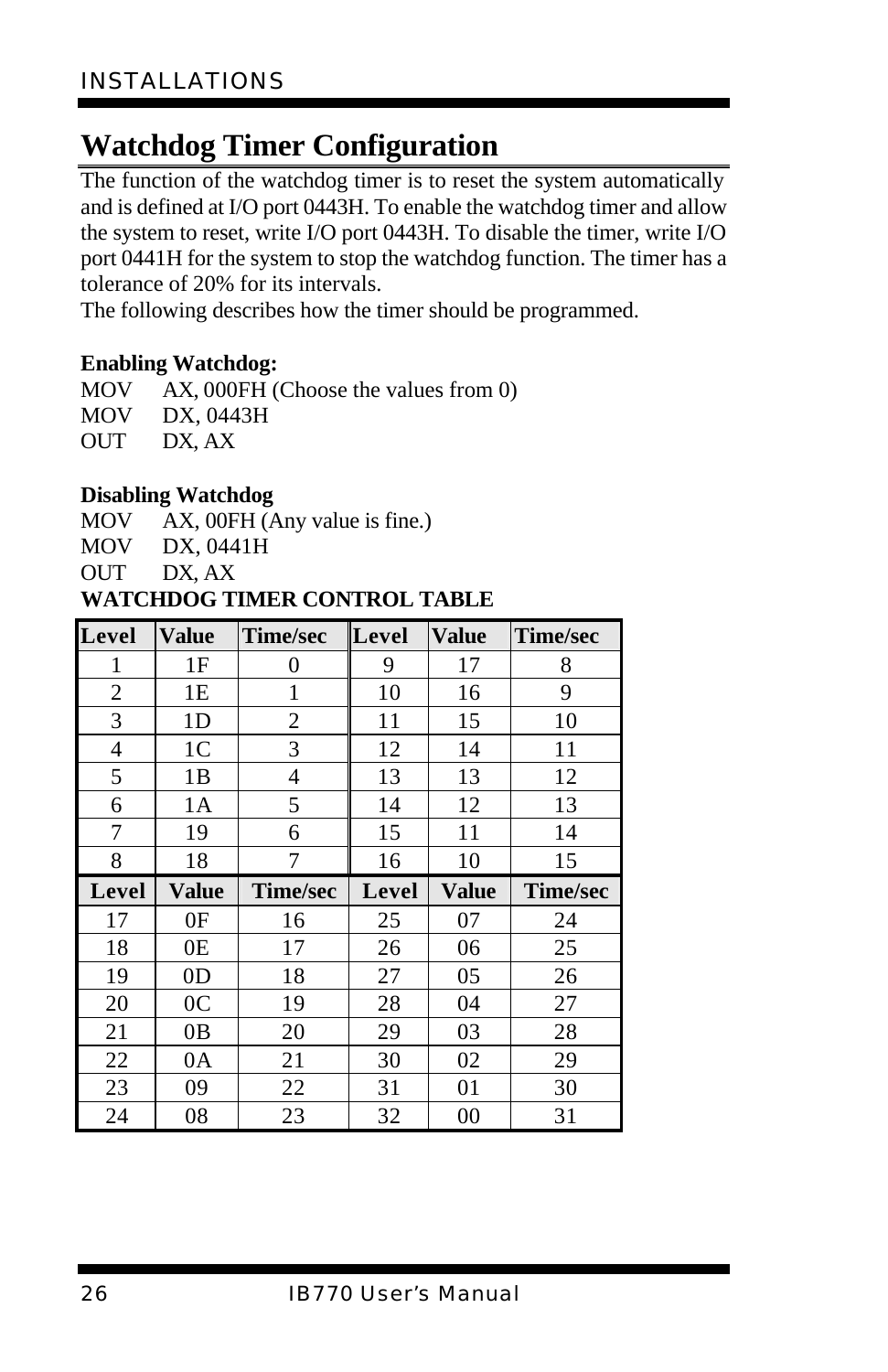# **BIOS Setup**

This section describes the different settings available in the Award BIOS that comes with the IB770 embedded board. The topics covered in this section are as follows: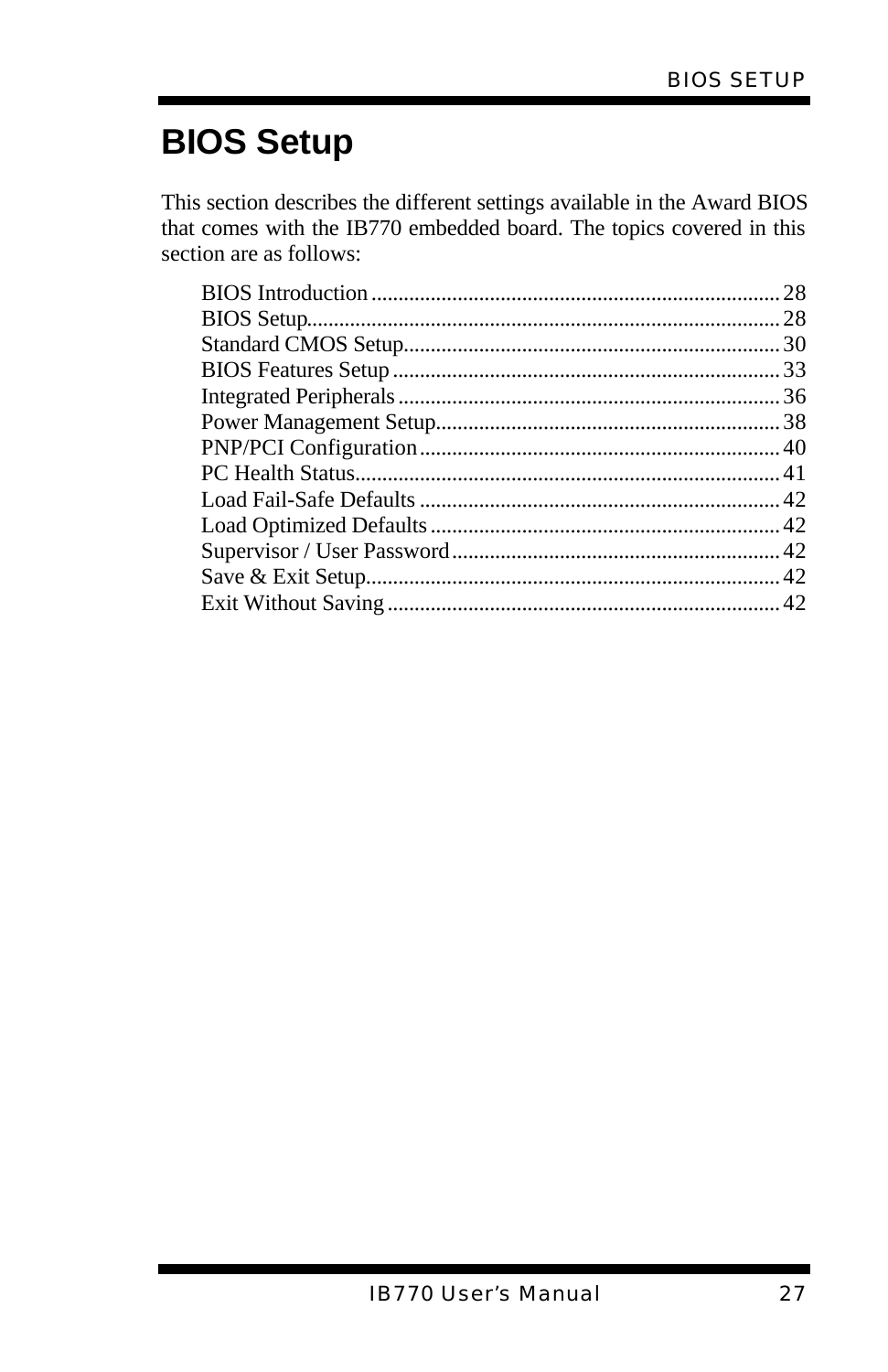## **BIOS Introduction**

The Award BIOS (Basic Input/Output System) installed in your system's ROM provides critical low-level support for standard devices such as disk drives, parallel port and serial ports. It also adds virus and password protection, as well as special support for detailed fine-tuning of the chipset controlling the entire system.

# **BIOS Setup**

The Award BIOS provides a Setup utility program for specifying the system configurations and settings. The BIOS ROM of the system stores the Setup utility. When you turn on the computer, the Award BIOS is immediately activated. Pressing the <Del> key immediately allows you to enter the Setup utility. If you are a little bit late pressing the <Del> key, POST (Power On Self Test) will continue with its test routines, thus preventing you from invoking the Setup. If you still wish to enter Setup, restart the system by pressing the "Reset" button or simultaneously pressing the <Ctrl>, <Alt> and <Delete> keys. You can also restart by turning the system Off and back On again. The following message will appear on the screen:

Press <DEL> to Enter Setup

In general, you press the arrow keys to highlight items, <Enter> to select, the <PgUp> and <PgDn> keys to change entries, <F1> for help and <Esc> to quit.

When you enter the Setup utility, the Main Menu screen will appear on the screen. The Main Menu allows you to select from various setup functions and exit choices.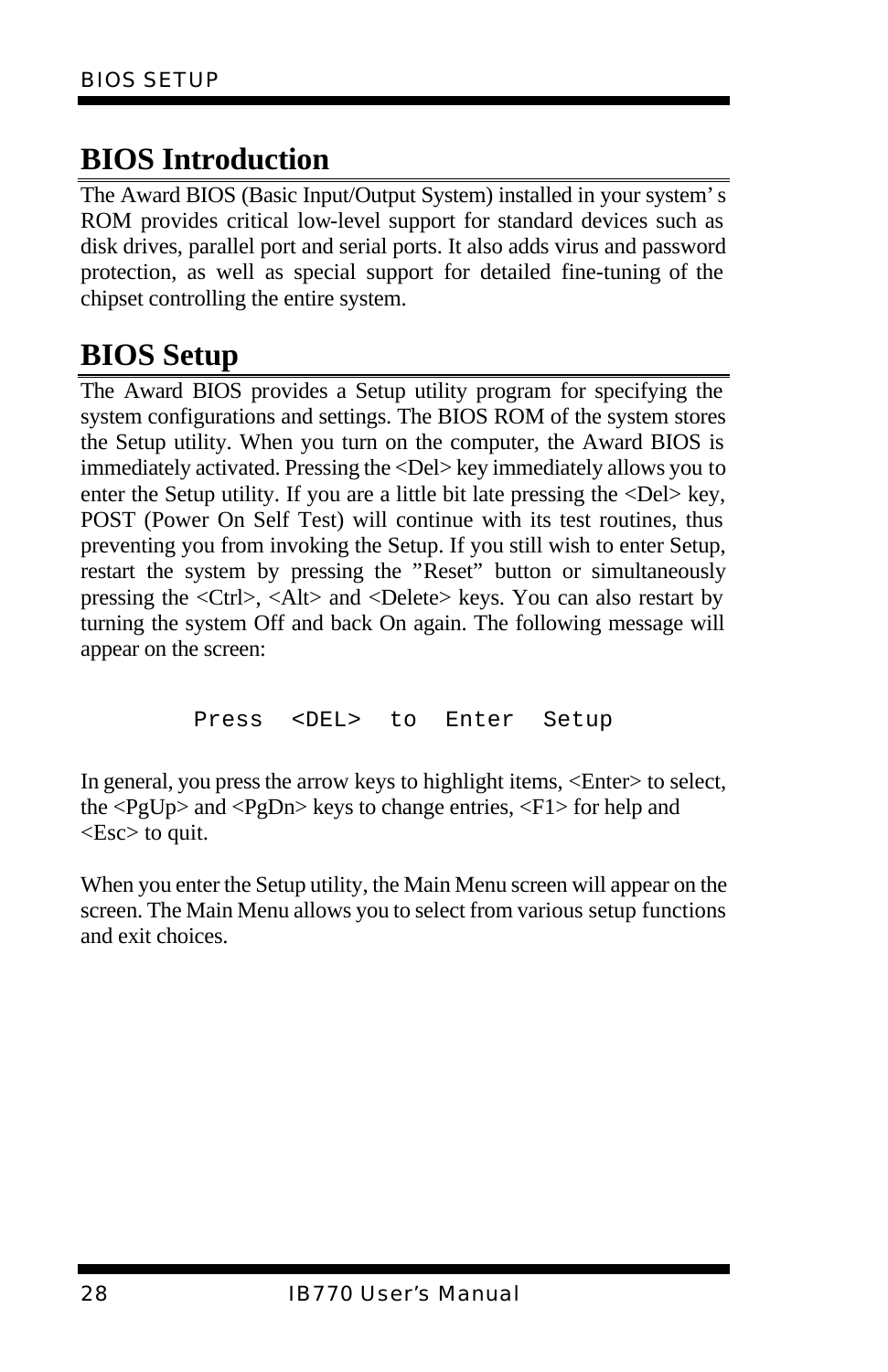| <b>Standard CMOS Features</b> | Load Fail Safe Defaults                              |
|-------------------------------|------------------------------------------------------|
| Advanced BIOS Features        | <b>Load Optimized Defaults</b>                       |
| <b>Integrated Peripherals</b> | Set Supervisor Password                              |
| <b>Power Management Setup</b> | Set User Password                                    |
| PnP/PCI Configuration         | Save & Exit Setup                                    |
| <b>PC Health Status</b>       | <b>Exit Without Saving</b>                           |
|                               |                                                      |
| ESC: Quit                     | $\uparrow \psi \rightarrow \leftarrow$ : Select Item |
| F10: Save & Exit Setup        |                                                      |
|                               | Time, Date, Hard Disk Type                           |

CMOS Setup utility – Copyright © 1984-2001 Award Software

The section below the setup items of the Main Menu displays the control keys for this menu. At the bottom of the Main Menu just below the control keys section, there is another section that displays information about the currently highlighted item in the list.

- *Note: If your computer cannot boot after making and saving system changes with Setup, the Award BIOS supports an override to the CMOS settings that resets your system to its default.*
- *Warning: It is strongly recommended that you avoid making any changes to the chipset defaults. These defaults have been carefully chosen by both Award and your system manufacturer to provide the absolute maximum performance and reliability. Changing the defaults could cause the system to become unstable and crash in some cases.*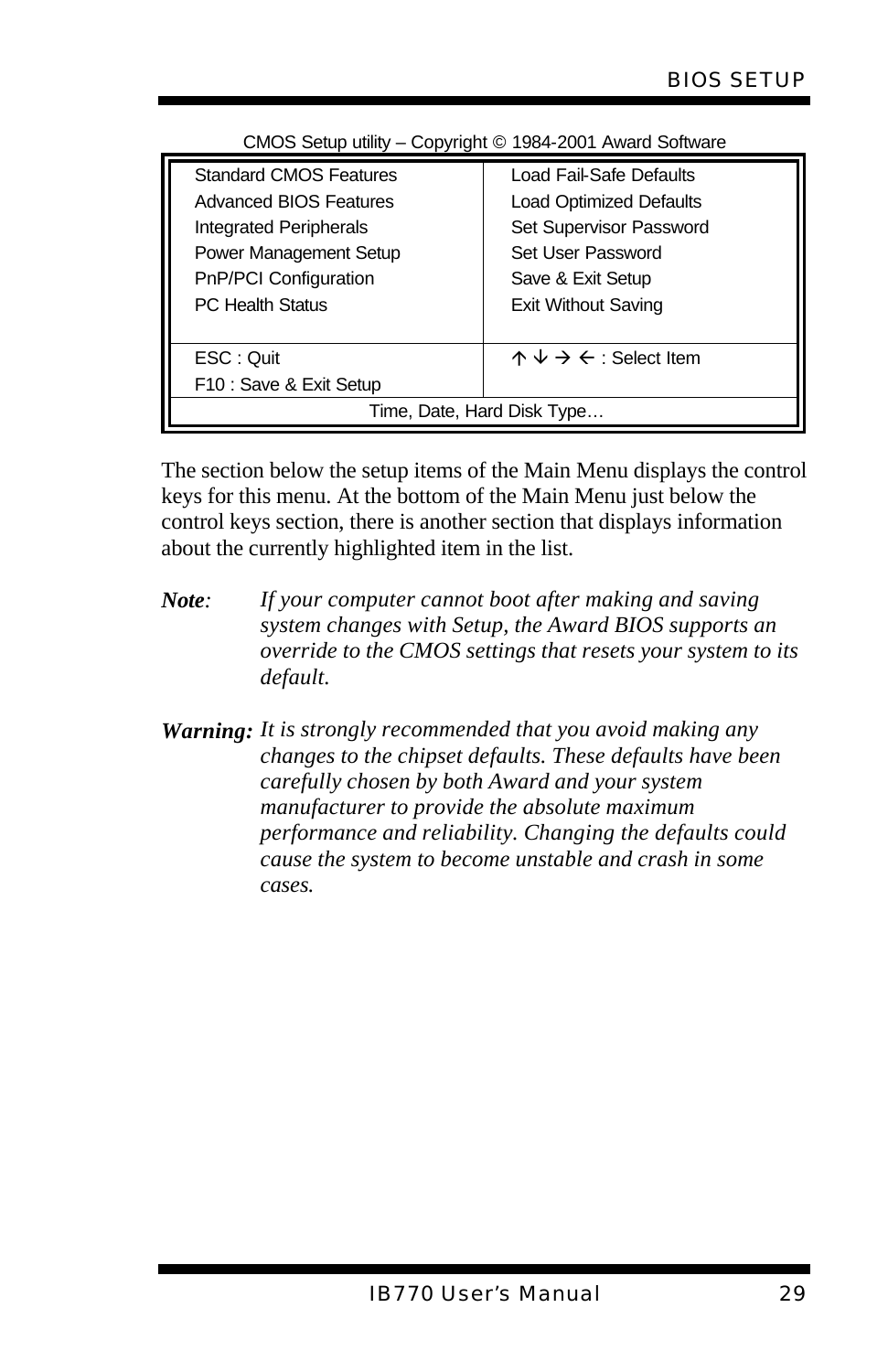## **Standard CMOS Setup**

"Standard CMOS Setup" allows you to record some basic hardware configurations in your computer system and set the system clock and error handling. If the Embedded Little Board is already installed in a working system, you will not need to select this option. You will need to run the Standard CMOS option, however, if you change your system hardware configurations, the onboard battery fails, or the configuration stored in the CMOS memory was lost or damaged.

| Date (mm:dd:yy)                   | : Thu, May 18 2000    |          | Item Help              |                              |
|-----------------------------------|-----------------------|----------|------------------------|------------------------------|
| Time (hh:mm:ss)                   | : 00:00:00            |          | Menu Level             |                              |
| <b>IDE Primary Master</b>         | [None]                |          |                        |                              |
| <b>IDE Primary Slave</b>          | [None]                |          | Change the day, month, |                              |
| <b>IDE Secondary Master</b>       | [None]                |          | Year and century       |                              |
| <b>IDE Secondary Slave</b>        | [None]                |          |                        |                              |
|                                   |                       |          |                        |                              |
| Drive A                           | [1.44M, 3.5n.]        |          |                        |                              |
| Drive B                           | [None]                |          |                        |                              |
|                                   |                       |          |                        |                              |
| Video                             | [EGA/VGA]             |          |                        |                              |
| Halt On                           | [All errors]          |          |                        |                              |
|                                   |                       |          |                        |                              |
| <b>Base Memory</b>                | 640K                  |          |                        |                              |
| <b>Extended Memory</b>            | 48128K                |          |                        |                              |
| <b>Total Memory</b>               | 49152K                |          |                        |                              |
|                                   |                       |          |                        |                              |
| ↑↓→Move<br>Enter:Select           | +/-/PU/PD:Value       | F10:Save | ESC:Exit               | F1:General                   |
| Help<br><b>F5:Previous Values</b> | F6:Fail-Safe Defaults |          |                        | <b>F7:Optimized Defaults</b> |

CMOS Setup utility – Copyright © 1984-2001 Award Software Standard CMOS Features

At the bottom of the menu are the control keys for use on this menu. If you need any help in each item field, you can press the <F1> key. It will display the relevant information to help you. The memory display at the lower right-hand side of the menu is read-only. It will adjust automatically according to the memory changed. The following describes each item of this menu.

#### **Date**

The date format is:

```
Day : Sun to Sat
Month : 1 to 12
Date : 1 to 31
Year : 1994 to 2079
```
To set the date, highlight the "Date" field and use the PageUp/ PageDown or +/- keys to set the current time.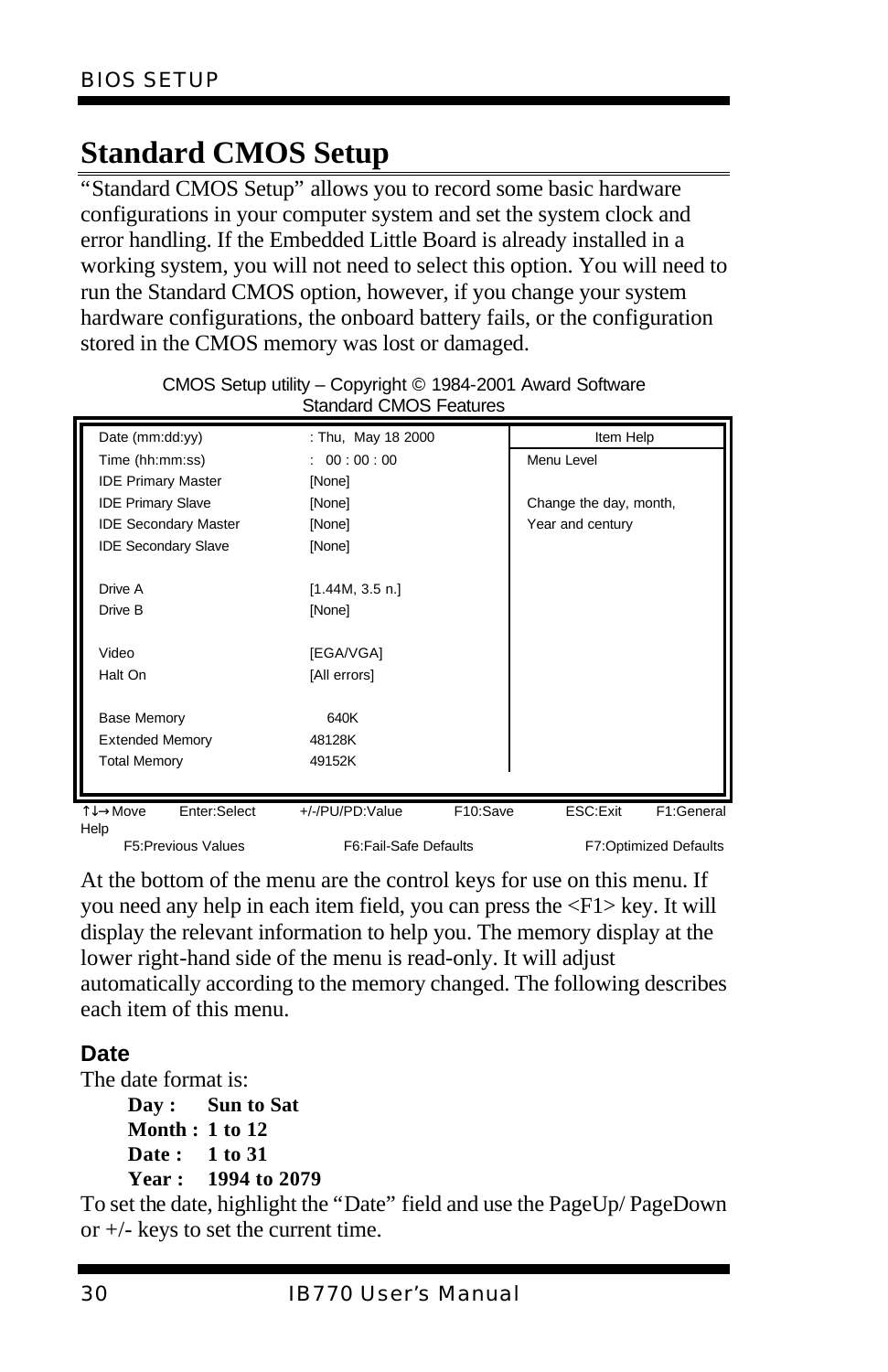#### **Time**

The time format is: **Hour : 00 to 23 Minute : 00 to 59 Second : 00 to 59**

To set the time, highlight the "Time" field and use the <PgUp>/ <PgDn> or  $+/-$  keys to set the current time.

#### **Primary HDDs / Secondary HDDs**

The onboard PCI IDE connectors provide Primary and Secondary channels for connecting up to four IDE hard disks or other IDE devices. Each channel can support up to two hard disks; the first is the "Master" and the second is the "Slave".

To enter the specifications for a hard disk drive, you must select first a "Type". There are 45 predefined types and 4 user definable types are for Enhanced IDE BIOS. Type 1 to 45 are predefined. Type "User" is user-definable. For the Primary Master/Slave as well as Secondary Master/Slave, you can select "Auto" under the TYPE and MODE fields. This will enable auto detection of your IDE drives and CD-ROM drive during POST.

Press <PgUp>/<PgDn> to select a numbered hard disk type or type the number and press the <Enter> key. The hard disk will not work properly if you enter incorrect information for this field. If your hard disk drive type is not matched or listed, you can use Type User to define your own drive type manually. If you select Type User, related information is asked to be entered to the following items.

| CYLS:                           | Number of cylinders                                 |
|---------------------------------|-----------------------------------------------------|
| <b>HEAD:</b>                    | Number of read/write heads                          |
| <b>PRECOMP:</b>                 | Write precompensation                               |
| LANDZ:                          | Landing zone                                        |
| <b>SECTOR:</b>                  | Number of sectors                                   |
| SIZE:                           | Automatically adjust according to the configuration |
| <b>MODE</b> (for IDE HDD only): | Auto                                                |
|                                 |                                                     |

Normal (HD < 528MB)

Large (for MS-DOS only)

LBA  $(HD > 528MB$  and supports Logical Block Addressing)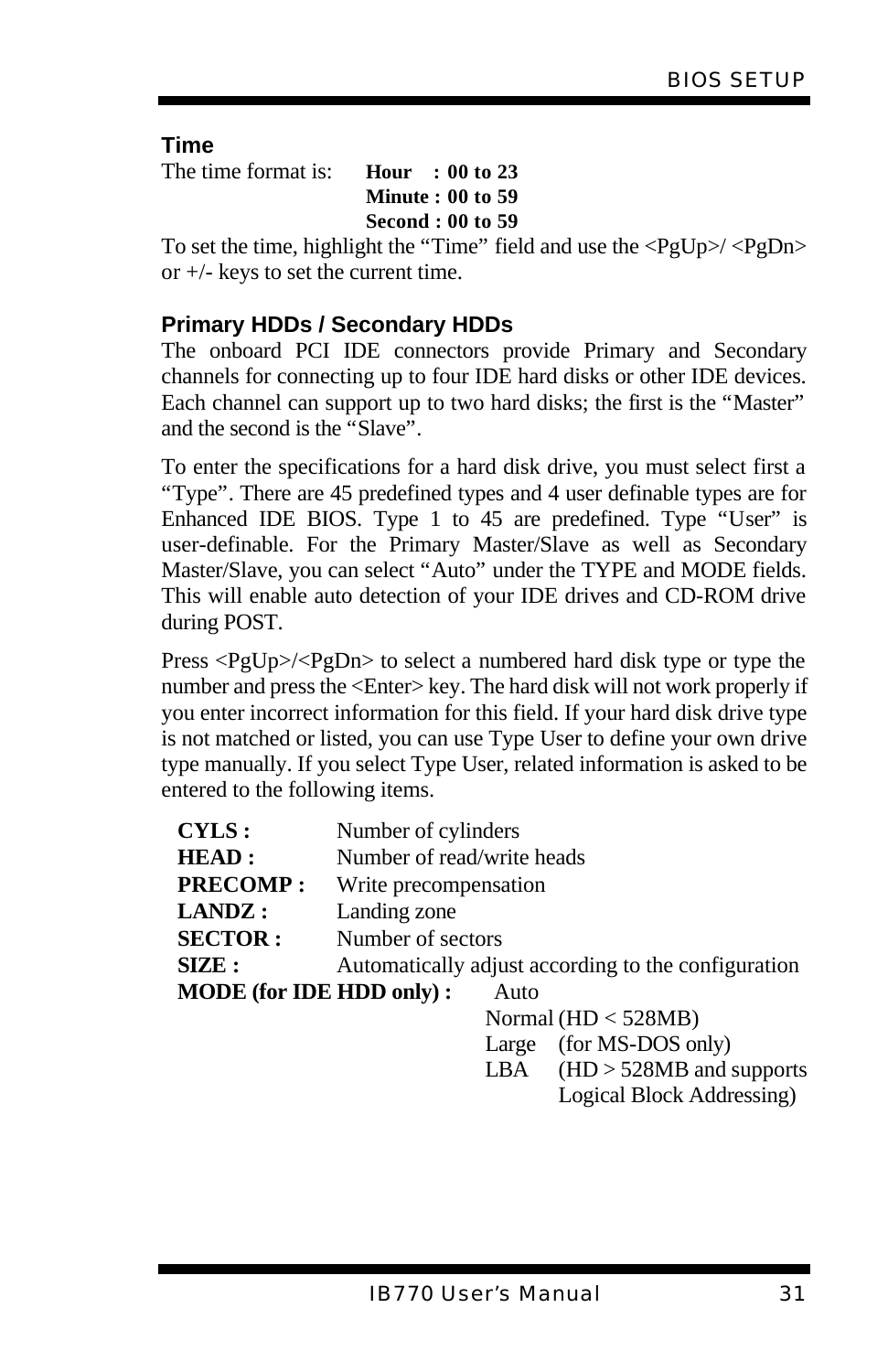*NOTE: The specifications of your drive must match with the drive table. If your hard disk drive type is not matched or listed, you can use Type User to define your own drive type manually.* 

#### **Drive A / Drive B**

These fields identify the types of floppy disk drive A or drive B that has been installed in the computer. The available specifications are:

| $\vert$ 360KB $\vert$ 1.2MB $\vert$ 720KB $\vert$ 1.44MB $\vert$ 2.88MB |  |                                 |  |
|-------------------------------------------------------------------------|--|---------------------------------|--|
| $\frac{1}{2}$ 5.25 in. $\frac{1}{2}$ 5.25 in. $\frac{1}{2}$ 3.5 in.     |  | $\vert$ 3.5 in. $\vert$ 3.5 in. |  |

#### **Video**

This field selects the type of video display card installed in your system. You can choose the following video display cards:

| EGA/VGA     | For EGA, VGA, SEGA, SVGA           |  |
|-------------|------------------------------------|--|
|             | or PGA monitor adapters. (default) |  |
| CGA 40      | Power up in 40 column mode.        |  |
| CGA 80      | Power up in 80 column mode.        |  |
| <b>MONO</b> | For Hercules or MDA, includes high |  |
|             | resolution monochrome adapters.    |  |

#### **Halt On**

This field determines whether or not the system will halt if an error is detected during power up.

| The system boot will not be halted for any         |
|----------------------------------------------------|
| error that may be detected.                        |
| Whenever the BIOS detects a non-fatal error,       |
| the system will be halted and you will be          |
| prompted.                                          |
| The system boot will not be halted for a           |
| keyboard error; it will stop for all other errors. |
| The system boot will not be halted for a disk      |
| error; it will stop for all other errors.          |
| The system boot will not be halted for a           |
| keyboard or disk error; it will stop for all other |
| errors.                                            |
|                                                    |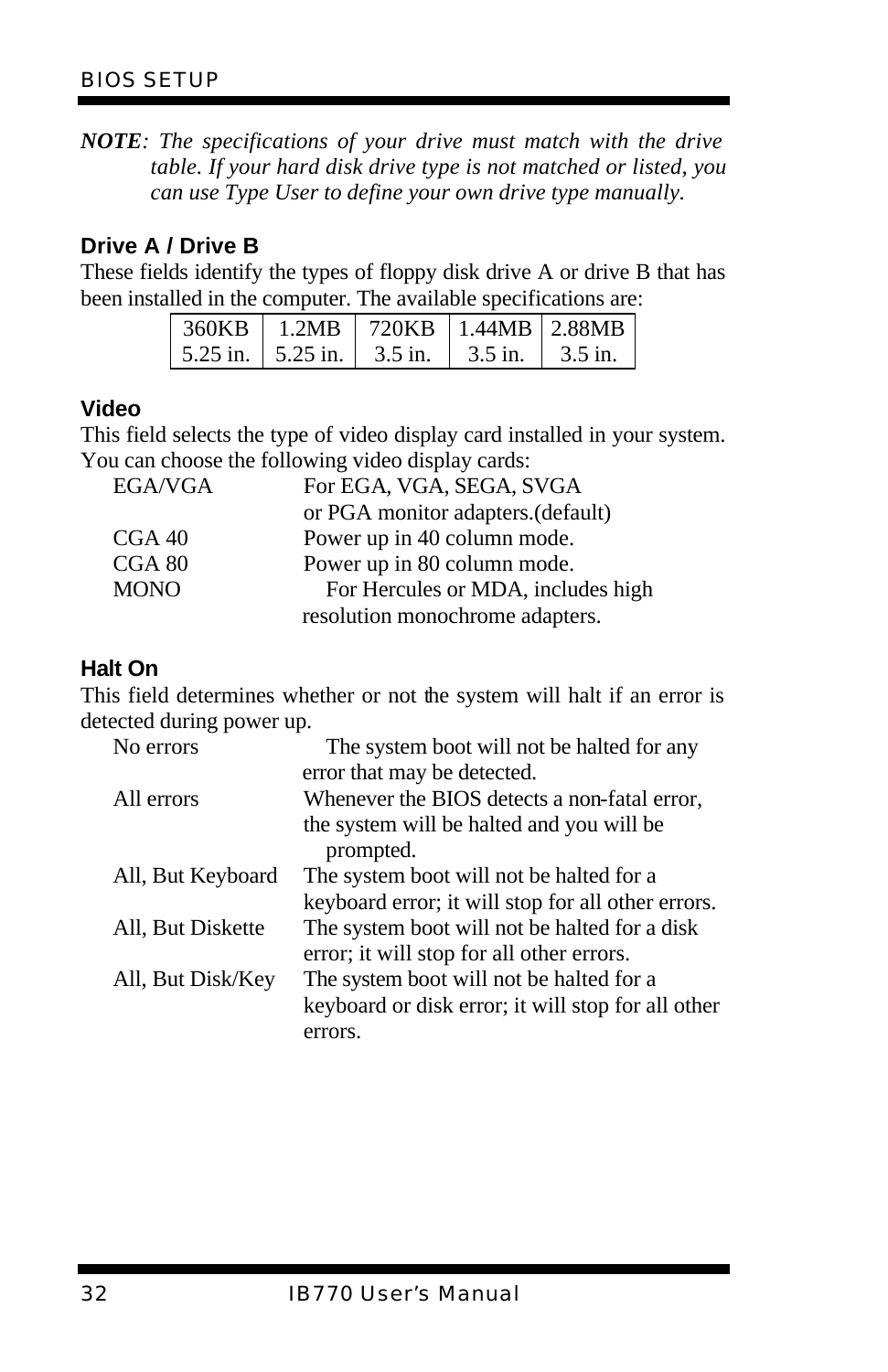# **BIOS Features Setup**

This section allows you to configure and improve your system and allows you to set up some system features according to your preference.

| Virus Warning                 | : Disabled  | Item Help                                                    |
|-------------------------------|-------------|--------------------------------------------------------------|
| CPU Internal Cache            | : Enabled   |                                                              |
| Quick Power On Self Test      | : Enabled   | Menu Level                                                   |
| <b>First Boot Device</b>      | : Floppy    |                                                              |
| Second Boot Device            | $: HDD-0$   | Allows you to choose the                                     |
| <b>Third Boot Device</b>      | : CDROM     | VIRUS warning feature for IDE                                |
| <b>Boot Other Device</b>      | : Enabled   | Hard Disk boot sector                                        |
| Swap Floppy Drive             | : Disabled  | protection. If this function is                              |
| Boot Up Numlock Status        | : On        | enabled and someone attempt<br>to write data into this area, |
| <b>Typematic Rate Setting</b> | : Disabled  | BIOS will show a warning                                     |
| Typematic Rate (chars/Sec)    | : 6         | message on screen and alarm                                  |
| Typematic Delay (Msec)        | : 250       | beep.                                                        |
| Security Option               | : Setup     |                                                              |
| OS Select For DRAM>64MB       | : $Non-OS2$ |                                                              |
| Report No FDD For WIN 95      | : No        |                                                              |
| Video BIOS Shadow             | : Enabled   |                                                              |
| C8000-CBFFF Shadow            | : Disabled  |                                                              |
| CC000-CFFFF Shadow            | : Disabled  |                                                              |
| D0000-D3FFF Shadow            | : Disabled  |                                                              |
| D4000-D7FFF Shadow            | : Disabled  |                                                              |
| D8000-DBFFF Shadow            | : Disabled  |                                                              |
| DC000-DFFF Shadow             | : Disabled  |                                                              |
| CPU support CMPXCHG8B         | : Disabled  |                                                              |
| Small Logo (EPA) Show         | : Enabled   |                                                              |

| CMOS Setup utility - Copyright ©1984-2001 Award Software |  |
|----------------------------------------------------------|--|
| <b>Advanced BIOS Features</b>                            |  |

#### **Virus Warning**

This item protects the boot sector and partition table of your hard disk against accidental modifications. If an attempt is made, the BIOS will halt the system and display a warning message. If this occurs, you can either allow the operation to continue or run an anti-virus program to locate and remove the problem. Note that some diagnostic programs would attempt to access the boot sector table and can cause the virus warning. Disable the Virus Warning feature when this happens.

#### **CPU Internal Cache**

This item allows you to enable (speed up memory access) or disable the cache function. By default, these items are *Enabled*.

#### **Quick Power On Self Test**

This choice speeds up the Power On Self Test (POST) after you power up the system. If it is set to *Enabled*, BIOS will skip some items.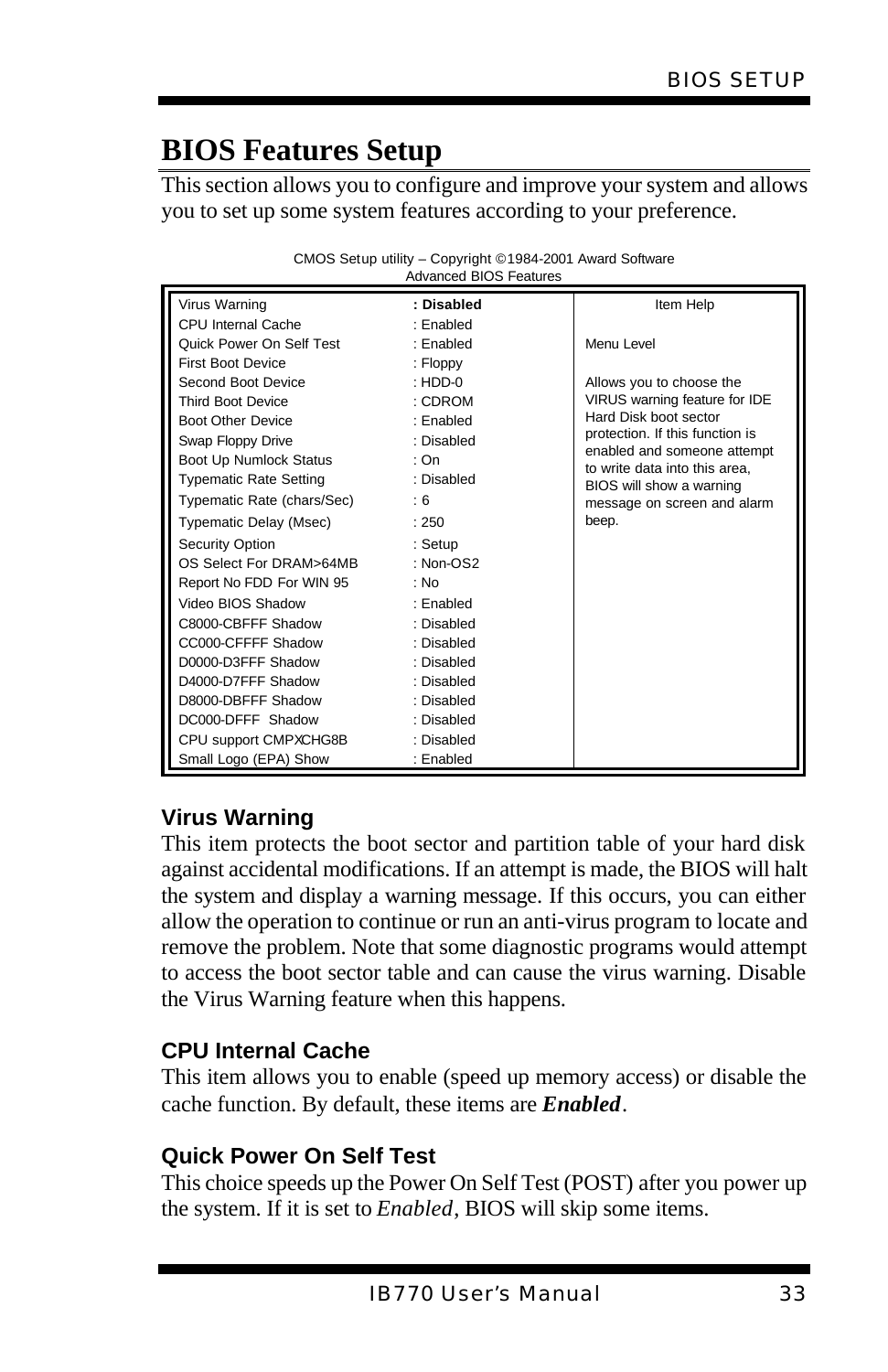#### **First/Second/Third Boot Device, Boot Other Device**

These fields determine the drives that the system searches for an operating system. The default for the boot devices according to sequence are Floppy, HDD-0 and LS120.

#### **Swap Floppy Drive**

This item allows you to determine whether or not to enable the swap Floppy Drive. When enabled, the BIOS swaps floppy drive assignments so that Drive A becomes Drive B, and Drive B becomes Drive A. By default, this field is set to *Disabled.*

#### **Boot Up NumLock Status**

This allows you to activate the NumLock function after you power up the system. By default, the system boots up with *NumLock* On.

#### **Typematic Rate Setting**

When disabled, continually holding down a key on your keyboard will generate only one instance. When enabled, you can set the two typematic controls listed next. By default, this field is set to *Disabled.*

#### **Typematic Rate (Chars/Sec)**

When the typematic rate is enabled, the system registers repeated keystrokes speeds. You can select speed range from 6 to 30 characters per second. By default, this item is set to *6.*

#### **Typematic Delay (Msec)**

When the typematic rate is enabled, this item allows you to set the time interval for displaying the first and second characters. By default, this item is set to *250msec.*

#### **Security Option**

This field allows you to limit access to the System and Setup. The default value is *Setup*. When you select *System,* the system prompts for the User Password every time you boot up. When you select *Setup,* the system always boots up and prompts for the Supervisor Password only when the Setup utility is called up.

#### **OS Select for DRAM > 64MB**

This option allows the system to access greater than 64MB of DRAM memory when used with OS/2 that depends on certain BIOS calls to access memory. The default setting is **NON-OS/2**.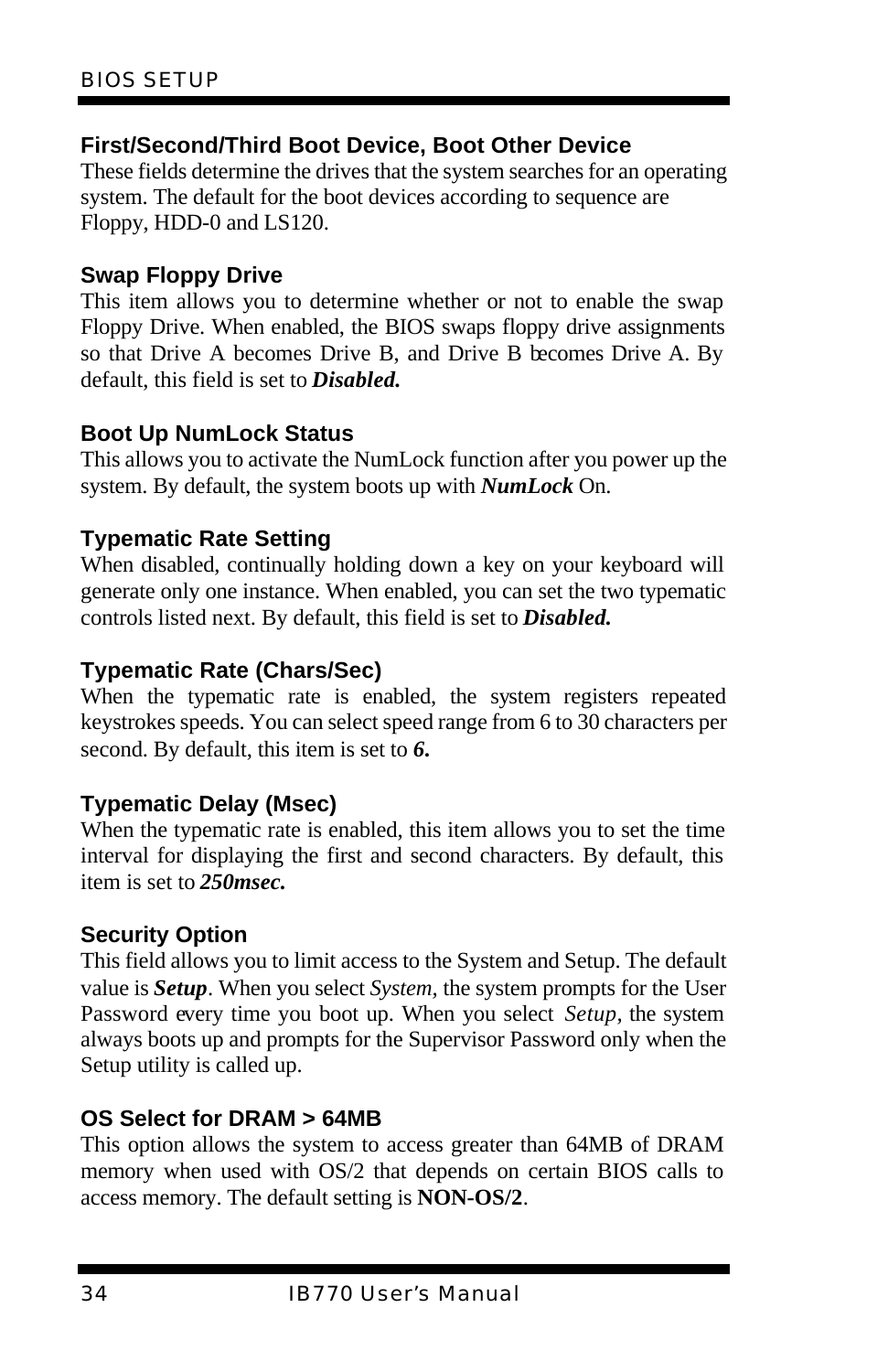#### **Report No FDD for WIN 95**

This option allows Windows 95 to share with other peripherals IRQ6 that is assigned to a floppy disk drive if the drive is not existing. The default setting is *No*.

#### **Video BIOS Shadow**

This item allows you to change the Video BIOS location from ROM to RAM. Video Shadow will increase the video speed.

#### **C8000 - CBFFF Shadow/DC000 - DFFFF Shadow**

Shadowing a ROM reduces the memory available between 640KB to 1024KB. These fields determine whether or not optional ROM will be copied to RAM.

#### **CPU support CMPXCHG8B**

This field is related to Transmeta Crusoe's supporting Windows XP operating system. To support Windows XP, enable this field. For other operating systems, set this field as *Disabled*.

#### **Small Logo (EPA) Show**

This field enables the showing of the EPA logo located at the upper right of the screen during boot up.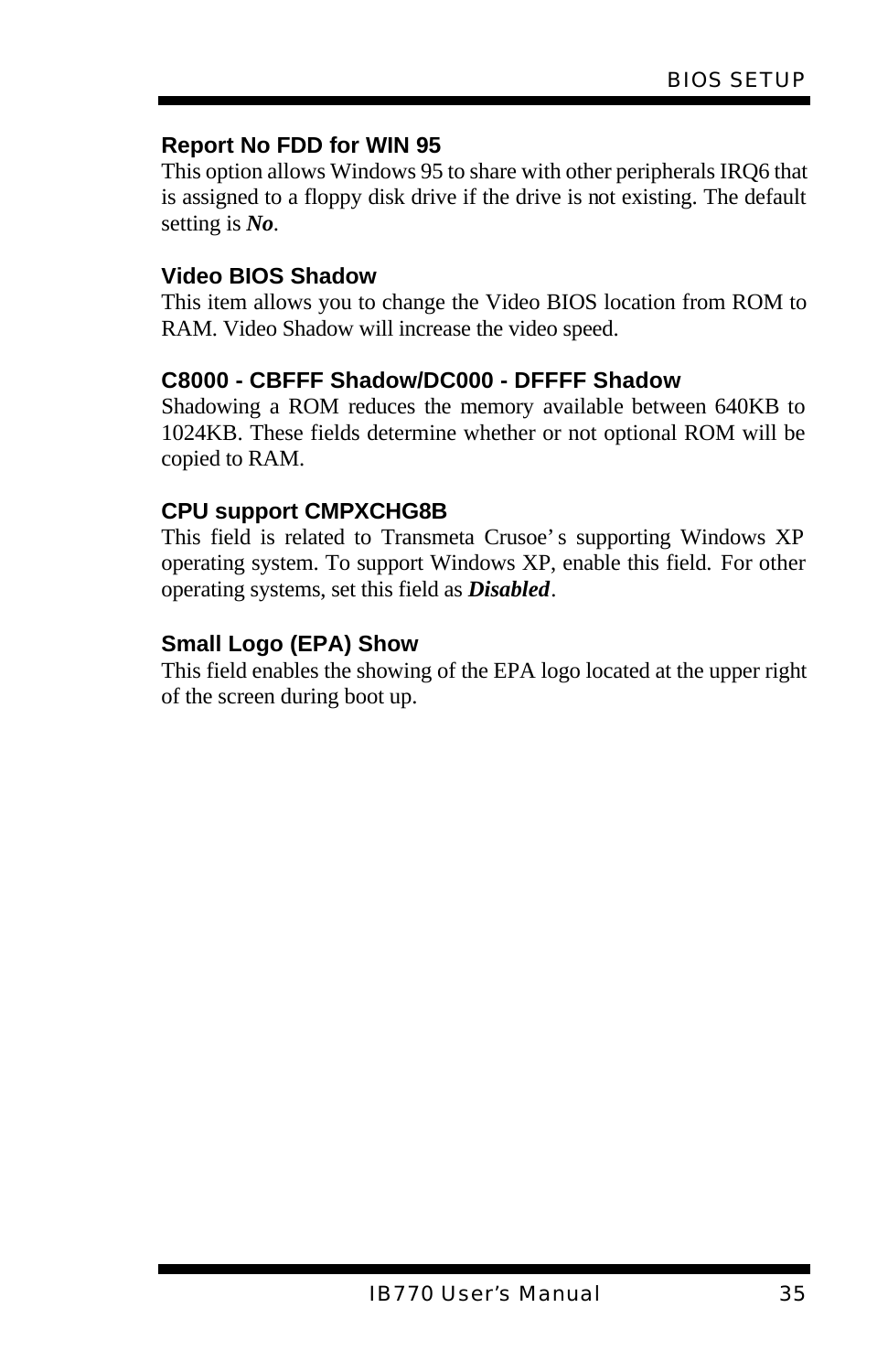## **Integrated Peripherals**

This option allows you to determine your hard disk configuration, mode and port.

|                              | Integrated Peripherals |            |
|------------------------------|------------------------|------------|
| OnChip IDE Channel0          | : Enabled              | Item Help  |
| OnChip IDE Channel1          | : Enabled              | Menu Level |
| <b>IDE Prefetch Mode</b>     | : Disabled             |            |
| Primary Master PIO           | : Auto                 |            |
| Primary Slave PIO            | : Auto                 |            |
| Secondary Master PIO         | : Auto                 |            |
| Secondary Slave PIO          | : Auto                 |            |
| Primary Master UDMA          | : Auto                 |            |
| Primary Slave UDMA           | : Auto                 |            |
| Secondary Master UDMA        | : Auto                 |            |
| Secondary Slave UDMA         | : Auto                 |            |
| OnChip USB                   | : Enabled              |            |
| AC97 Audio                   | : Auto                 |            |
| <b>IDE HDD Block Mode</b>    | : Enabled              |            |
| Digital I/O Port             | : 240h                 |            |
| Onboard FDD Controller       | : Enabled              |            |
| <b>Onboard Serial Port 1</b> | : 3F8/IRQ4             |            |
| Onboard Serial Port 2        | : 2F8/IRQ3             |            |
| <b>UART 2 Mode</b>           | : Standard             |            |
| <b>Onboard Parallel Port</b> | : 378/IRQ7             |            |
| <b>Onboard Parallel Mode</b> | : Normal               |            |
| ECP Mode Use DMA             | : 3                    |            |
| Parallel Port EPP Type       | : EPP1.9               |            |

CMOS Setup utility – Copyright © 1984-2001 Award Software Integrated Peripherals

#### **OnChip IDE Channel0/1**

These fields enable or disable the first and second IDE channels on board. Each channel supports two IDE devices.

#### **IDE Prefetch Mode**

These field enables/disables the prefetch buffers in the PCI IDE controller. The prefetch buffers are used as a temporary storage place as data is transferred from one location to another.

#### **IDE Primary Master/Slave PIO, Secondary Master/Slave PIO**

The four IDE PIO (Programmed Input/Output) fields let you set a PIO mode (0-4) for each of the four IDE devices that the onboard IDE interface supports. Modes 0 through 4 provide successively increased performance. In Auto mode, the system automatically determines the best mode for each device.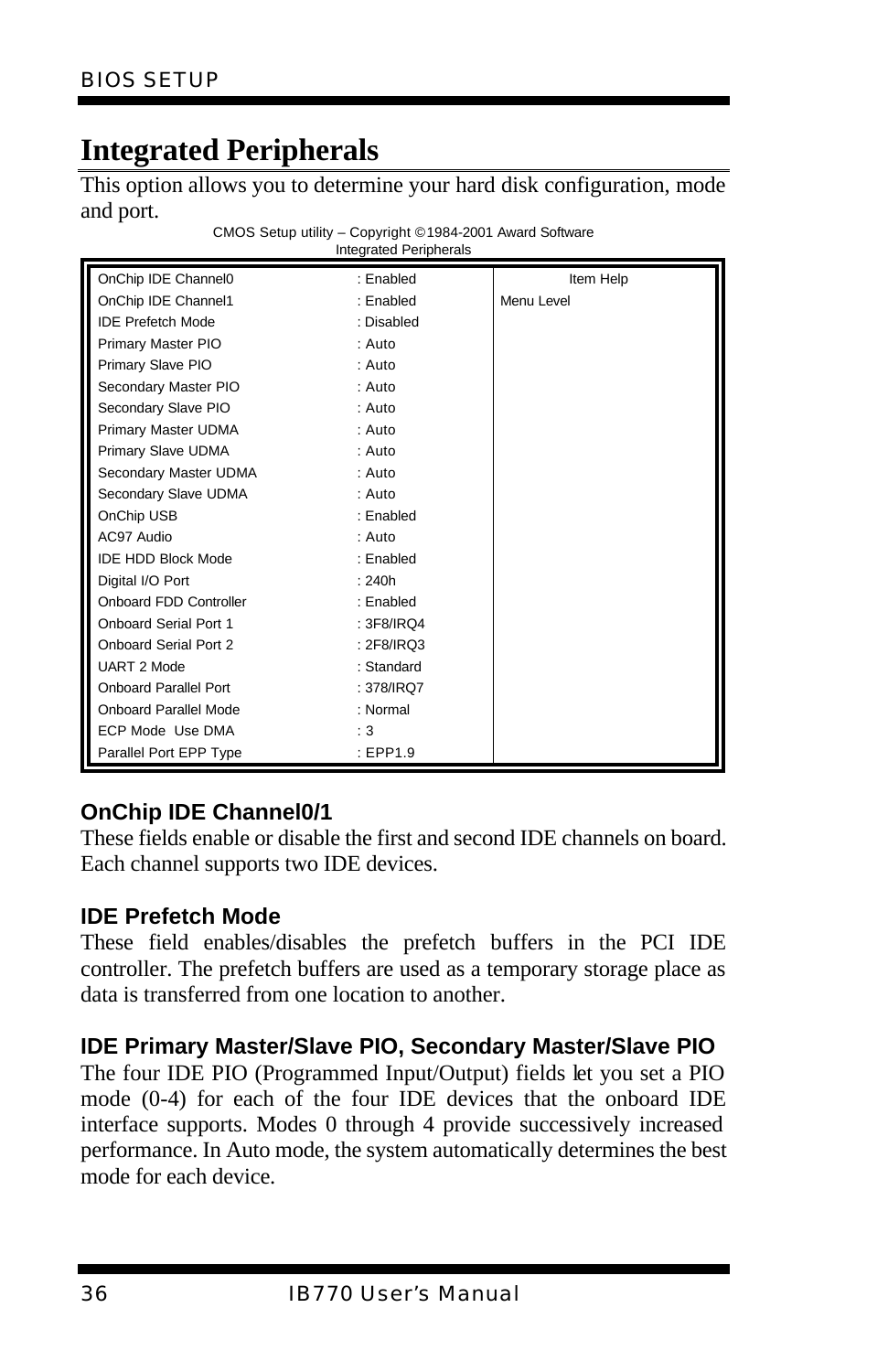#### **IDE Primary Master/Slave UDMA, Secondary Master/Slave UDMA**

Ultra DMA/33 implementation is possible only if your IDE hard drive supports it and the operating environment includes a DMA driver (Windows 95 OSR2 or a third-party IDE bus master driver). If your hard drive and your system software both support Ultra DMA/33, select Auto to enable BIOS support.

#### **On-Chip Primary/Secondary PCI IDE**

The integrated peripheral controller contains an IDE interface with support for two IDE channels. Select *Enabled* to activate each channel separately.

#### **OnChip USB**

This field enables/disables the USB function on board.

#### **AC97 Audio**

The default setting of *Auto* enables the AC97 audio if it is detected.

#### **Onboard FDD Controller**

This should be enabled if your system has a floppy disk drive (FDD) installed and you wish to use it.

#### **Onboard Serial/Parallel Port**

These fields allow you to select the onboard serial/parallel port and its address. The default values for these ports are:

| Serial Port 1           | 3F8/IRO4 |
|-------------------------|----------|
| Serial Port 2 2F8/IRQ3  |          |
| Parallel Port 378H/IRO7 |          |

#### **UART 2 Mode**

This item allows you to determine which Infra Red (IR) function of onboard I/O chip. The options are *Standard*, *IrDA*, and *ASKIR*.

#### **Onboard Parallel Mode**

This field allows you to determine parallel port mode function.

- Normal Standard Printer Port
- EPP Enhanced Parallel Port
- ECP Extended Capabilities Port
- ECP+EPP Extended Capabilities Port or Enhanced Parallel Port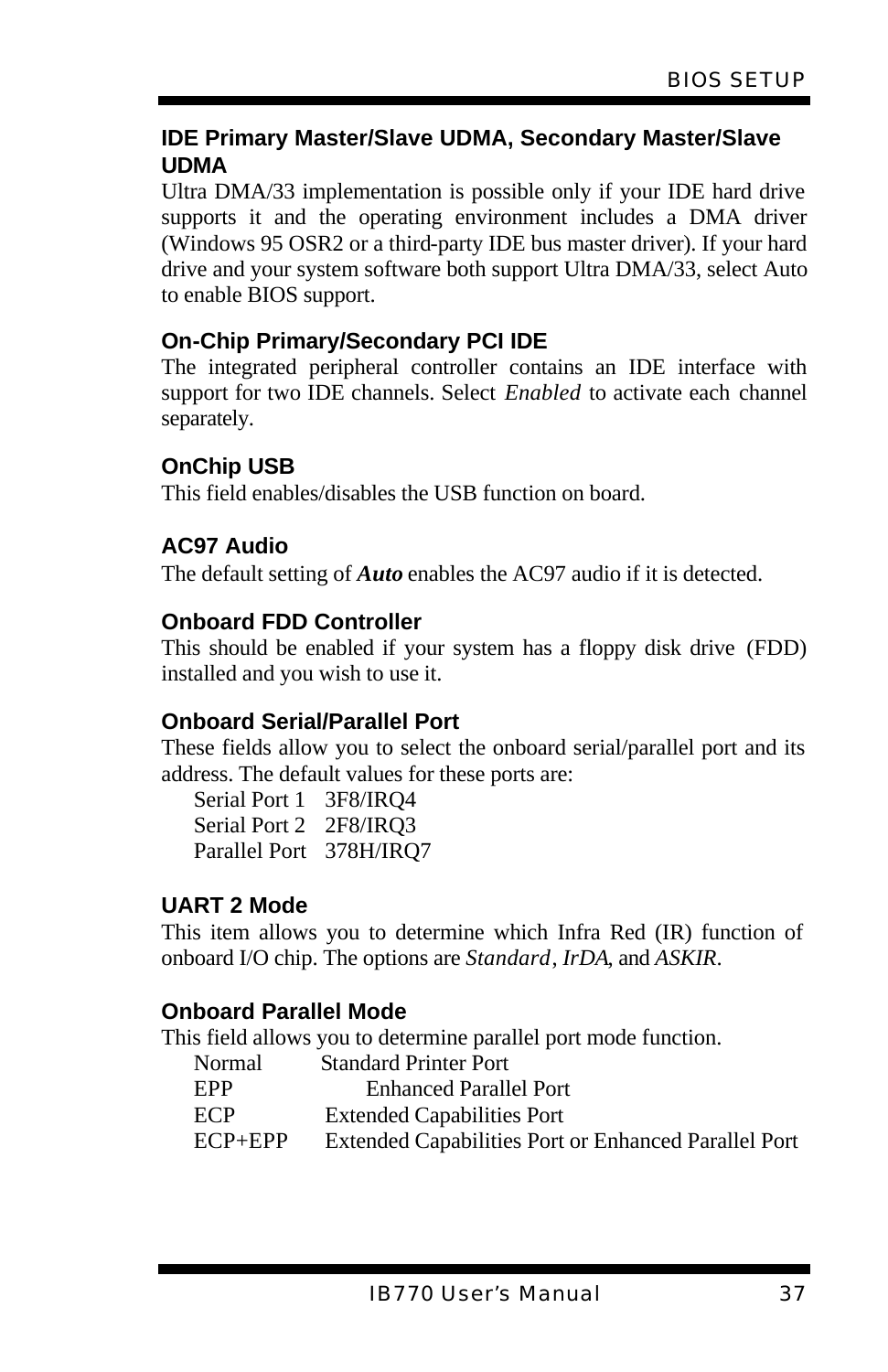## **Power Management Setup**

The Power Management Setup allows you to save energy of your system effectively. It will shut down the hard disk and turn off video display after a period of inactivity.

|                       | <b>FUWEI Management Setup</b> |            |
|-----------------------|-------------------------------|------------|
| <b>ACPI Function</b>  | Enable                        |            |
| Power Management      | User Define                   | Menu Level |
| Video Off Method      | <b>DPMS Supports</b>          |            |
| Standby Mode          | <b>Disabled</b>               |            |
| <b>HDD Power Down</b> | <b>Disabled</b>               |            |
| Soft-off by PBTN      | Instant -off                  |            |
| Power-Supply Type     | Auto                          |            |
| PWRON After PWR-Fail  | off                           |            |
| Thermal Duty Cycle    | <b>Disable</b>                |            |
| RI Resume IRQ         | 3                             |            |
| <b>RTC Resume</b>     | <b>Disabled</b>               |            |
|                       |                               |            |
| IRQ Wakeup Events     | Press Enter                   |            |
| <b>VGA</b>            | <b>OFF</b>                    |            |
| LPT & COM             | LPT/COM                       |            |
| HDD & FDD             | <b>ON</b>                     |            |
| PCI master            | OFF                           |            |
|                       |                               |            |
|                       |                               |            |
|                       |                               |            |
|                       |                               |            |
|                       |                               |            |

|  | CMOS Setup utility - Copyright ©1984-2001 Award Software |  |
|--|----------------------------------------------------------|--|
|  | Power Management Setup                                   |  |

#### **Power Management**

This field allows you to select the type of power saving management modes. The options are as follows:

| Min. Power Saving     | Minimum power management                  |
|-----------------------|-------------------------------------------|
| Max. Power Saving     | Maximum power management.                 |
| User Define (default) | Each of the ranges is from 1 min. to 1hr. |
|                       | Except for HDD Power Down which           |
|                       | ranges from 1 min. to 15 min.             |

#### **Video Off Method**

This field defines the Video Off features. There are three options.

*V/H SYNC + Blank*: blank the screen and turn off vertical and horizontal scanning.

*DPMS*: allows the BIOS to control the video display card if it supports the DPMS feature.

*Blank Screen*: This option only writes blanks to the video buffer.

#### **Standby Mode**

After the selected period of system inactivity, the fixed disk drive and the video shut off while all other devices still operate at full speed.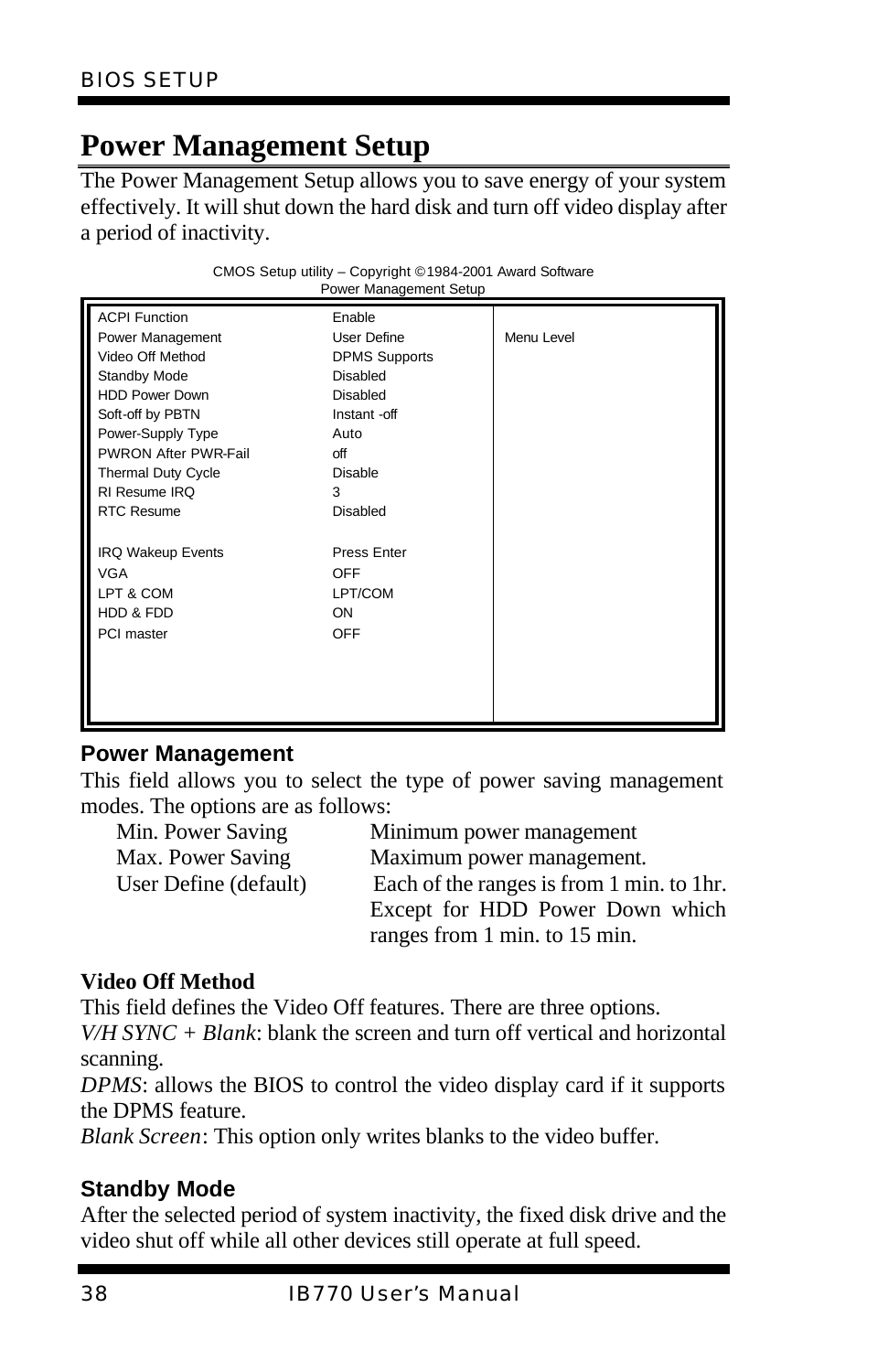#### **HDD Power Down**

When enabled, and after the set time of system inactivity, the hard disk drive will be powered down while all other devices remain active.

#### **Power-Supply Type**

This field that power supply type that the system is using AT or ATX POWER.

#### **Modem Use IRQ**

The IRQ used by the modem can be set to *NA*, *3*, *4*, *5*, *7*, *9*, *10* and *11*.

#### **RTC Resume**

This disables/enables the wake function activated by a signal from the Real-Time Clock. When enabled, the user can manually input the time (hh:mm:ss) that the system should awaken from suspend mode.

#### **IRQ Wakeup Events**

The VGA, LPT & COM, HDD & FDD, and PCI master are I/O events which can prevent the system from entering a power saving mode or can awaken the system from such a mode. When an I/O device wants to gain the attention of the operating system, it signals this by causing an IRQ to occur. When the operating system is ready to respond to the request, it interrupts itself and performs the service.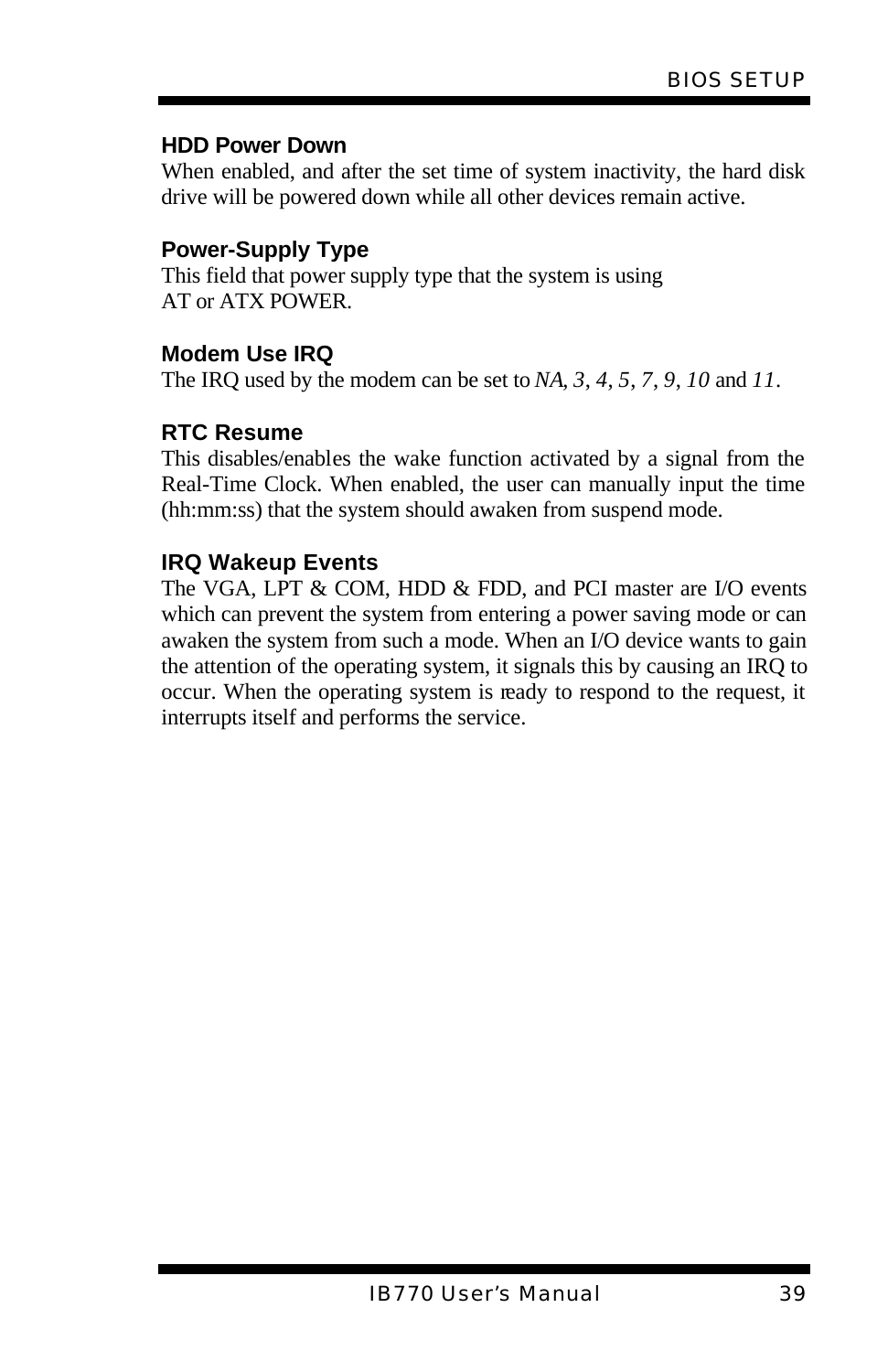# **PNP/PCI Configuration**

This option configures the PCI bus system. All PCI bus systems on the system use INT#, thus all installed PCI cards must be set to this value.

| <b>PhP/PCI Configurations</b>                       |                |                                                         |  |
|-----------------------------------------------------|----------------|---------------------------------------------------------|--|
| PNP OS Installed<br><b>Reset Configuration Data</b> | No<br>Disabled | Item Help                                               |  |
|                                                     |                | Menu Level                                              |  |
| <b>Resources Controlled By</b>                      | Manual         |                                                         |  |
| <b>IRQ Resources</b>                                | Press Enter    | Select Yes if you are using a                           |  |
| <b>DMA Resources</b>                                | Press Ente     | Plug and Play capable<br>operating system. Select No if |  |
| PCI/VGA Palette Snoop                               | Disabled       | you need the BIOS to configure<br>non-boot devices.     |  |
|                                                     |                |                                                         |  |
|                                                     |                |                                                         |  |

CMOS Setup utility – Copyright © 1984-2001 Award Software PnP/PCI Configurations

#### **PNP OS Installed**

Select *Yes* if the system operating environment is Plug-and-Play aware (e.g., Windows 95). The options: Yes and No.

#### **Reset Configuration Data**

Normally, you leave this field Disabled. Select Enabled to reset Extended System Configuration Data (ESCD) when you exit Setup if you have installed a new add-on and the system reconfiguration has caused such a serious conflict that the operating system cannot boot. The options: Enabled and Disabled.

#### **Resources Controlled by**

The Award Plug and Play BIOS can automatically configure all the boot and Plug and Play-compatible devices. If you select Auto, all the interrupt request (IRQ) and DMA assignment fields disappear, as the BIOS automatically assign them. The options: Auto and Manual.

#### **PCI/VGA Palette Snoop**

Enabling this item informs the PCI VGA card to keep silent (and to prevent conflict) when palette register is updated (i.e., accepts data without responding any communication signals). This is useful only when two display cards use the same palette address and plugged in the PCI bus at the same time (such as MPEQ or Video capture). In such case, PCI VGA is silent while MPEQ/Video capture is set to function normally.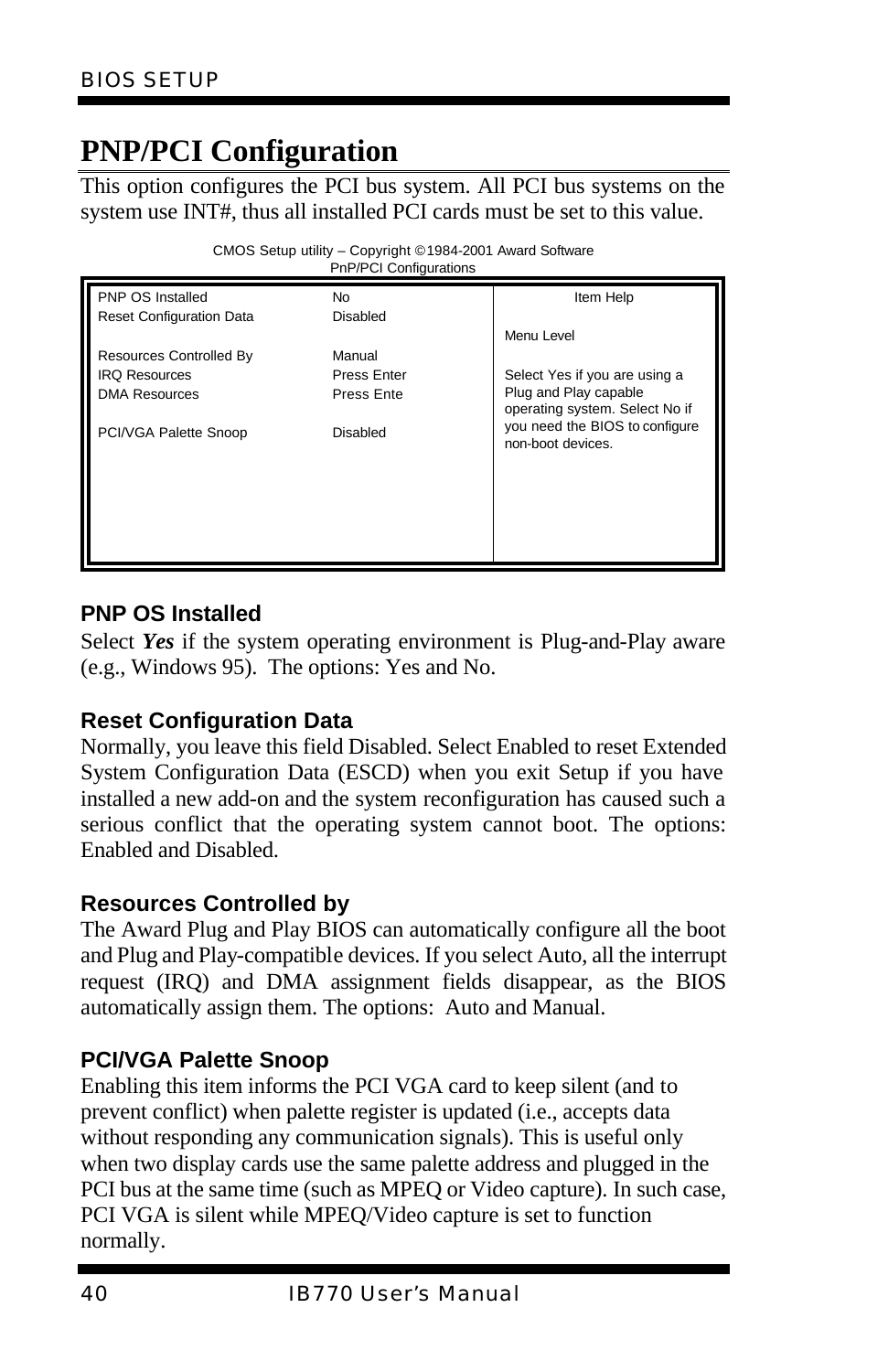# **PC Health Status**

This option configures the PCI bus system. All PCI bus systems on the system use INT#, thus all installed PCI cards must be set to this value.

| <b>CPU Warning Temperature</b> | <b>Disabled</b> | Item Help  |
|--------------------------------|-----------------|------------|
| Current CPU Temp.              | 48°C/118°F      | Menu Level |
| Current System Temp.           | 41°C/105°F      |            |
| Current CPUFan Speed           | 0 RPM           |            |
| Vcore                          | 1.6V            |            |
| 2.5V                           | 2.53V           |            |
| 3.3V                           | 3.39V           |            |
| 5V                             | 5.10V           |            |
| <b>12V</b>                     | 11.82V          |            |
|                                |                 |            |
|                                |                 |            |
|                                |                 |            |
|                                |                 |            |
|                                |                 |            |

| CMOS Setup utility - Copyright ©1984-2001 Award Software |  |
|----------------------------------------------------------|--|
| <b>PC Health Status</b>                                  |  |

#### **Current CPU/System Temp.**

These read-only fields reflect the functions of the hardware thermal sensor that monitors the CPU/system temperatures.

#### **Current CPU Fan**

These read-only fields show the current speeds in RPM for the CPU fans as monitored by the hardware monitoring function.

#### **Vcore/2.5V/3.3V/5.V/12V**

These read-only fields show the current voltages in the voltage regulators and power supply as monitored by the hardware monitoring function.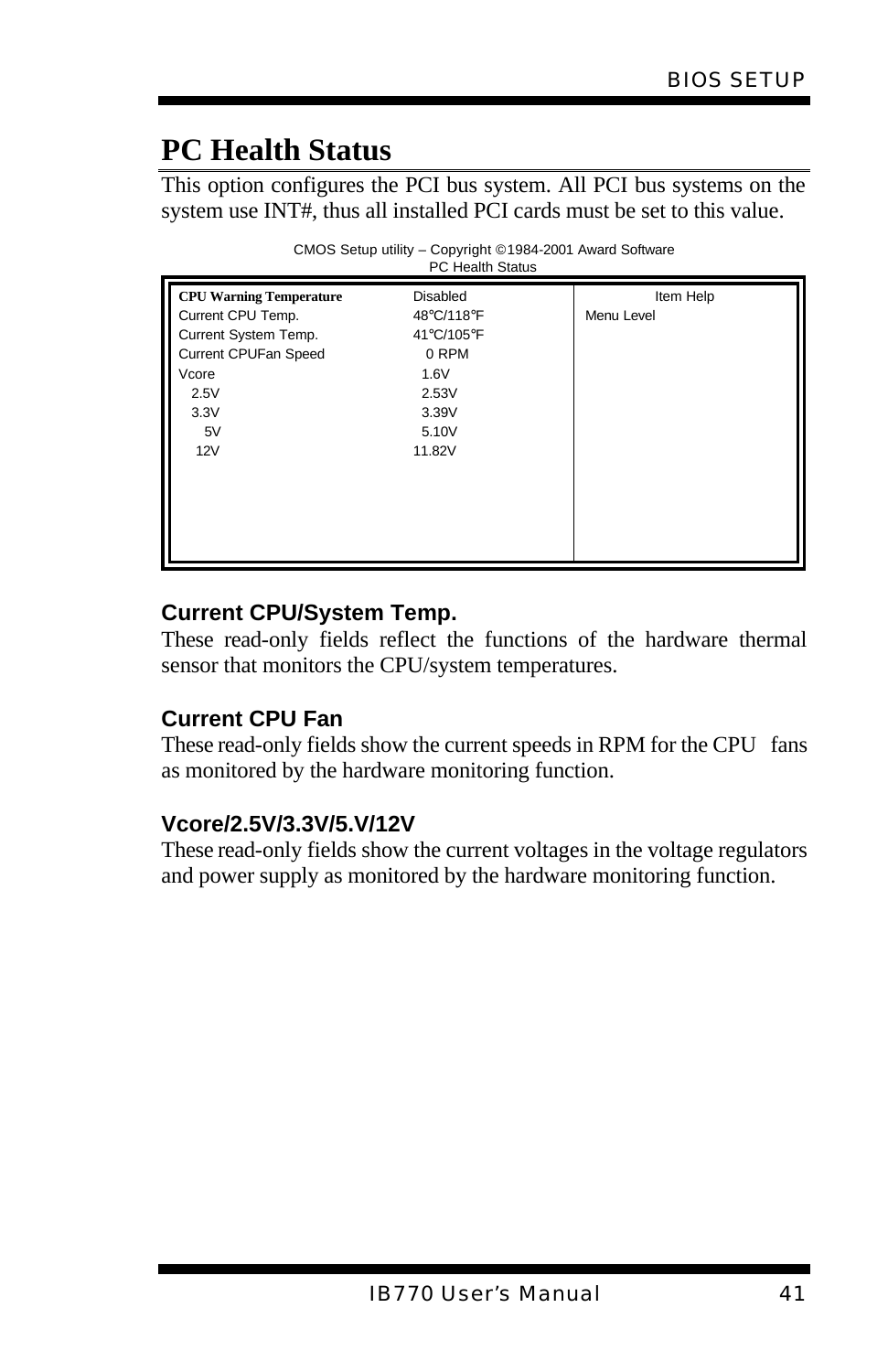## **Load Fail-Safe Defaults**

This option allows you to load the troubleshooting default values permanently stored in the BIOS ROM. These default settings are non-optimal and disable all high-performance features.

## **Load Optimized Defaults**

This option allows you to load the default values to your system configuration. These default settings are optimal and enable all high performance features.

## **Supervisor / User Password**

These two options set the system password. *Supervisor Password* sets a password that will be used to protect the system and Setup utility. *User Password* sets a password that will be used exclusively on the system. To specify a password, highlight the type you want and press <Enter>. The **Enter Password:** message prompts on the screen. Type the password, up to eight characters in length, and press <Enter>. The system confirms your password by asking you to type it again. After setting a password, the screen automatically returns to the main screen.

To disable a password, just press the <Enter> key when you are prompted to enter the password. A message will confirm the password to be disabled. Once the password is disabled, the system will boot and you can enter Setup freely.

## **Save & Exit Setup**

This option allows you to determine whether or not to accept the modifications. If you type "Y", you will quit the setup utility and save all changes into the CMOS memory. If you type "N", you will return to Setup utility.

## **Exit Without Saving**

Select this option to exit the Setup utility without saving the changes you have made in this session. Typing "Y" will quit the Setup utility without saving the modifications. Typing "N" will return you to Setup utility.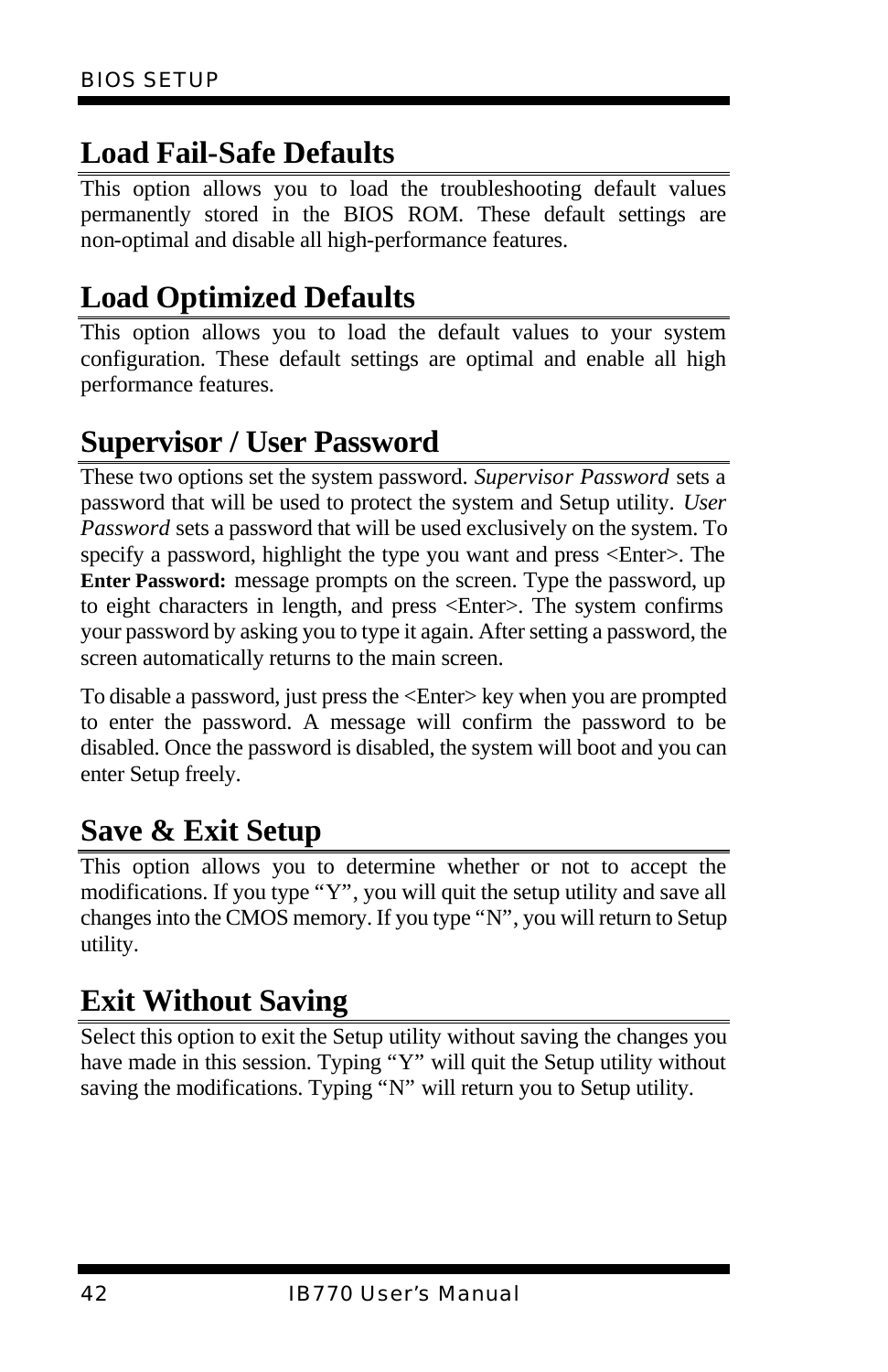# **LAN Drivers Installation**

This section describes LAN features and driver installation of the Intel 82559 Ethernet function.

The following items are covered in this section: Introduction………………………………………………………. Making Floppy Disks for NetWare and Windows Installation… .. Installing LAN Drivers for Windows 95……………… …………. Installing LAN Drivers for Windows 98.............................................. Installing LAN Drivers for Windows NT.............................................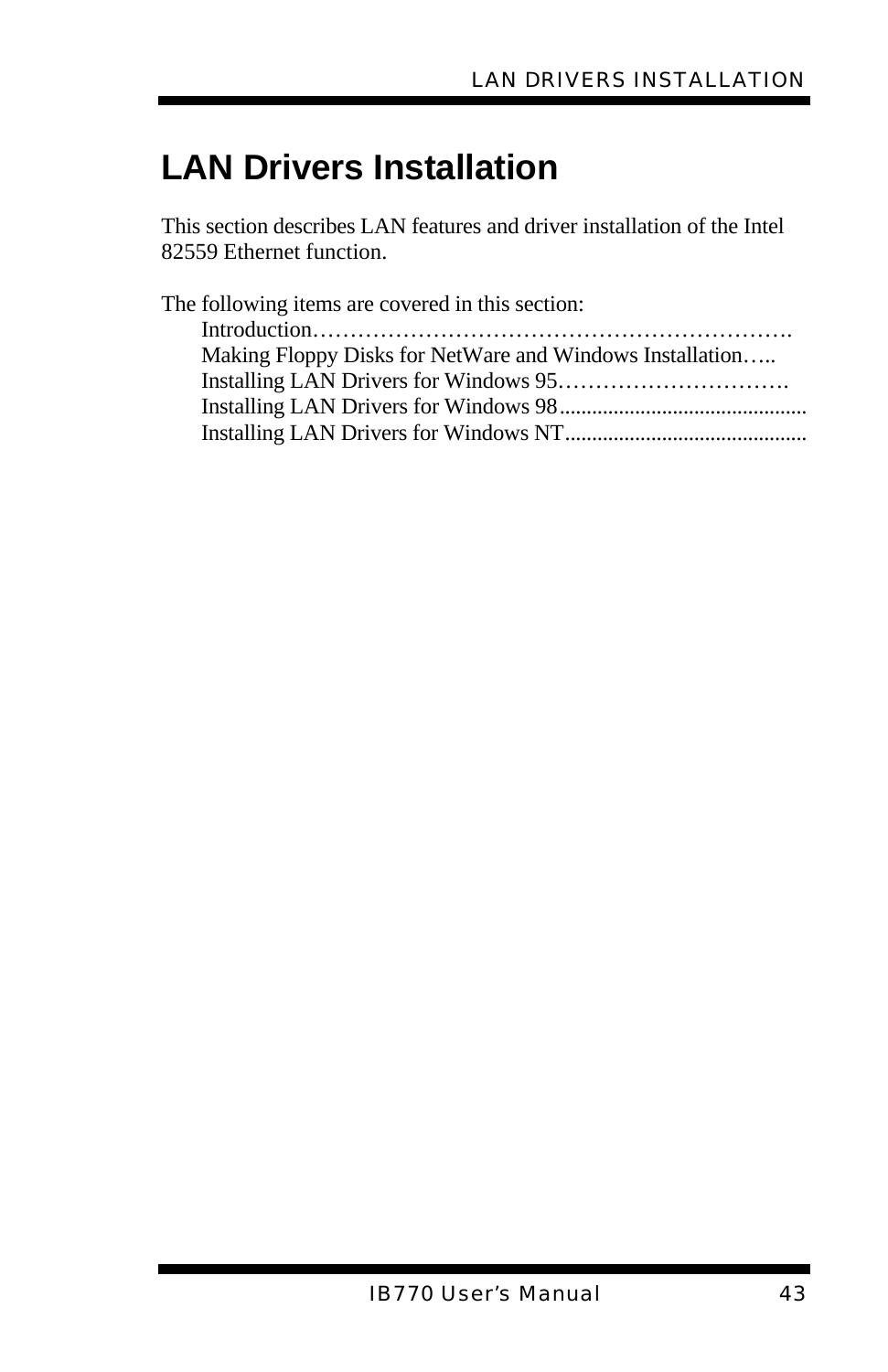### **Introduction**

Intel 82559 a 32-bit 10/100MBps Ethernet controller for PCI local bus-compliant PCs. It supports bus mastering architecture, and auto-negotiation feature that can be used for both 10Mbps and 100Mbps connection.

### **Making Floppy Disks for NetWare and Windows Installation**

You need to use a floppy disk to install the LAN drivers. Use the MAKEDISK.BAT utility located in the \LAN\Intel55X\MAKEDISK directory on the CD.

MAKEDISK [operating system] [destination]

where [operating system] is the OS for which you are creating the diskette, and [destination] is the drive letter and path (such as A:). If no destination is specified, the A: drive will be used.

The possible [operating system] options are:

 $NT = Microsoft Windows NT$  $W2K =$ Microsoft Windows\* 2000  $W9X = Microsoft Windows* 95$  and Windows 98  $NW = Novell NetW$  are servers and clients DOS = Microsoft DOS and IBM OS2

Make sure you have a 1.44 MB formatted, non-bootable diskette in the floppy drive when using this utility.

NOTE: The utility MUST be run from the \LAN\Intel55X \MAKEDISK directory.

 Alternately, you can use the following .BAT files (located in the root directory on this CD) to simplify this process:

 MAKEW9X.BAT -- Creates a drivers disk for Windows 95 and Windows 98. MAKENT.BAT -- Creates a drivers disk for Windows NT. MAKEW2K.BAT -- Creates a drivers disk for Windows 2000. MAKENW BAT -- Creates a drivers disk for Novell NetWare servers and clients.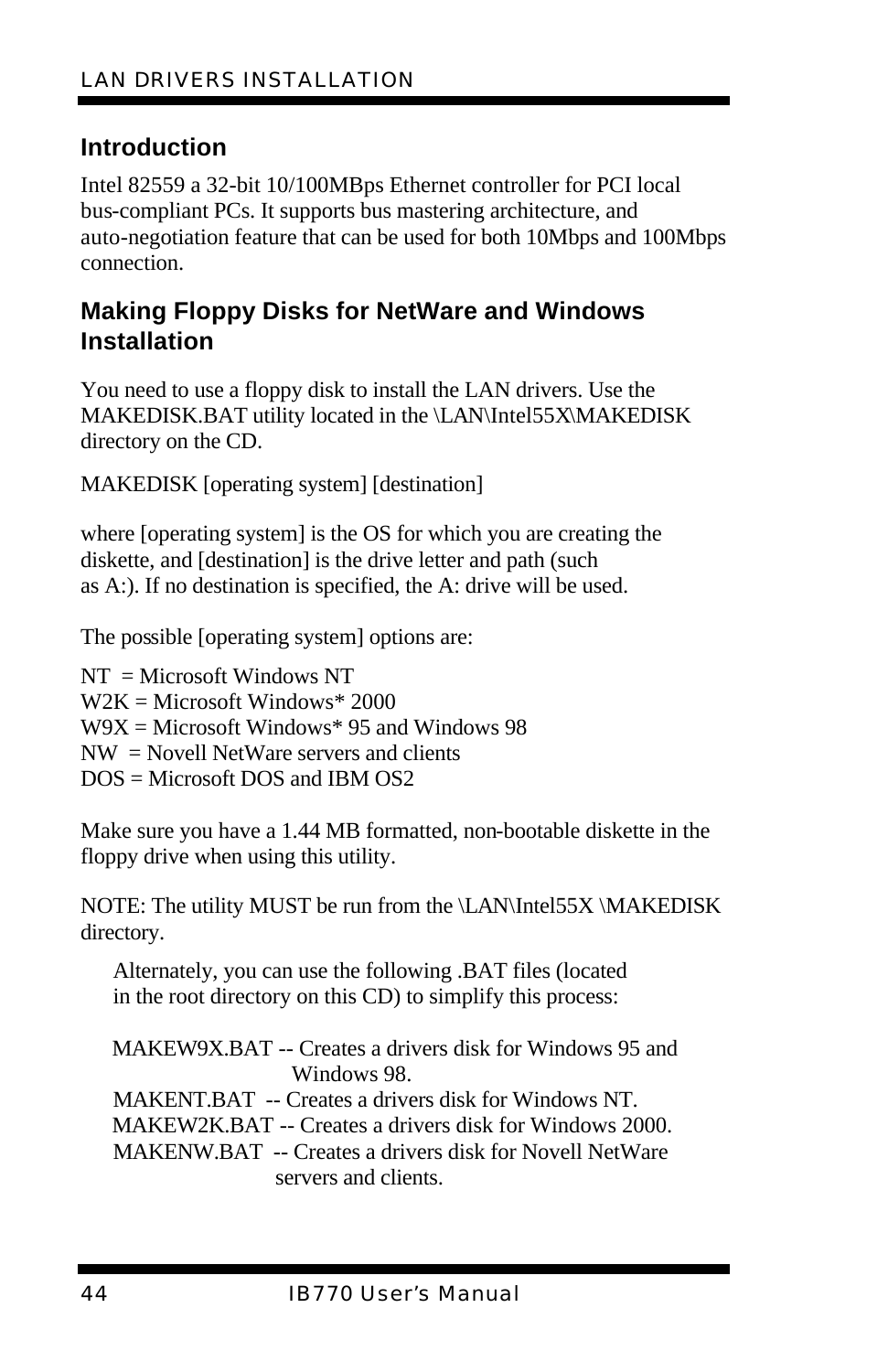### **Installing LAN Drivers for Windows 95**

Follow these steps to install the Intel 82559 LAN/Ethernet driver for Windows 95:

- 1. From the **Control Panel**, double-click the **System** icon.
- 2. Click the **Device Manager** tab.
- 3. Double-click **Other Devices** (question mark icon) in the list area.
- 4. Double-click a PCI Ethernet Controller.
- 5. Click the **Driver** tab, then click **Update Driver**.
- 6. Insert the Configuration and Drivers disk or CD in the appropriate drive, and at the Update Device Driver Wizard, select "**No**" and click **Next**.
- 7. Click **Have Disk**, insert the Configuration and Drivers disk in the appropriate drive, and click **OK**.
- 8. At the Select Device dialog box, click **OK** again.
- 9. Follow any prompts for Windows 95 installation disks and restart when prompted.

**Note**: The Windows 95 system files are typically available on the Windows 95 CD in the win95 directory (D:\win95).

### **Installing LAN Drivers for Windows 98**

Follow these steps to install the Intel 82559 LAN/Ethernet driver for Windows 98:

- 1. From the **Control Panel**, double-click the **System** icon.
- 2. Click the **Device Manager** tab.
- 3. Double-click **Other Devices** or Network Adapters in the list area.
- 4. Double-click a PCI Ethernet Controller.
- 5. Click the **Driver** tab, then click **Update Driver**.
- 6. Click **Next** at the Update Device Driver Wizard.
- 7. Select "**Display a list of all the drivers...**" and click **Next**.
- 8. Insert the Intel adapter disk and click **Have Disk**.
- 9. Enter the appropriate drive for your disk media (A:) and click **OK**.
- 10. Click **OK** at the Select Device dialog box.

11. The Update Wizard displays the message that it has found the driver. Click **Next**.

- 12. Click **Finish**.
- 13. Restart your computer when prompted.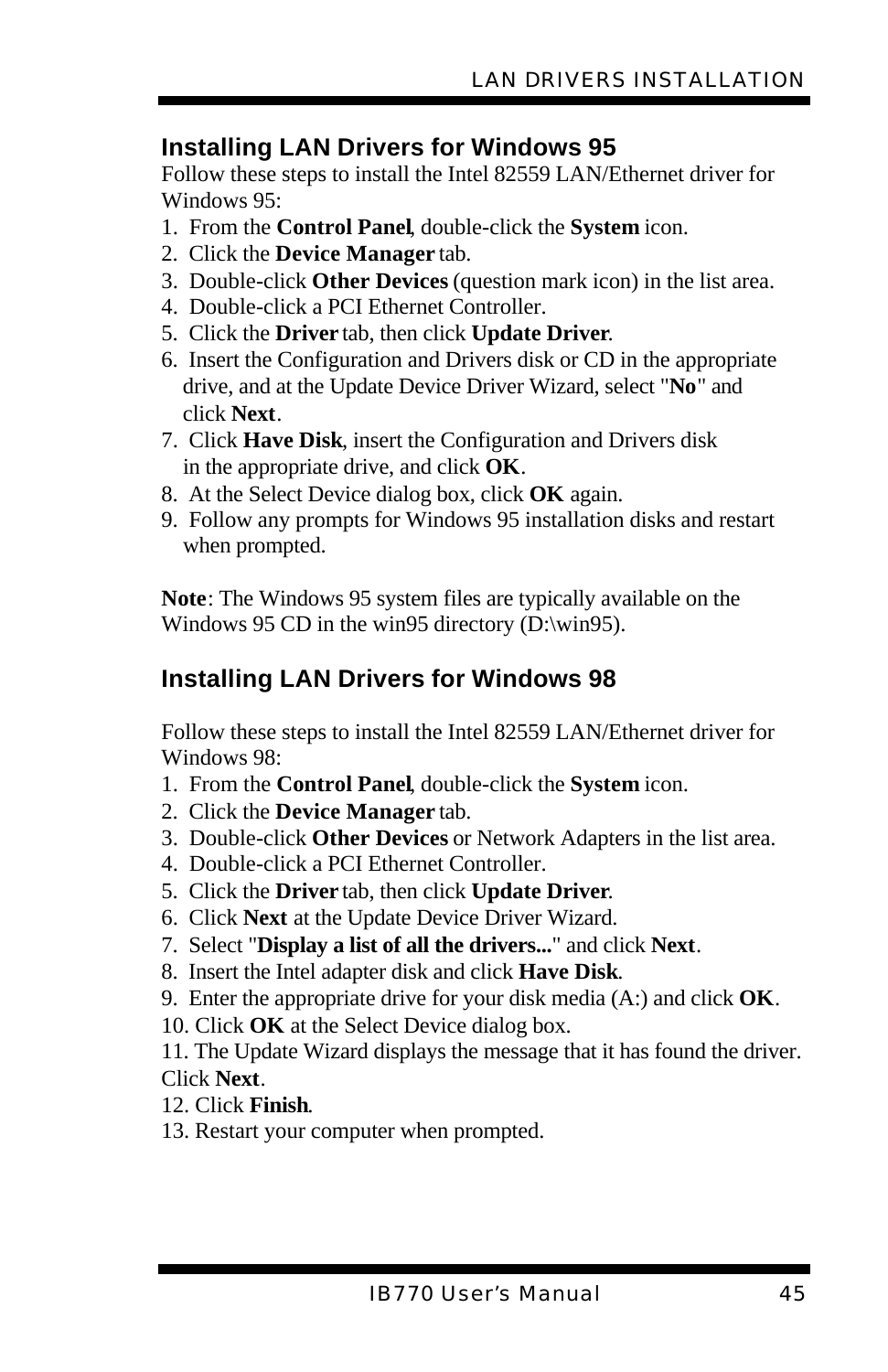### **Installing LAN Drivers for Windows NT**

**Note**: It is recommended that you install the latest Service Pack for Windows NT 4.0, available through Microsoft.

Follow the instructions below to configure it the Ethernet hardware under Windows NT.

- 1. Double-click the Network icon in the Control Panel.
- 2. Select the Adapter tab.
- 3. Click Add. You'll see a list of adapters.
- 4. Don't select an adapter from this list. Instead, insert the Intel adapter disk or CD into the appropriate drive and click Have Disk.
- 5. Enter the appropriate drive for your disk media (A:) and click OK. Then follow the prompts to complete installation. When the adapter is added you'll see a new adapter listed in the Network adapters list.
- 6. Click Close to finish and configure any protocols as prompted.
- 7. Restart Windows NT when prompted.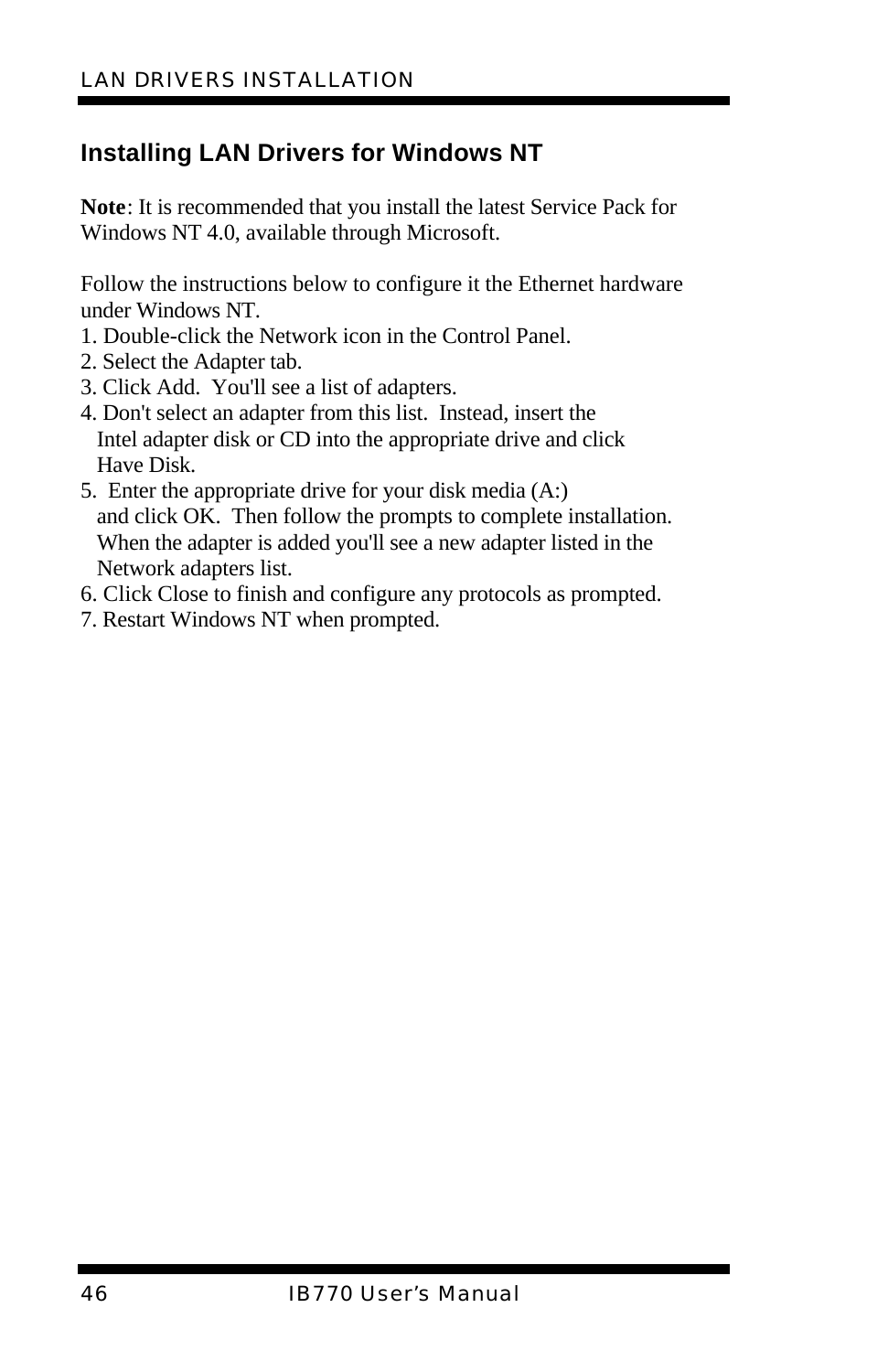# **VGA Drivers Installation**

#### **Driver Installation for Windows 95**

- 1. Under the Windows 95 environment, click Start  $\rightarrow$  Settings  $\rightarrow$ Control Panel  $\rightarrow$  Display  $\rightarrow$  Settings  $\rightarrow$  Advanced Properties  $\rightarrow$ Change  $\rightarrow$  Have disk.
- 2. Enter the path location as "d:\vga\sm721\win95", assuming Drive D: is your CDROM drive. Click OK.
- 3. Close all tasks and restart the computer for changes to take effect.

### **Driver Installation for Windows 98SE**

- 1. Under the Windows 98SE environment, click Start  $\rightarrow$  Settings  $\rightarrow$ Control Panel
- 2. Double click Display  $\rightarrow$  Settings  $\rightarrow$  Advanced  $\rightarrow$  Adapter  $\rightarrow$ Change  $\rightarrow$  Next.
- 3. Select "Search for a better driver than the one your device is using now. (Recommended)," then click Next.
- 4. Select "Specify a location."
- 5. Enter the path location as "d:\vga\sm721\win98," and click Next.
- 6. Click Next  $\rightarrow$  Finish. Click Yes to restart the computer and for changes to take effect.

### **Driver Installation for Windows ME**

- 1. Under the Windows ME environment, click Start  $\rightarrow$  Settings  $\rightarrow$ Control Panel  $\rightarrow$  Display  $\rightarrow$  Settings  $\rightarrow$  Advanced.
- 2. Select "Specify a location."
- 3. Enter the path location as "d:\vga\sm721\winme", assuming Drive D: is your CDROM drive. Click Next.
- 4. Select "The update driver (Recommended) Silicon Motion Lynx3DM", then click Next.
- 5. Click Next  $\rightarrow$  Finish.
- 6. Click Yes to restart the computer and for changes to take effect.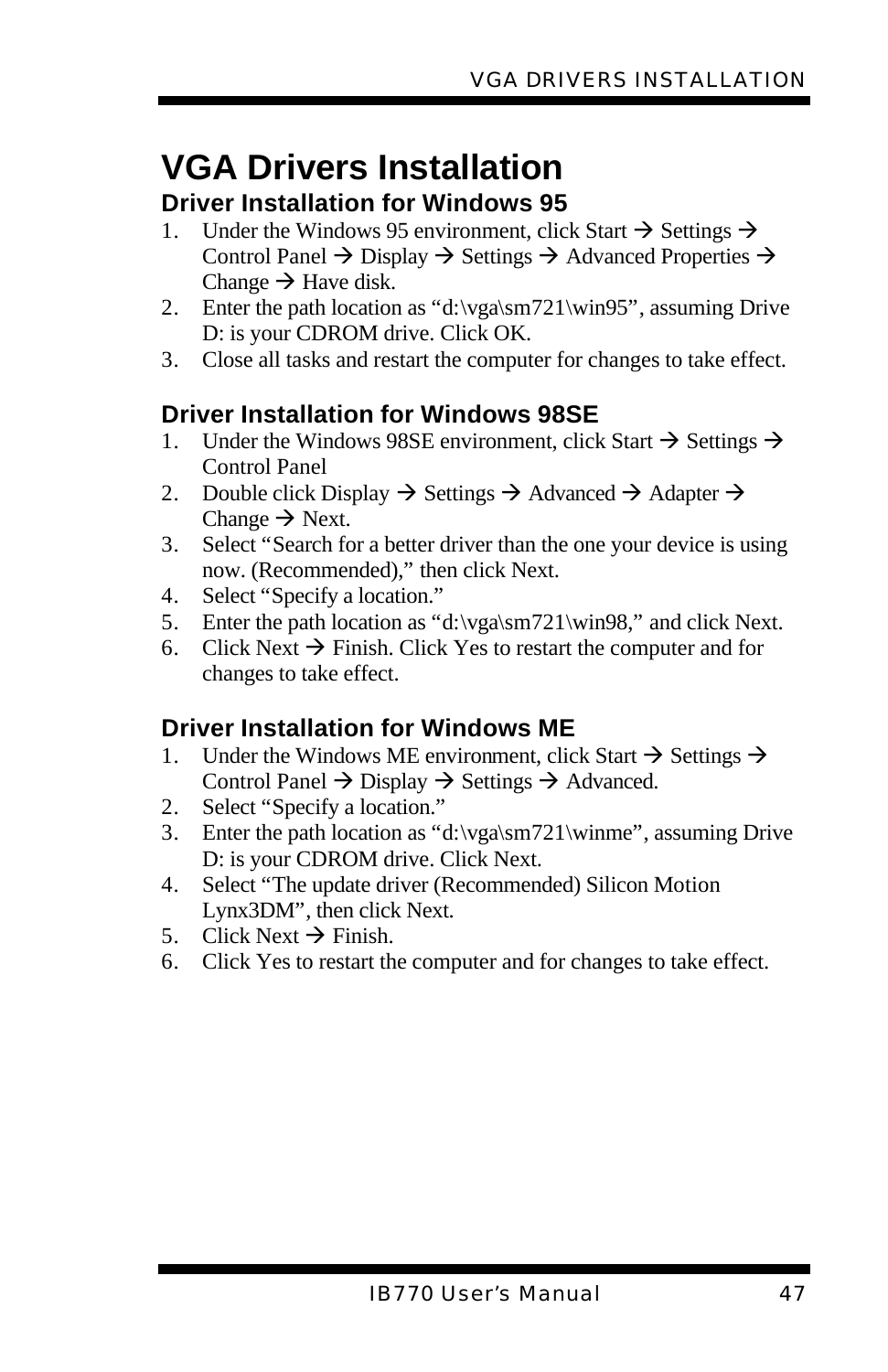### **Driver Installation for Windows 2000**

- 1. Under the Windows 2000 environment, click Start  $\rightarrow$  Settings  $\rightarrow$ Control Panel. Double click System  $\rightarrow$  Hardware  $\rightarrow$  Device Manager  $\rightarrow$  Other devices.
- 2. Double click "Video Controller (VGA Compatible)."
- 3. Click Driver  $\rightarrow$  Update Driver  $\rightarrow$  Next.
- 4. Select "Display a list of the known drivers for this device so that I can choose a specific driver," then click Next.
- 5. Select "Specify a location," then click Next.
- 6. Enter the path location as "d:\vga\sm721\win2000," and click OK.
- 7. Click Next  $\rightarrow$  Finish. Close all tasks and restart the computer for changes to take effect.

### **Driver Installation for Windows NT 4.0**

- 1. Under the Windows NT environment, click Start  $\rightarrow$  Settings  $\rightarrow$ Control Panel
- 2. Double click Display  $\rightarrow$  Settings  $\rightarrow$  Type  $\rightarrow$  Change  $\rightarrow$  Have Disk.
- 3. Enter the path location as "d:\vga\sm721\winnt40," then click OK  $\rightarrow$  OK  $\rightarrow$  Yes  $\rightarrow$  OK.
- 4. Close all tasks and restart the computer for changes to take effect.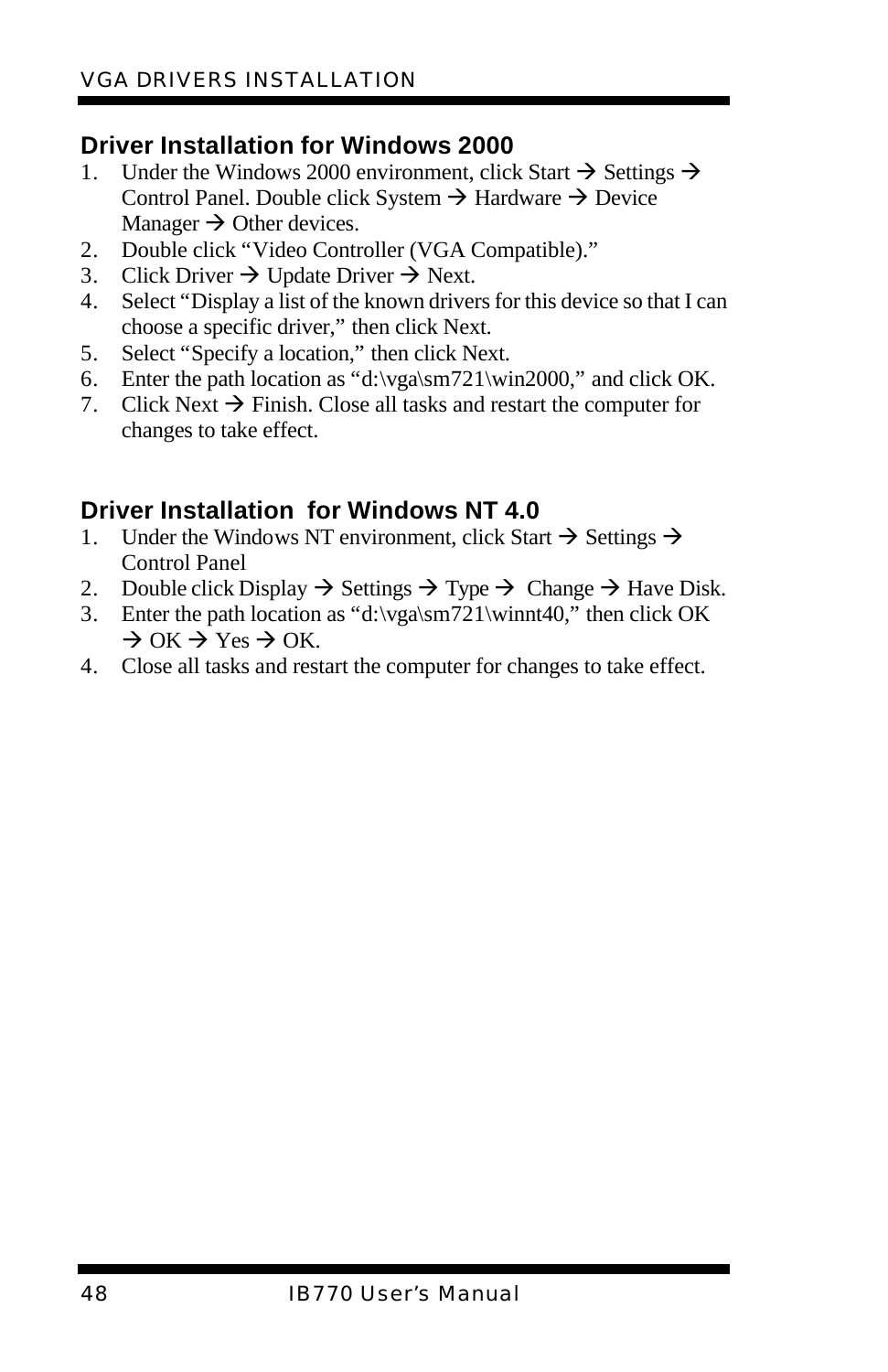# **Audio Drivers Installation**

This chapter describes the VIA 686A audio driver installation process for Windows 98SE and Windows NT. Follow the installation steps below to finish the audio driver installation.

### **Windows 98SE Audio Driver Installation**

1. Insert the driver CD disc to the CD-ROM drive. The CD-ROM autoruns and displays the selections available. Click on **VIA Chips Driver** and the following window appears. Click **VIA 686A PCI Multimedia Audio Driver**.



2. When the **Welcome** screen appears, click **Next** to proceed with the audio driver installation.



*IB770 User's Manual 49*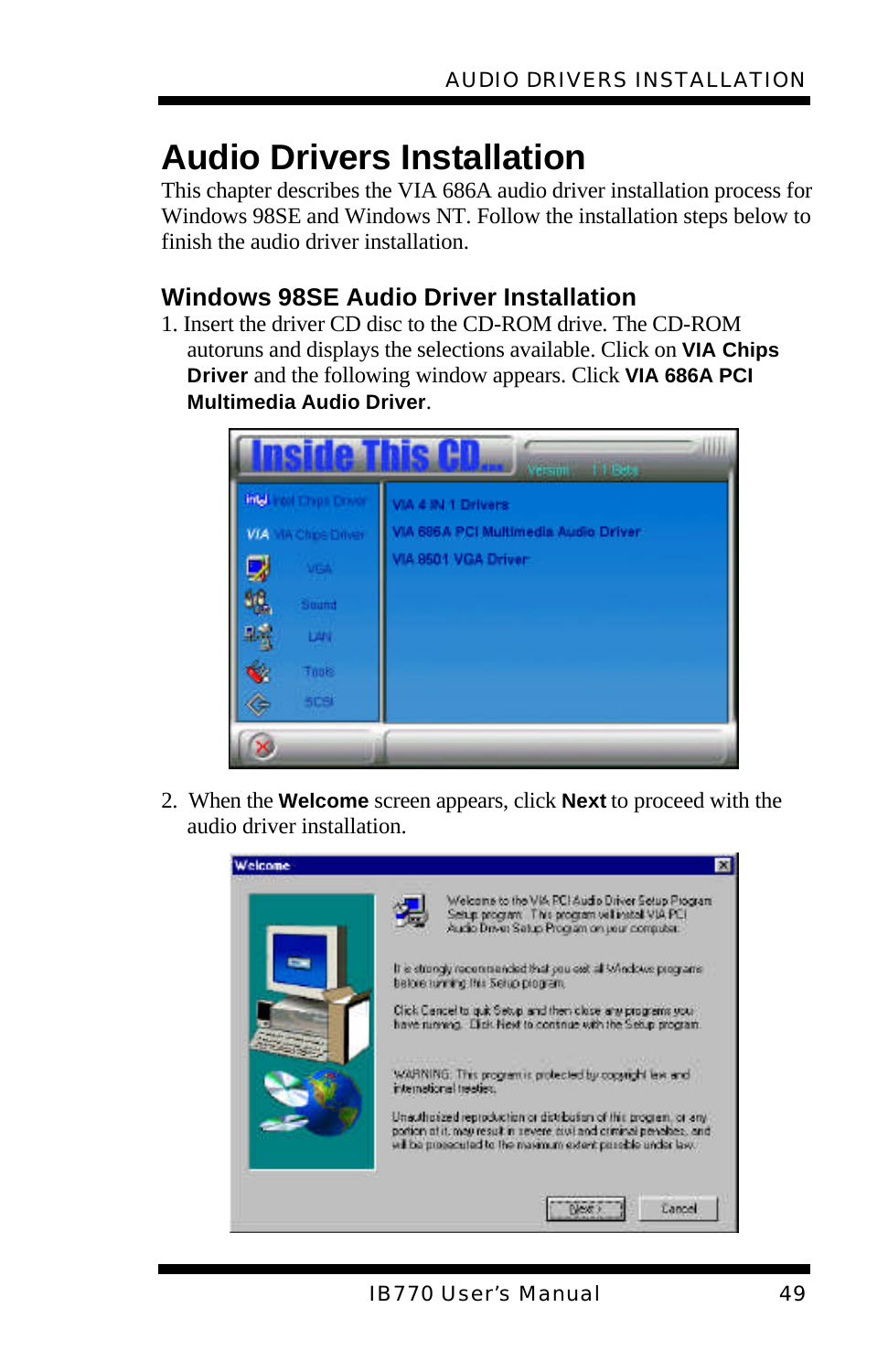3. The **Select Components** window will appear. Click **Next** to install the audio driver.

| <b>Select Components</b> |           |                                       | 図 |
|--------------------------|-----------|---------------------------------------|---|
|                          |           | Install or Flemove the Audio Driver ? |   |
|                          | G instal  |                                       |   |
| ٠                        |           |                                       |   |
|                          | C. Remove |                                       |   |
|                          |           |                                       |   |
|                          |           |                                       |   |
|                          |           |                                       |   |
|                          |           |                                       |   |
|                          |           |                                       |   |
|                          |           |                                       |   |
|                          |           |                                       |   |
|                          |           |                                       |   |
|                          |           |                                       |   |

4. After the necessary files are copied, click **Finish**.

| Seitig has finished copying that to your computer.                                                                                                                |
|-------------------------------------------------------------------------------------------------------------------------------------------------------------------|
| Beiche you can use the program, you must restait Windows or<br>you compute.                                                                                       |
| (Fight), I want to restart my computer now.<br>Mo. Twill restart my computer later.                                                                               |
| CONTRACTOR CONTRACTOR AND THE CONTRACTOR OF THE RELEASED PROPERTY AND RELEASED<br>Bemaye any disks from their drives, and then olick Finish to<br>complete selup. |

- 5. When Windows restarts, the new hardware wizard window will appear. The wizard searches for the drivers for VIA PCI Audio Controller (WDM). Click **Next** to continue.
- 6. In the next window, select **Search for the best driver for your device (Recommended).** Click **Next**.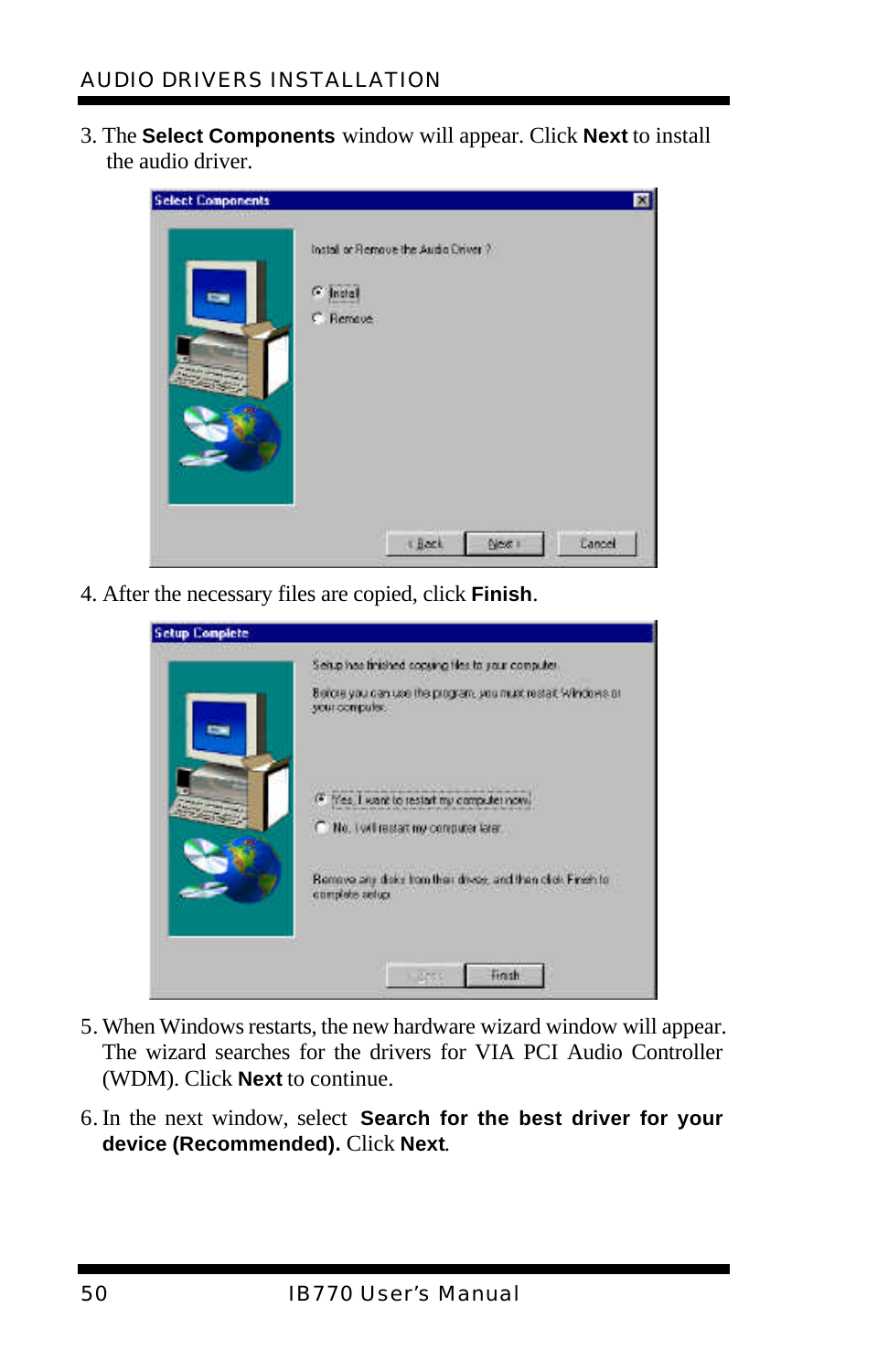- 7. Now, select **Specify a location,** then key in location path as **d:\via\via686A\win98\win98se**, assuming that D: is your CDROM drive and the driver CD is in the CDROM. Now, click **Next**  $\rightarrow$  **Next**.
- 8. When prompted to insert the Windows 98SE CD, do so accordingly and click **OK**. When the screen appears with a message **can't find viaudio.dat**, insert the driver CD into the CDROM and key in the file path as **d:\via\via686a\win98\win98se** and click **Finish**.
- 9. Restart your computer when prompted for changes to take effect.

### **Windows NT 4.0 Audio Driver Installation**

**IMPORTANT**: You should install the Windows NT 4.0 Service Pack 4 or higher first before installing the VIA 686A PCI multimedia audio device drivers. If you don't have Windows NT 4.0 Service Pack 4 or higher, please contact your software vendor or download it from Microsoft's web site.

1. Insert the driver CD disc to the CD-ROM drive. The CD-ROM autoruns and displays the selections available. Click on **VIA M/B Drivers** and the following window appears. Click **VIA 686A PCI Multimedia Audio Driver**.

2. When the **Welcome** screen appears, click **Next** to proceed with the audio driver installation.

3. The **Select Components** window will appear. Click **Next** to install the audio driver.

4. When the **Information** window appears, click **OK**. Please choose "Add..." from the next window and add the following device: VIA PCI Audio Controller and VIA MIDI External Port.

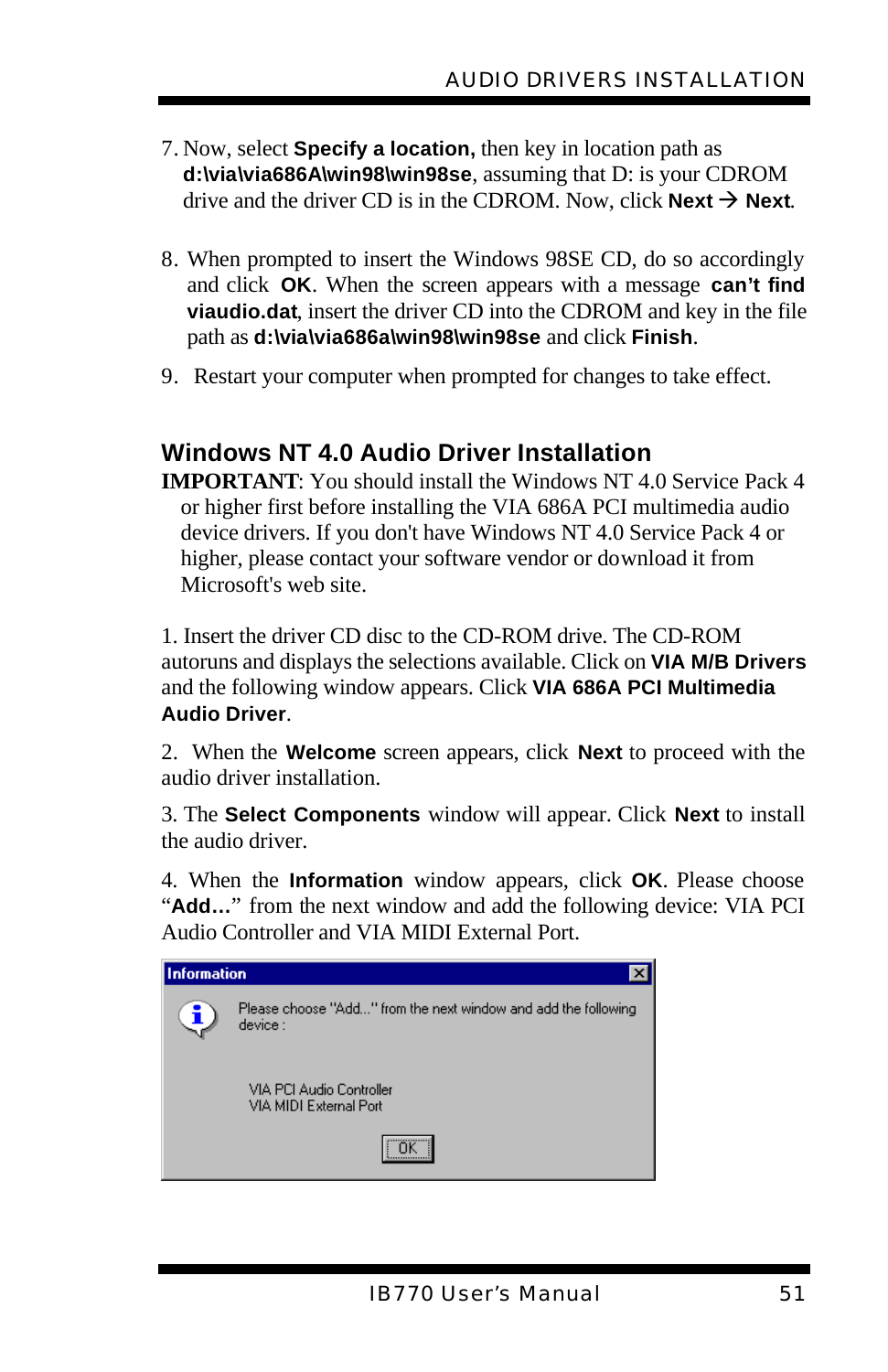5. After the VIA PCI Audio Controller and VIA MIDI External Port devices are added, you will be asked whether to install the driver for the Microsoft Sidewinder 3D Pro Joystick. Click **No.**

| Question |                                                                                             |
|----------|---------------------------------------------------------------------------------------------|
|          | Do you want to install the joystick driver for<br>the Microsoft Sidewinder 3D Pro Joystick? |
|          |                                                                                             |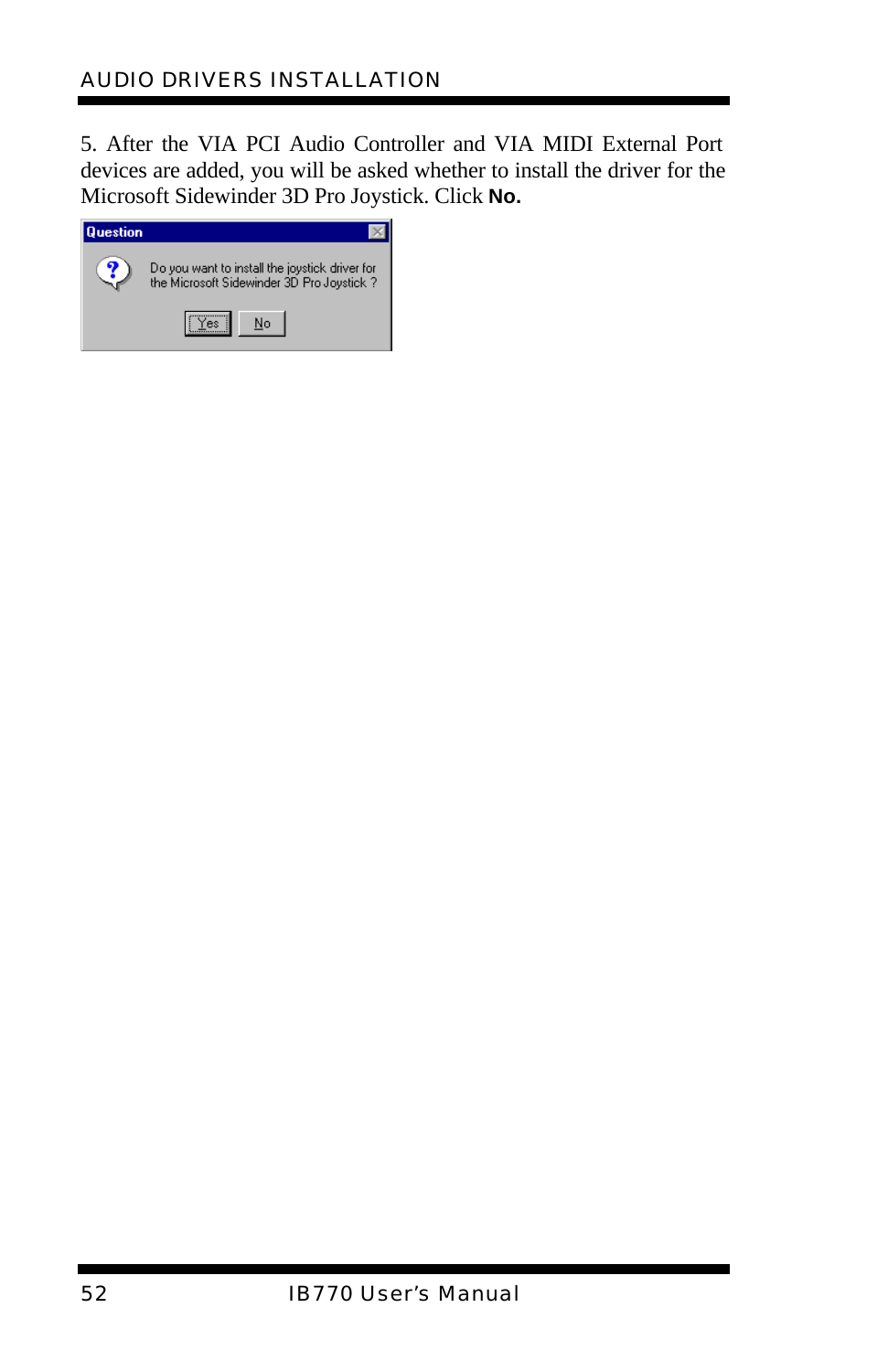# **Appendix**

**A. Post Codes**

**B. Interrupt Request Lines (IRQ)**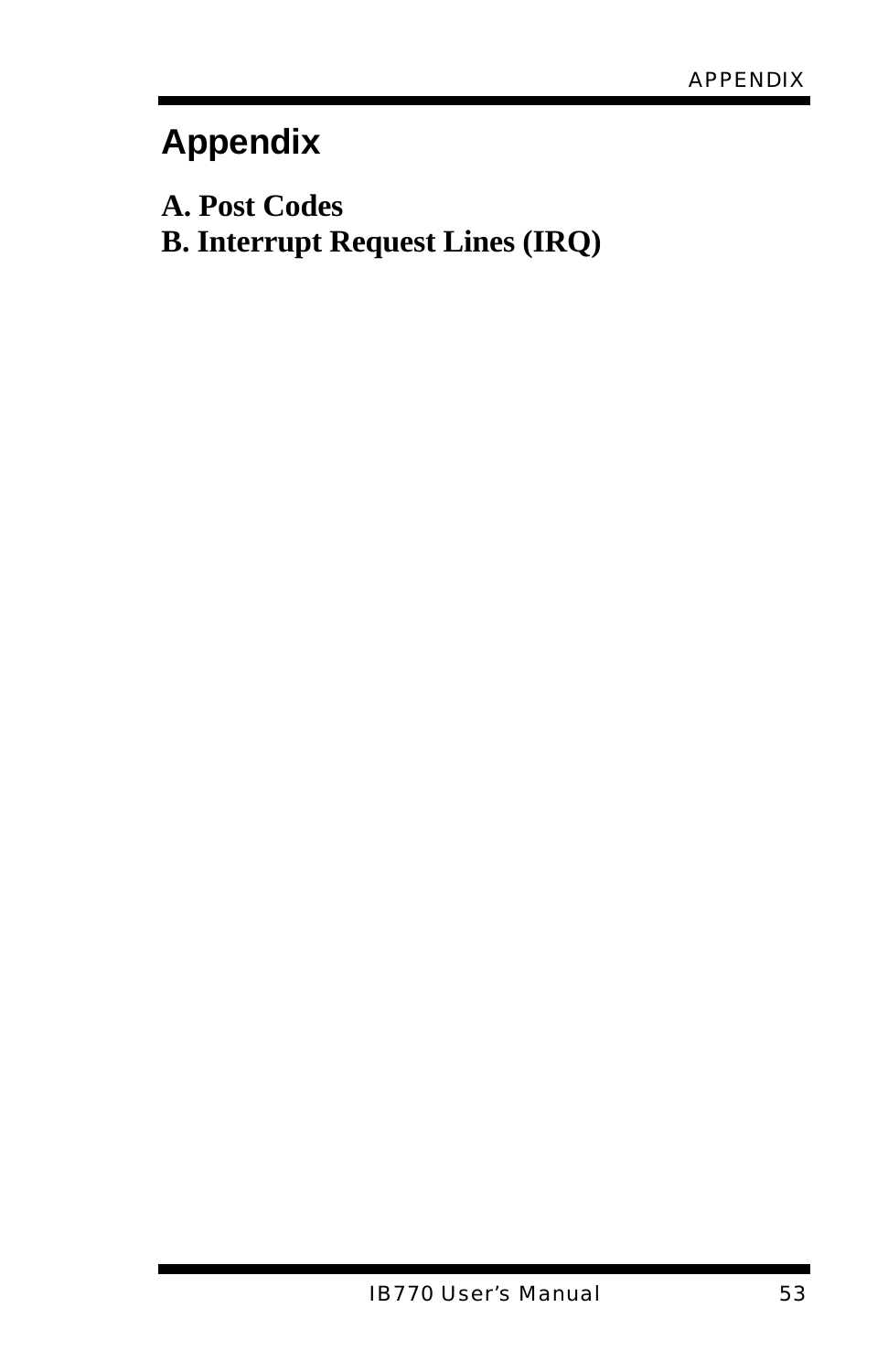### **A. POST Codes**

POST (Power On Self Test) codes are to determine problems during boot up. Below are the codes for your reference.

| POST (hex)      | <b>Description</b>                                                      |
|-----------------|-------------------------------------------------------------------------|
| CFh             | Test CMOS R/W functionality.                                            |
| C <sub>0</sub>  | Early chipset initialization:                                           |
|                 | -Disable shadow RAM                                                     |
|                 | -Disable L2 cache (socket 7 or below)                                   |
|                 | -Program basic chipset registers                                        |
| C1h             | Detect memory                                                           |
|                 | -Auto-detection of DRAM size, type and ECC.                             |
|                 | -Auto-detection of L2 cache (socket 7 or below)                         |
| C3h             | Expand compressed BIOS code to DRAM                                     |
| C5h             | Call chipset hook to copy BIOS back to E000 & F000 shadow               |
|                 | RAM.                                                                    |
| 01h             | Expand the Xgroup codes locating in physical address 1000:0             |
| 03h             | Initial Superio_Early_Init switch.                                      |
| 04h             | Reserved                                                                |
| 05h             | 1. Blank out screen                                                     |
|                 | 2. Clear CMOS error flag                                                |
| 06h             | Reserved                                                                |
| 07h             | 1. Clear 8042 interface                                                 |
|                 | 2. Initialize 8042 self-test                                            |
| 08h             | 1. Test special keyboard controller for Winbond 977 series Super        |
|                 | I/O chips.                                                              |
|                 | 2. Enable keyboard interface.                                           |
| 09h             | Reserved                                                                |
| 0Ah             | 1. Disable PS/2 mouse interface (optional).                             |
|                 | 2. Auto detect ports for keyboard $\&$ mouse followed by a port $\&$    |
|                 | interface swap (optional).                                              |
|                 | 3. Reset keyboard for Winbond 977 series Super I/O chips.               |
| 0Eh             | Test F000h segment shadow to see whether it is R/W-able or not. If      |
|                 | test fails, keep beeping the speaker.                                   |
| 10 <sub>h</sub> | Auto detect flash type to load appropriate flash R/W codes into the run |
|                 | time area in F000 for ESCD & DMI support.                               |
| 12h             | Use walking 1's algorithm to check out interface in CMOS                |
|                 | circuitry. Also set real-time clock power status, and then check for    |
|                 | override.                                                               |
| 14h             | Program chipset default values into chipset. Chipset default            |
|                 | values are MODBINable by OEM customers.                                 |
| 16h             | Initial Early_Init_Onboard_Generator switch.                            |
| 18h             | Detect CPU information including brand, SMI type (Cyrix or              |
|                 | Intel) and CPU level (586 or 686).                                      |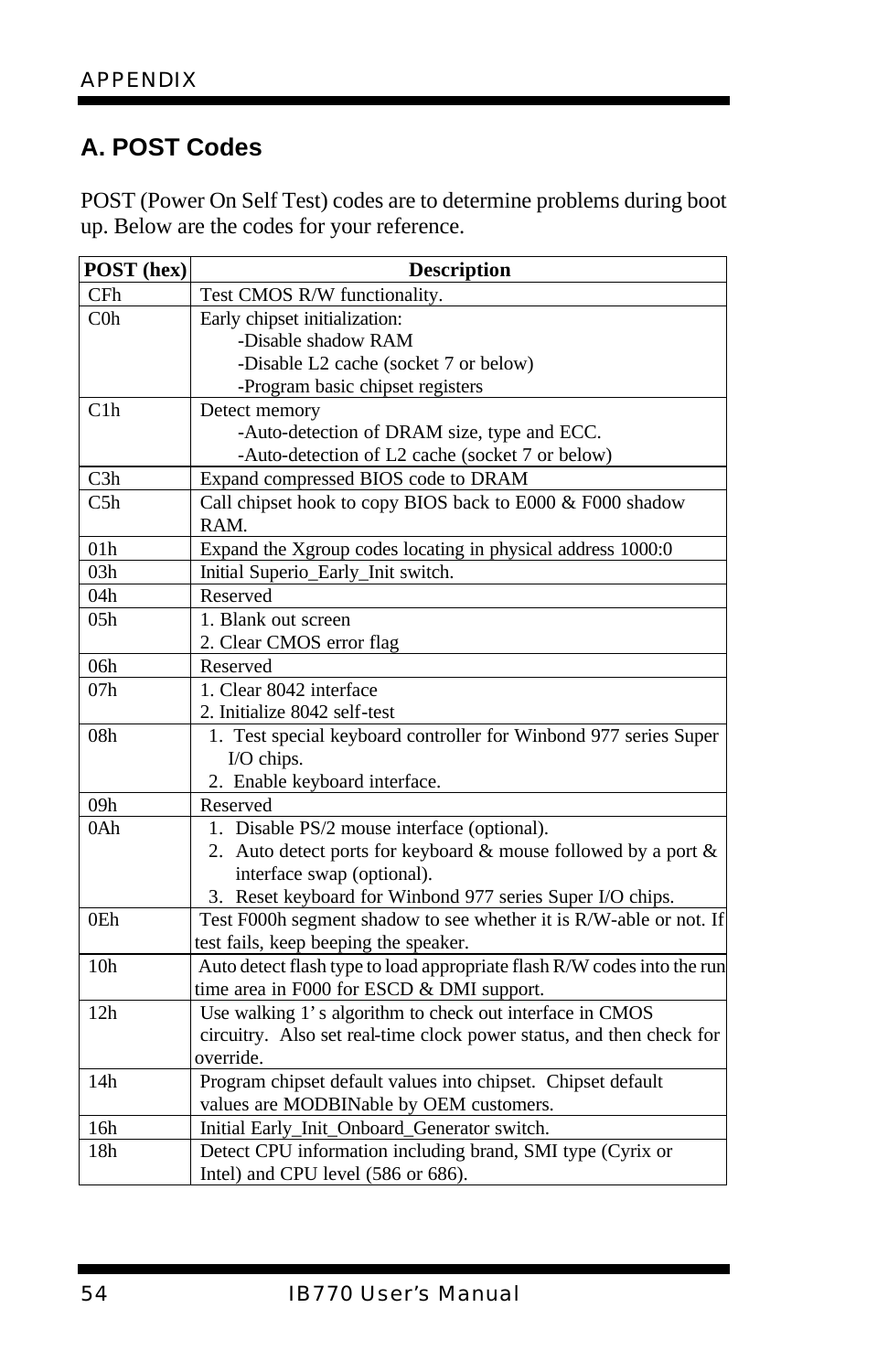| POST (hex)       | <b>Description</b>                                                  |
|------------------|---------------------------------------------------------------------|
| 1 <sub>Bh</sub>  | Initial interrupts vector table. If no special specified, all H/W   |
|                  | interrupts are directed to SPURIOUS_INT_HDLR & S/W                  |
|                  | interrupts to SPURIOUS_soft_HDLR.                                   |
| 1Dh              | Initial EARLY PM INIT switch.                                       |
| 1Fh              | Load keyboard matrix (notebook platform)                            |
| $\overline{21h}$ | HPM initialization (notebook platform)                              |
| 23h              | 1. Check validity of RTC value:                                     |
|                  | e.g. a value of 5Ah is an invalid value for RTC minute.             |
|                  | 2. Load CMOS settings into BIOS stack. If CMOS checksum fails,      |
|                  | use default value instead.                                          |
|                  | 3. Prepare BIOS resource map for PCI & PnP use. If ESCD is          |
|                  | valid, take into consideration of the ESCD's legacy information.    |
|                  | 4. Onboard clock generator initialization. Disable respective clock |
|                  | resource to empty PCI & DIMM slots.                                 |
|                  | 5. Early PCI initialization:                                        |
|                  | -Enumerate PCI bus number                                           |
|                  | -Assign memory & I/O resource                                       |
|                  | -Search for a valid VGA device & VGA BIOS, and put it               |
|                  | into C000:0.                                                        |
| 27h              | Initialize INT 09 buffer                                            |
| 29h              | 1. Program CPU internal MTRR (P6 & PII) for 0-640K memory           |
|                  | address.                                                            |
|                  | 2. Initialize the APIC for Pentium class CPU.                       |
|                  | 3. Program early chipset according to CMOS setup. Example:          |
|                  | onboard IDE controller.                                             |
|                  | 4. Measure CPU speed.                                               |
|                  | 5. Invoke video BIOS.                                               |
| 2Dh              | 1. Initialize multi-language                                        |
|                  | 2. Put information on screen display, including Award title, CPU    |
|                  | type, CPU speed                                                     |
| 33h              | Reset keyboard except Winbond 977 series Super I/O chips.           |
| 3Ch              | <b>Test 8254</b>                                                    |
| 3Eh              | Test 8259 interrupt mask bits for channel 1.                        |
| 40h              | Test 8259 interrupt mask bits for channel 2.                        |
| 43h              | Test 8259 functionality.                                            |
| 47h              | Initialize EISA slot                                                |
| 49h              | 1. Calculate total memory by testing the last double word of each   |
|                  | 64K page.                                                           |
|                  | 2. Program writes allocation for AMD K5 CPU.                        |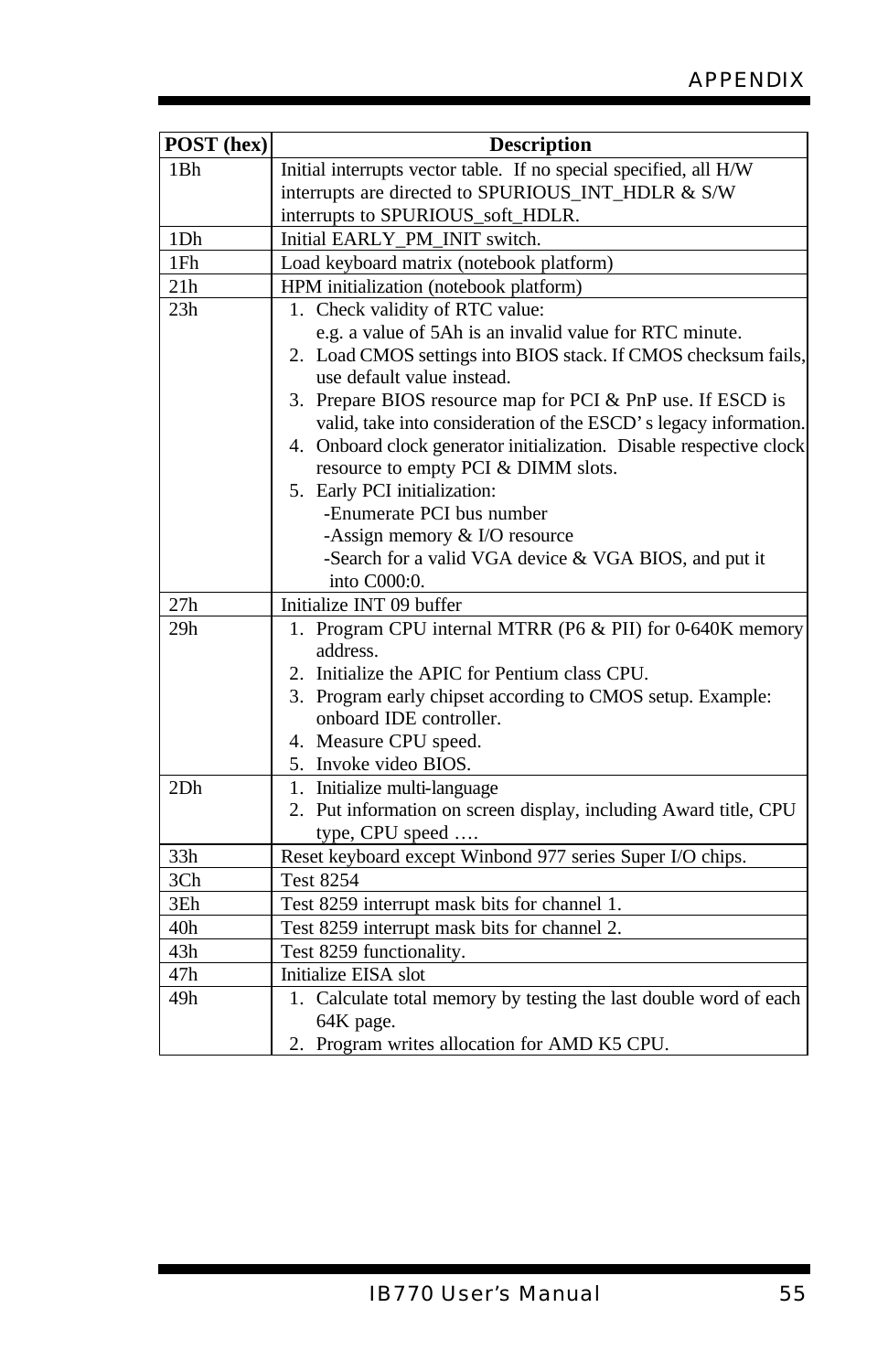| POST (hex)      | <b>Description</b>                                                    |
|-----------------|-----------------------------------------------------------------------|
| 4Eh             | 1. Program MTRR of M1 CPU                                             |
|                 | 2. Initialize L2 cache for P6 class CPU & program CPU with proper     |
|                 | cacheable range.                                                      |
|                 | 3. Initialize the APIC for P6 class CPU.                              |
|                 | 4. On MP platform, adjust the cacheable range to smaller one in       |
|                 | case the cacheable ranges between each CPU are not identical.         |
| 50h             | <b>Initialize USB</b>                                                 |
| 52h             | Test all memory (clear all extended memory to 0)                      |
| 55h             | Display number of processors (multi-processor platform)               |
| 57h             | 1. Display PnP logo                                                   |
|                 | 2. Early ISA PnP initialization                                       |
|                 | -Assign CSN to every ISA PnP device.                                  |
| 59h             | Initialize the combined Trend Anti-Virus code.                        |
| 5 <sub>Bh</sub> | (Optional Feature)                                                    |
|                 | Show message for entering AWDFLASH.EXE from FDD (optional)            |
| 5Dh             | 1. Initialize Init_Onboard_Super_IO switch.                           |
|                 | 2. Initialize Init_Onbaord_AUDIO switch.                              |
| 60h             | Okay to enter Setup utility; i.e. not until this POST stage can users |
|                 | enter the CMOS setup utility.                                         |
| 65h             | Initialize PS/2 Mouse                                                 |
| 67h             | Prepare memory size information for function call:                    |
|                 | INT 15h ax=E820h                                                      |
| 69h             | Turn on L2 cache                                                      |
| 6 <sub>Bh</sub> | Program chipset registers according to items described in Setup &     |
|                 | Auto-configuration table.                                             |
| 6 <sub>Dh</sub> | 1. Assign resources to all ISA PnP devices.                           |
|                 | 2. Auto assign ports to onboard COM ports if the corresponding        |
|                 | item in Setup is set to "AUTO".                                       |
| 6Fh             | 1. Initialize floppy controller                                       |
|                 | 2. Set up floppy related fields in 40:hardware.                       |
| 73h             | (Optional Feature)                                                    |
|                 | Enter AWDFLASH.EXE if:                                                |
|                 | -AWDFLASH is found in floppy drive.                                   |
|                 | $-ALT + F2$ is pressed                                                |
| 75h             | Detect & install all IDE devices: HDD, LS120, ZIP, CDROM              |
| 77h             | Detect serial ports & parallel ports.                                 |
| 7Ah             | Detect & install co-processor                                         |

٠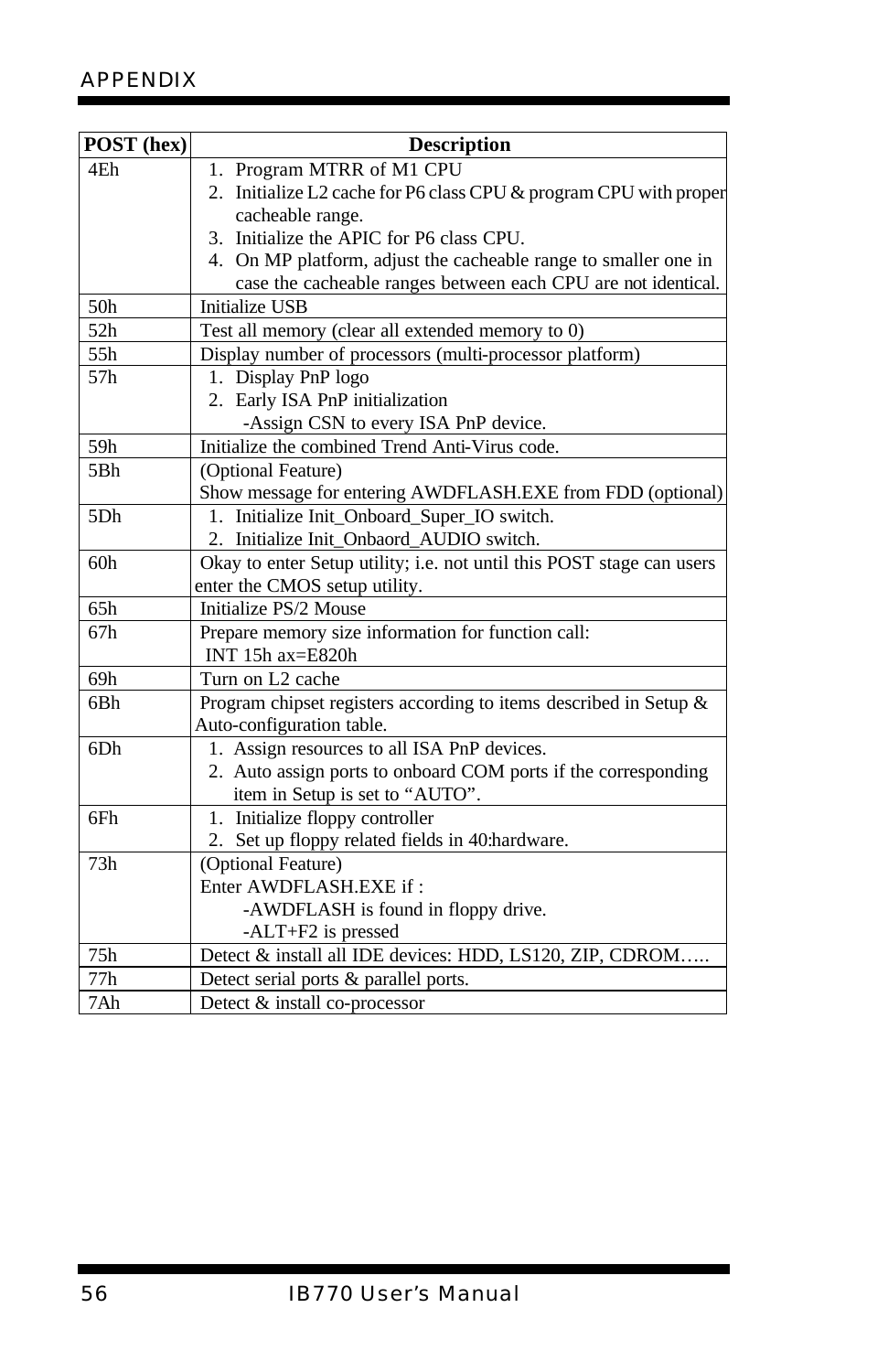| POST (hex) | <b>Description</b>                                                   |
|------------|----------------------------------------------------------------------|
| 7Fh        | 1. Switch back to text mode if full screen logo is supported.        |
|            | -If errors occur, report errors $\&$ wait for keys                   |
|            | -If no errors occur or F1 key is pressed to continue:                |
|            | *Clear EPA or customization logo.                                    |
| 82h        | 1. Call chipset power management hook.                               |
|            | 2. Recover the text fond used by EPA logo (not for full screen logo) |
|            | 3. If password is set, ask for password.                             |
| 83h        | Save all data in stack back to CMOS                                  |
| 84h        | Initialize ISA PnP boot devices                                      |
| 85h        | 1. USB final Initialization                                          |
|            | 2. NET PC: Build SYSID structure                                     |
|            | 3. Switch screen back to text mode                                   |
|            | 4. Set up ACPI table at top of memory.                               |
|            | 5. Invoke ISA adapter ROMs                                           |
|            | 6. Assign IRQs to PCI devices                                        |
|            | 7. Initialize APM                                                    |
|            | 8. Clear noise of IRQs.                                              |
| 93h        | Read HDD boot sector information for Trend Anti-Virus code           |
| 94h        | 1. Enable L2 cache                                                   |
|            | 2. Program boot up speed                                             |
|            | 3. Chipset final initialization.                                     |
|            | 4. Power management final initialization                             |
|            | 5. Clear screen & display summary table                              |
|            | 6. Program K6 write allocation                                       |
|            | 7. Program P6 class write combining                                  |
| 95h        | 1. Program daylight saving                                           |
|            | 2. Update keyboard LED & typematic rate                              |
| 96h        | 1. Build MP table                                                    |
|            | 2. Build & update ESCD                                               |
|            | 3. Set CMOS century to 20h or 19h                                    |
|            | 4. Load CMOS time into DOS timer tick                                |
|            | 5. Build MSIRQ routing table.                                        |
| FFh        | Boot attempt (INT 19h)                                               |